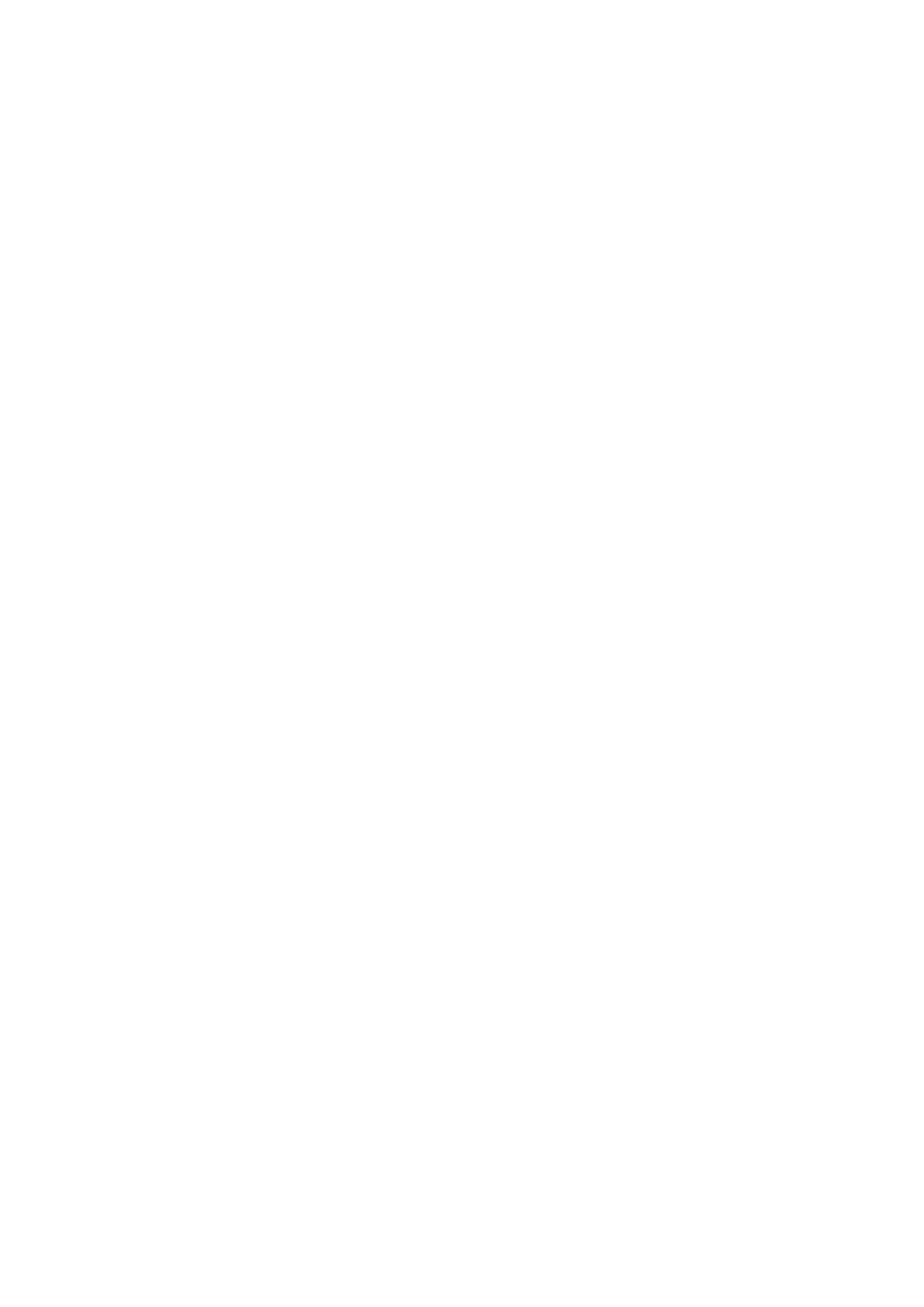ANNUAL REPORT 2008

<u>\_\_\_\_\_\_\_</u>\_



## **Contents**

| $\overline{2}$ |
|----------------|
| 3              |
| $\overline{4}$ |
| 5              |
| 6              |
| 7              |
| 8              |
| 13             |
| 14             |
| 16             |
| 16             |
| 17             |
| 19             |
| 23             |
| 26             |
|                |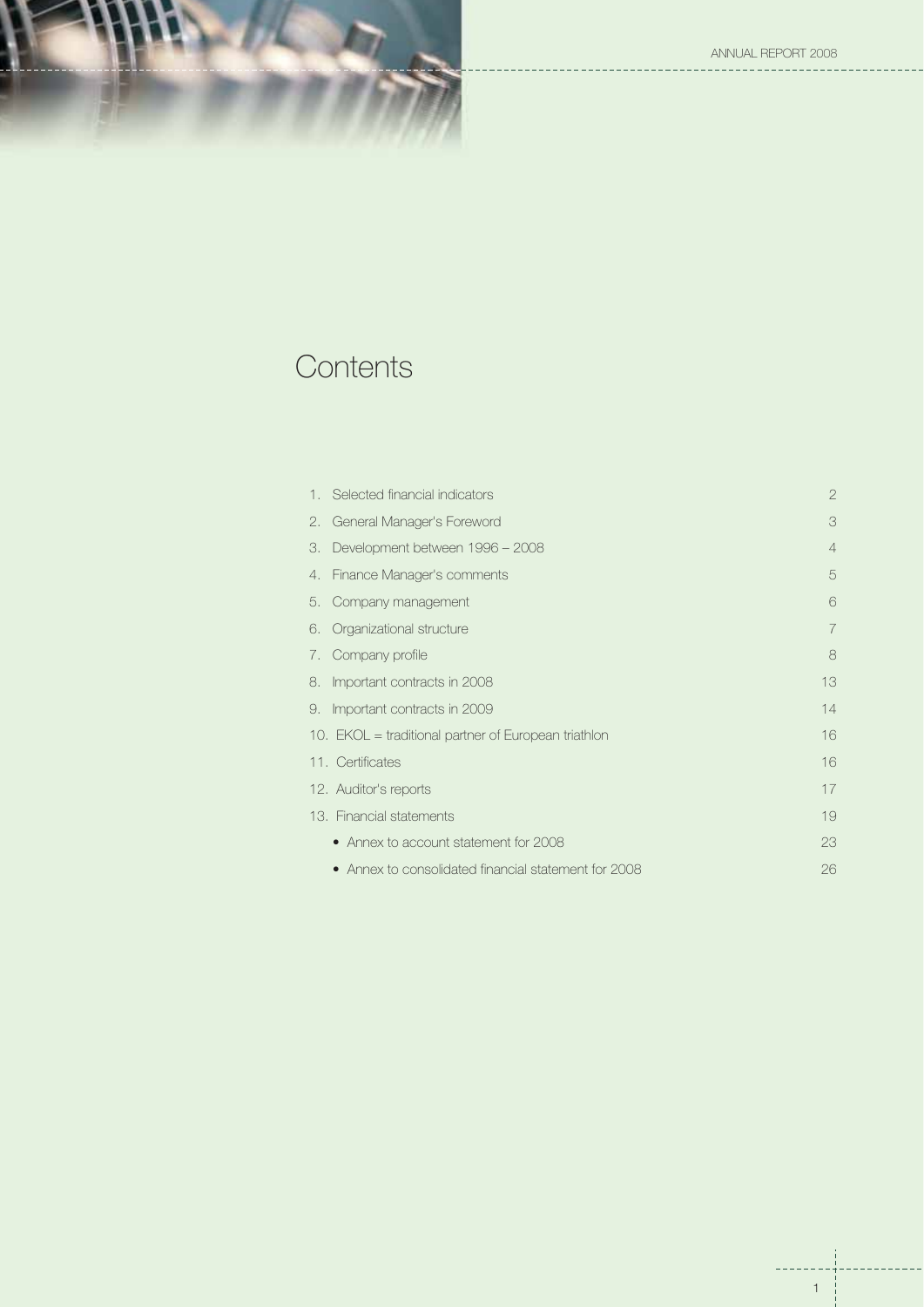## *SELECTED FINANCIAL INDICATORS*

| Indicator (in thousands CZK)  | 2008    | 2007    | 2006    |
|-------------------------------|---------|---------|---------|
| PRODUCTION AND GOODS SOLD     | 828 540 | 697 444 | 791 369 |
| <b>OUT OF WHICH: REVENUES</b> | 823 161 | 584 418 | 716 762 |
| <b>OUTPUT CONSUMPTION</b>     | 769 905 | 566 585 | 628 299 |
| ADDED VALUE                   | 39 315  | 130 856 | 139 056 |
| NFT PROFIT                    | 15 050  | 45 320  | 46 215  |
| <b>TOTAL ASSETS</b>           | 943 327 | 829 883 | 654 277 |
| <b>CURRENT ASSETS</b>         | 763 170 | 646 312 | 536 304 |
| <b>LIABILITIES</b>            | 440019  | 346 176 | 213 536 |
| <b>FOUTY</b>                  | 498 573 | 483 707 | 440 741 |

#### Structure of assets 2008 (in thousands CZK): 943 327



## Structure of liabilities 2008 (in thousands CZK): 943 327

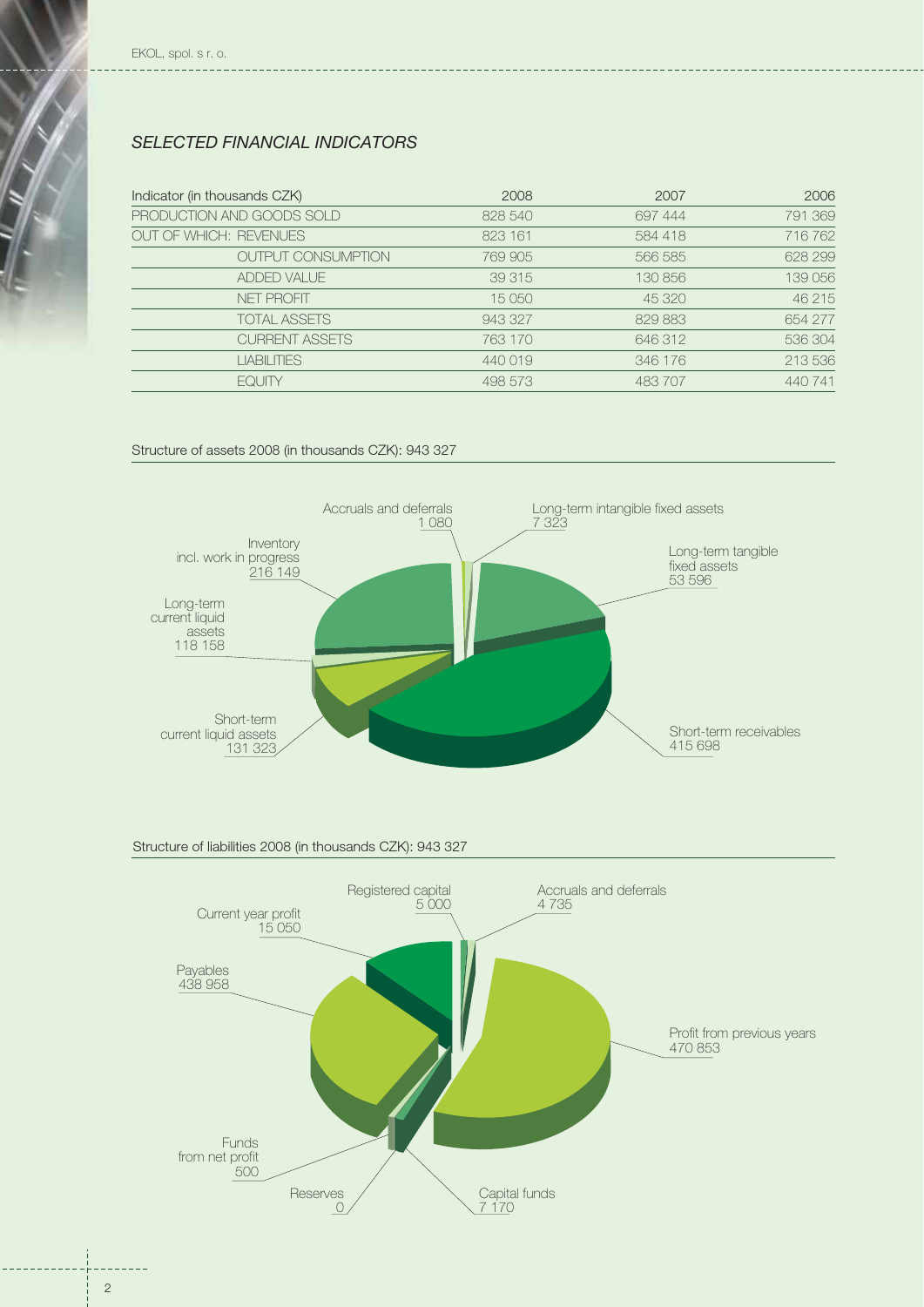ANNUAL REPORT 2008



## *GENERAL MANAGER'S FOREWORD*

Ladies and gentlemen,

The strategic intent of EKOL is to implement orders as the general contractor for power plants or heat and power plants, with special focus on environmentally-friendly projects.

In the field of steam turbines the focus is especially on power engineering equipment for burning bio-fuels – in the Czech Republic represented by power plants burning wooden chips, straw or other crop plants.

EKOL has implemented a large number of biomass projects in Germany. At present, projects are being prepared for other countries in Central and Eastern Europe. A difficult issue is burning straw. EKOL has participated in the first project of this kind: a 6 MW steam turbine for a power plant in the Czech Republic has been manufactured and supplied.EKOL is going to continue its activities in this field.

In the field of gas turbines EKOL concentrates on supplies of equipment for combined heat and power generation. There the primary component is a gas turbine including other equipment specified by the customer that defines the needs of electrical energy and heat.

In addition to the above-mentioned activities, EKOL focuses on steam turbine supplies and supplies of gas turbine components. Particular attention is paid to the effectiveness of the process from the design to the commissioning.

EKOL devotes great attention to research, development and tasks of technical development. A new technological centre dealing with complex unification of steam turbines has been established. Research is traditionally concentrated on reducing emissions in gas turbine combustion chambers.

I would like to my express my appreciation and thanks to our staff members for their achievements in 2008. I wish all our business partners success in their business activities and thank them for their confidence.

Prof. Ing. Stanislav Veselý, CSc. General Manager EKOL, spol. s r. o.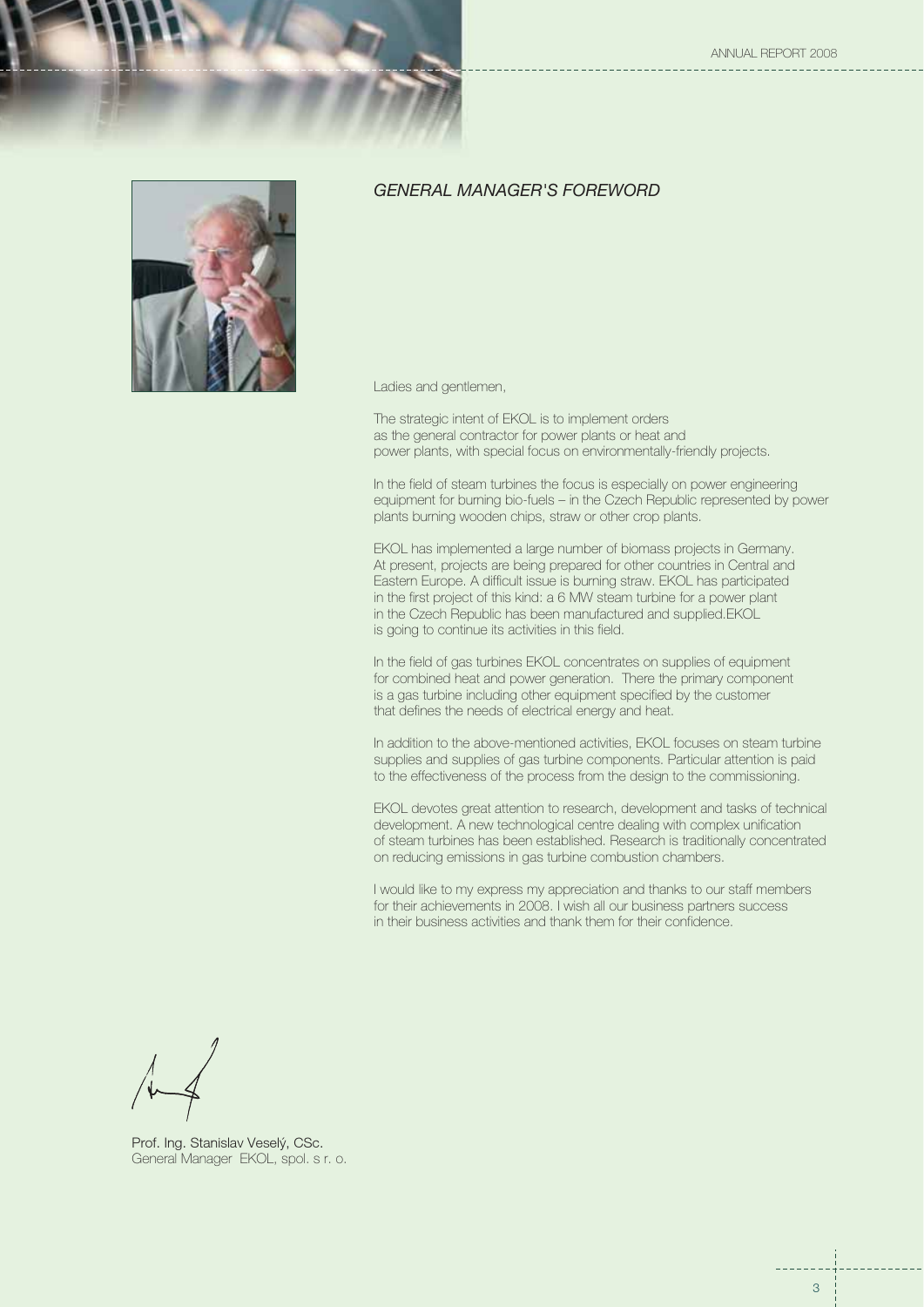EKOL, spol. s r. o.

## *DEVELOPMENT 1996–2008*



Inventory including work in progress (in thousands CZK)







Equity (in thousands CZK)





 $-$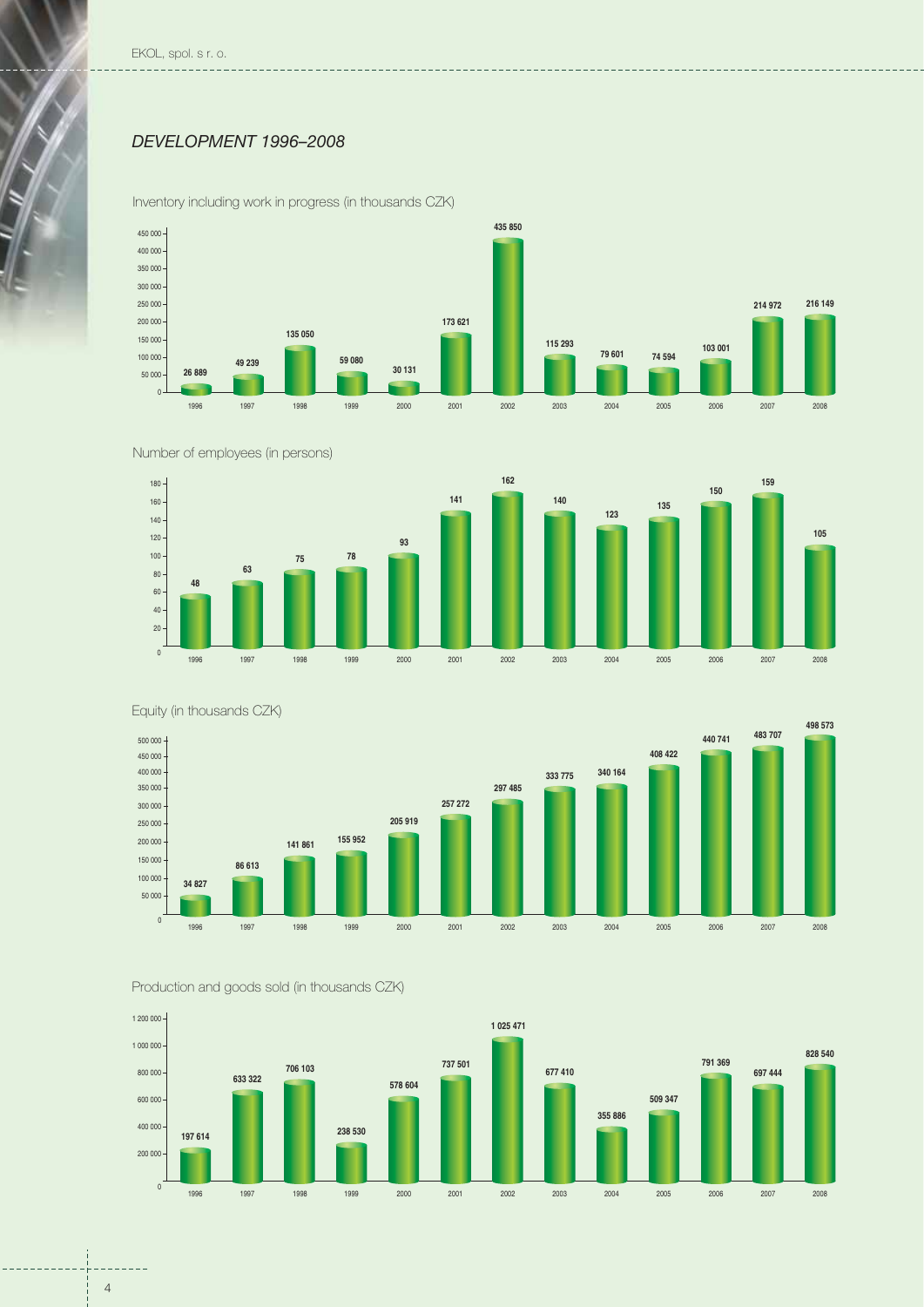



## *FINANCE MANAGER'S COMMENTS*

Dear business partners,

The present annual report will give you an idea of the activities and results of our company in 2008 and show the development of the company in previous years.

In 2008, a new period of development of Ekol began. Starting from 1. 1. 2008, EKOL energo, which is a 100% subsidiary of Ekol, spol. s r .o., launched its full service as a separate legal entity. The purpose of establishing the company was ensuring own production capacities with modern machinery, which implements demanding technological processes required from the production nowadays.

The afore-mentioned fact was also the cause of extensive organizational changes consisting in separating some activities but at the same time in interconnecting the working processes between both companies. The aim of EKOL energo was to establish a whole new organizational structure for the production organization, while Ekol spol. s r. o. aimed at changes to managerial level, strengthening in the field of design and planning activities and trade. The organizational changes were accompanied by dramatic transfer and increase in number of labor.

While the average number of employees of Ekol was 159 at 31. 12. 2007, due to their regrouping and dramatic increase their number was 199 at 1. 1. 2008. The total number of employees of Ekol at 1.1.2008 was 90 and the total number of employees in the subsidiary EKOL energo was 99. The total number of employees in both companies was 205 at 31. 12. 2008, which represents the total increase of 46 employees, i.e. an increase by 28.9 %.

Such changes bring with them increase of wage costs by approximately 26 million CZK and the total overhead expenses by 69 mil. CZK. This dramatic cost increase should have been eliminated by the planned increase of revenues for 2008 amounting to 1,350 mil. CZK. Actually, the revenue achieved was the second best in the ten years' history, but it amounted only to 881 mil. CZK. This increase was not sufficient to cover the increase of the afore-mentioned costs. The achieved profit amounting to 39 mil. CZK represents an interannual decrease by 18 mil. CZK.

A good result of work in 2008 is the stabilization of good-quality production staff, which provides prerequisites for the manufacture of the planned number of turbines, which was the basic factor determined before the developing own buildings, halls and structures.

Dear business partners, at the time when I am writing this foreword, most of us are facing the recession which has affected the whole spectrum of business spheres.

Our companies are also facing the economic recession but I trust that the measures we are taking will helps us maintain the figures similar to 2008 and we will continue offering high-quality services expected from us.

In conclusion I would like to thank you, our business partners, for the entrusted orders and cooperation during their implementation. My thanks go also to all employees of Ekol and EKOL energo who are responsible for the realization of orders.

Ing. Gustav Poslušný Finance Manager EKOL, spol. s r. o.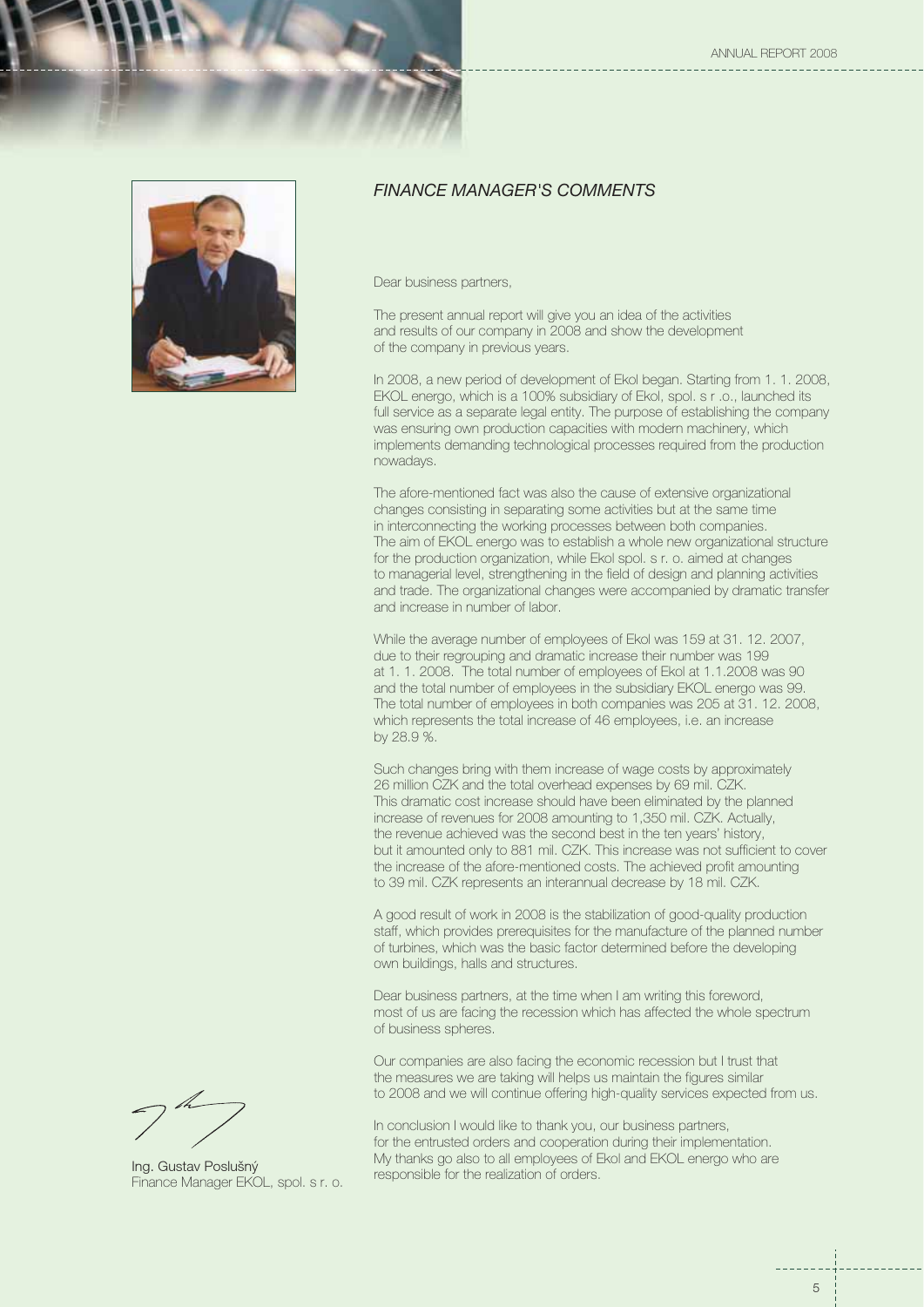EKOL, spol. s r. o.

## *COMPANY MANAGEMENT*







 $---$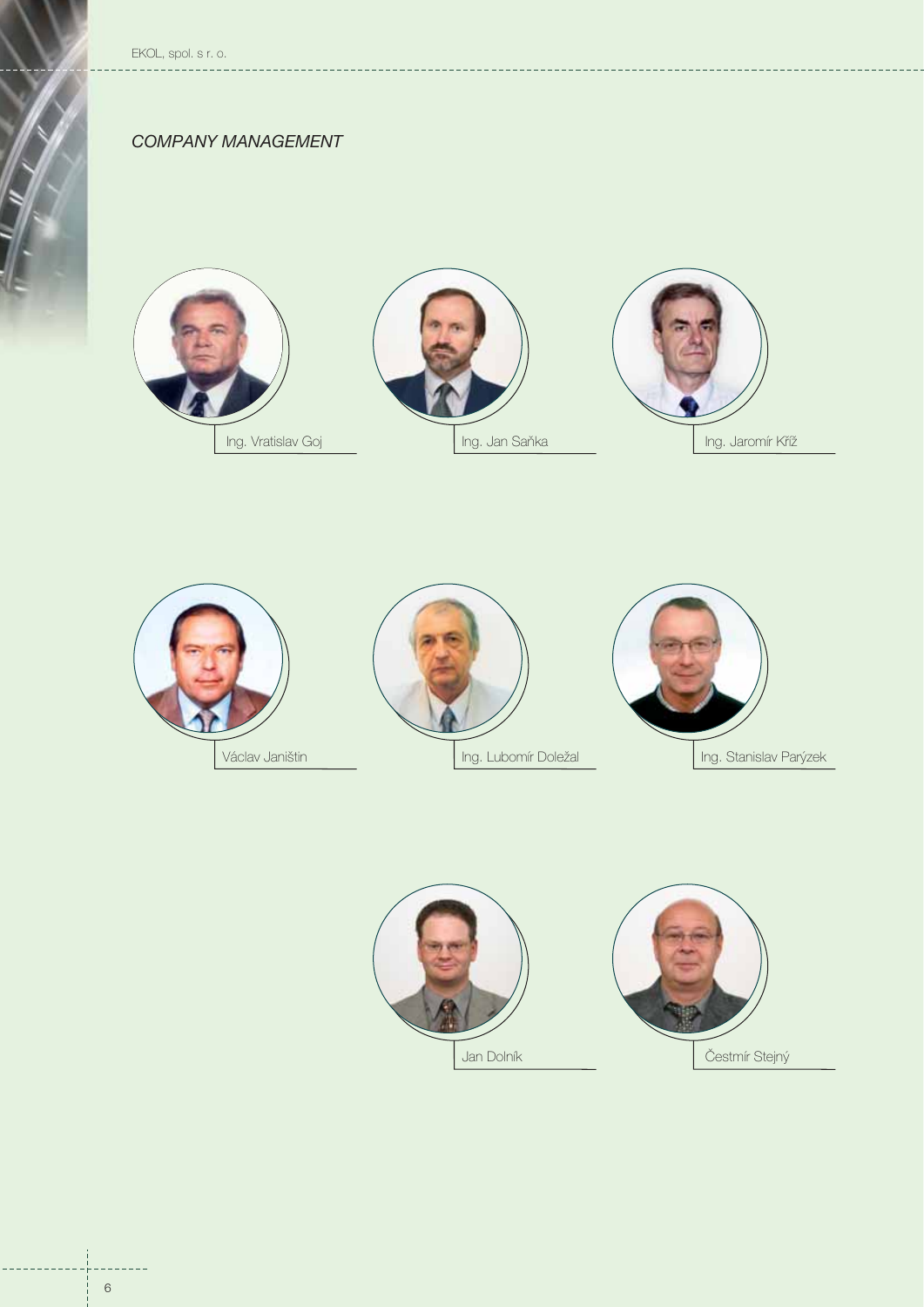

## *ORGANIZATIONAL STRUCTURE*

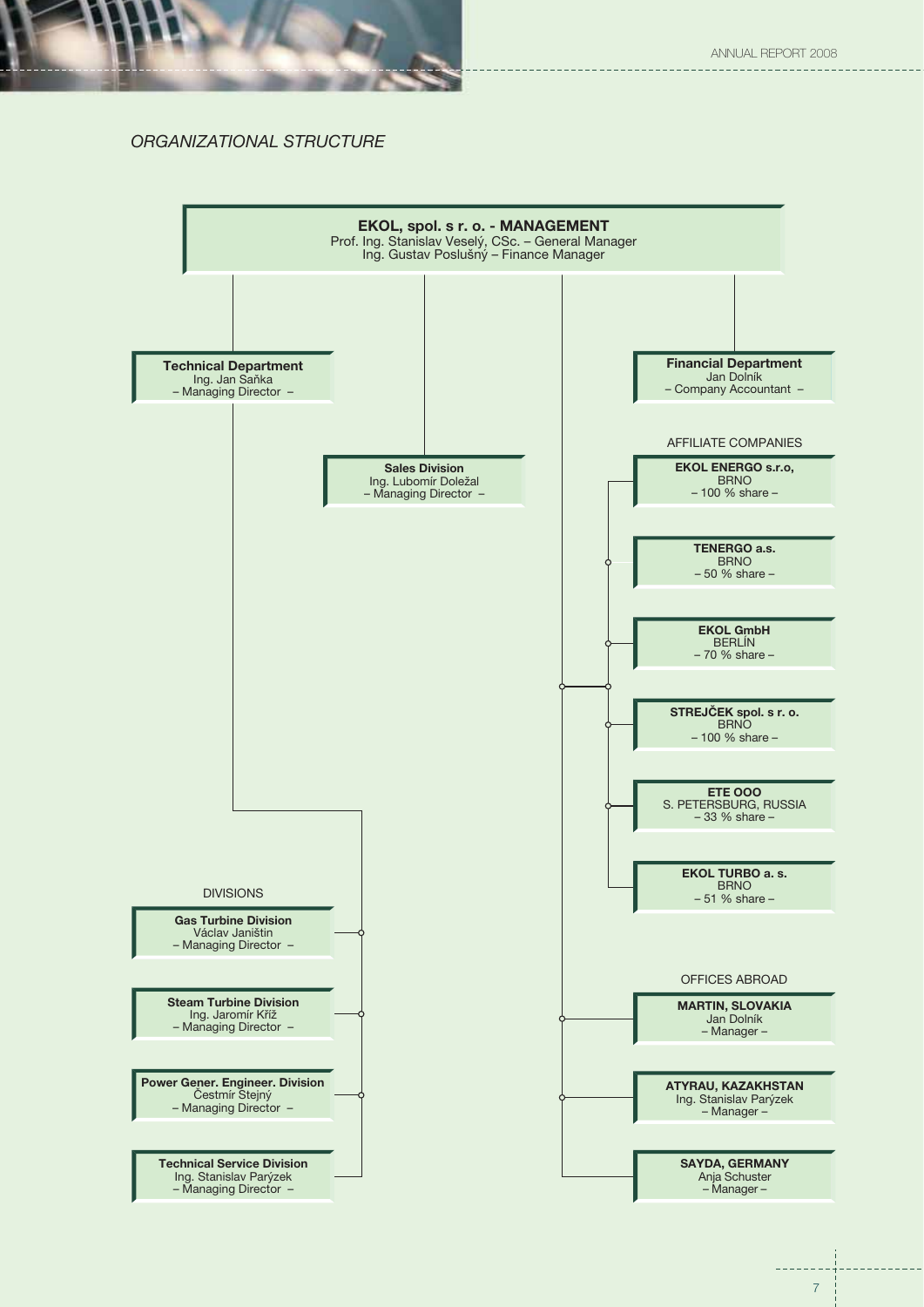#### I. GAS TURBINES

- with power generator
- for mechanical drive

EKOL purchases gas turbines for its deliveries in Ukrainian plants. The "raw" disassembled turbines are furnished with all the necessary accessories in our company and delivered to the customer on a skid with an acoustic hood incl. design, erection and commissioning.

#### *Gas turbine accessories*

The company designs, manufactures and supplies gas turbine accessories for its own deliveries as well as deliveries of other suppliers

#### *Spare parts*

for various types of gas turbines incl. spare parts for their accessories and new recuperators

#### *Retrofit of older gas turbine types:*

- to increase efficiency by installing new recuperators
- to increase power
- more comfortable operation by replacement of obsolete hydraulic systems by all-electronic systems
- to eliminate adverse effects of gas turbine operation on environment by:
	- *lowering methane emissions by replacing the expansion starting turbine with an electrical starting device*
	- *reducing oil vapor and aerosol escape to the outside*
	- *reducing NOx and CO emissions by modifying combustion chamber burners and by supplying new burners with 3rd millennium technologies*
	- *lowering noise emissions by installing high-quality inlet and exhaust duct noise suppressors and acoustic hoods*
	- *lowering power consumption by optimizing the oil cooling system and oil pumping system; in cases where the turbine is used to drive a gas compressor, by optimizing the oil supply to the gas compressor stuffing box.*







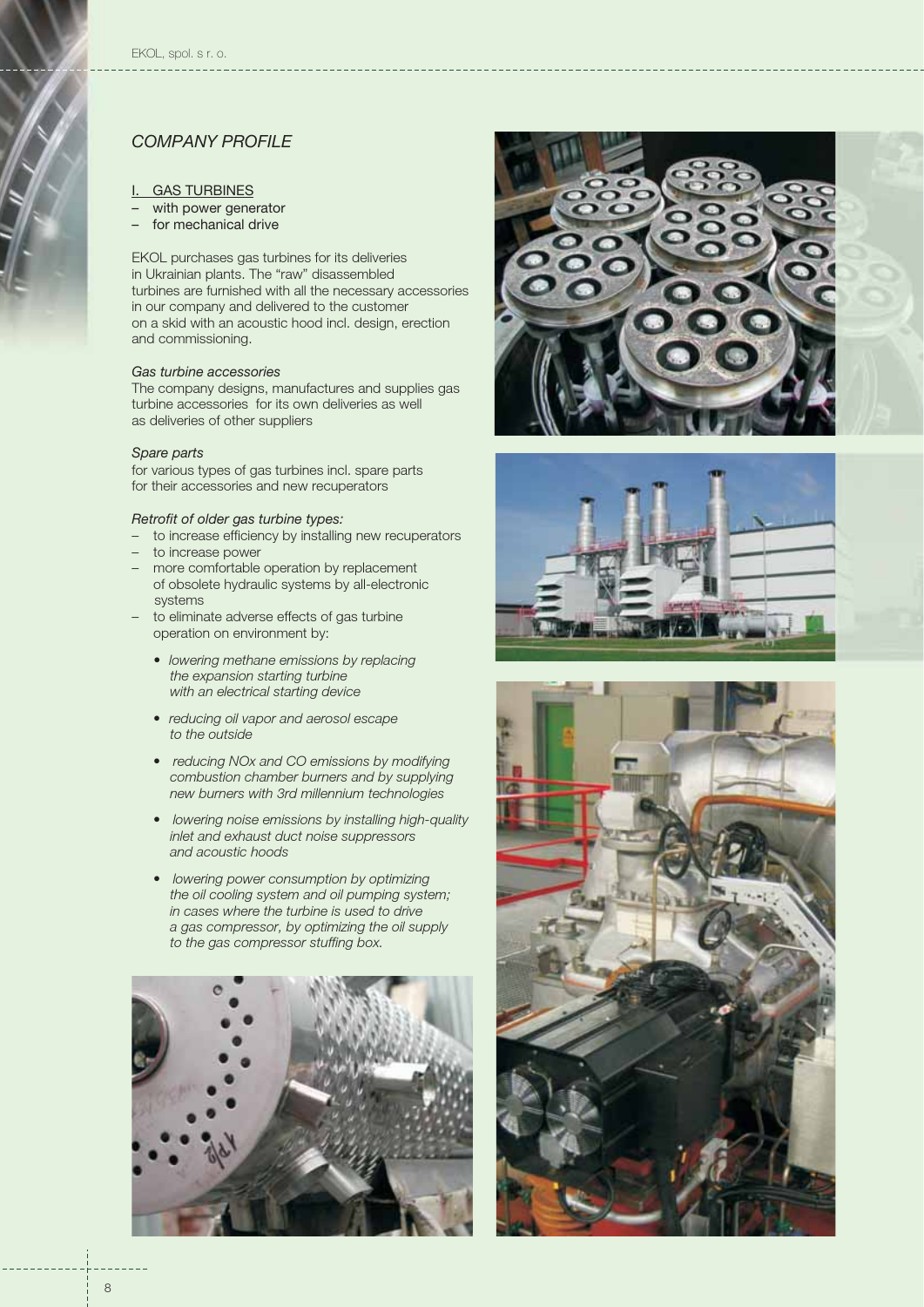#### **II. STEAM TURBINES**

Supplies of steam turbines, accessories or whole turbine halls according to customer's request. Cooperation with customers during the preparation of the design, optimization of the calculation of the turbine size and type according to the conditions at the customer's premises.Preparation of feasibility studies.

- We always endeavor to offer our potential customer an optimal solution both from the technical and economical point of view. – Technical support, approach to customers
- Our turbine generators contain back-pressure or condensing turbines. Depending on customer's needs,the turbine generator can be either provided with controlled or non-controlled steam extraction. The speed of turbines with lower outputs is up to 10000 rpm and a gearbox is provided. Turbines with higher outputs are directly coupled to a doublepole generator. – Power output up to 60 MW for generator drive
- The concept of turbines for driving compressors and pumps is based on turbines for generator drive. The turbine is specified according to the demand of the driven machine. The scope of supply from the turbine proper to the supply of the entire power generating center complies with customers' request. – Power output up to 60 MW for mechanical drives





#### *Spare parts supplies*

We supply spare parts for the entire power generating centre including steam turbines. First of all, we supply spare blades for steam turbines (both rotor & stator blades); radial and thrust bearings; control system parts; oil system parts, etc.

*Inspections and assessment of unit condition and life* We perform complete inspections of turbine generators from disassembly of the unit, measuring, assessment of condition of the unit, inspection report, procurement of necessary spare parts, repairs resulting from the inspection report, reassembly and recommissioning of the unit.

#### *Repairs*

We provide both scheduled and emergency repairs of steam turbines of our own design as well as steam turbines made by other manufacturers. The scope of repairs encompasses everything from standard repairs including for example diagnostics to general overhauls. We also perform repairs on all related turbine equipment.

#### *Retrofits to achieve new operation parameters*

On operator's request for change of turbine operating parameters we perform the modification of the turbine encompassing the calculation, design of the new blading and modification of the new flow channel of the turbine with optimization to the newly defined parameters. The features in question are, e.g., the increase of the absorption capacity of the unit, the increase or decrease of extraction pressure, the increase or decrease of steam quantity to the extraction system, etc.

#### *Modernization solutions*

We perform modernization of turbine generators in order to approximate them to the state-of-the-art technology (from replacement of individual components, increase of efficiency to adjustment of demands for a fully automatic operation).

#### *Service and repairs*

The main activity is focused on complete services in the field of power engineering. The basic principle is to offer the best solution available. In power industry especially cogeneration and trigeneration technologies win at present but at the same time conventional boiler technologies, heat exchanger stations are being upgraded and with the accession to the EU there is a boom in technologies using biomass. We at EKOL try to follow all the latest trends and offer complex services in capital investment. That is why our division has extended its activity also to the building business – especially building of industrial halls including technological equipment.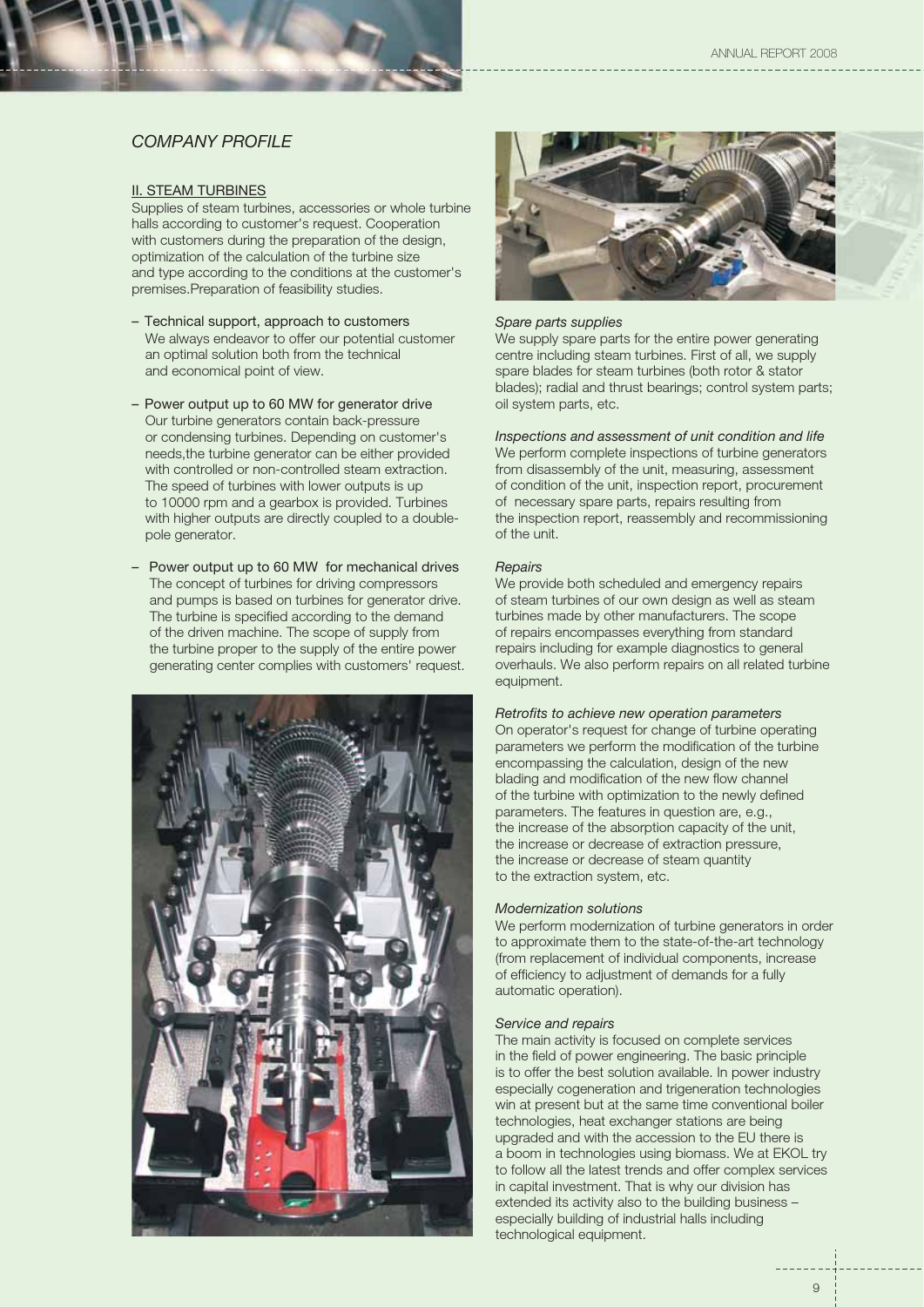#### III. ENERGY MANAGEMENT

- Conceptual decisions technical-economic studies and analyses
- Work preparation all stages of the design documentation
- Work implementation complex deliveries or sub-deliveries
- Long-term operation and service of the work customer service, possibility to operate supplied technologies
- Warm-water, hot-water and steam gas boiler houses outputs from 10 kW to 50 MW
- Cogeneration units electric output from 10–5000 kW, incl. all accessories
- Heat exchanger stations arbitrary outputs
- Residential transfer stations incl. all accessories
- Combined deliveries of boilers, cogeneration units and heat exchanger stations
- Solid fuel boilers wood, coal
- Natural gas boilers
- Biomass boilers incl. process equipment for preparation of biomass burning mixture
- Gas connections low-pressure, medium-pressure, high-pressure, incl. gas compressor plants
- Discharge of combustion products



– Heat distribution systems internal and external piping, fittings, storage reservoirs

- Air-conditioning systems boiler plants, heating stations, hotels, hospitals, public facilities, sports facilities
- Cooling technologies compressor & absorption cooling
- Compressors screw-type compressors, piston compressors, incl. waste heat utilization
- Heat pumps with outputs from 4 to 300 kW
- Instrumentation & control and extraction of electric output switchboards, cable lines, transformer stations
- Building activities incl. earthwork retrofit of hot water systems, delivery of the pre-insulated piping as well as conventional piping, construction of factory buildings





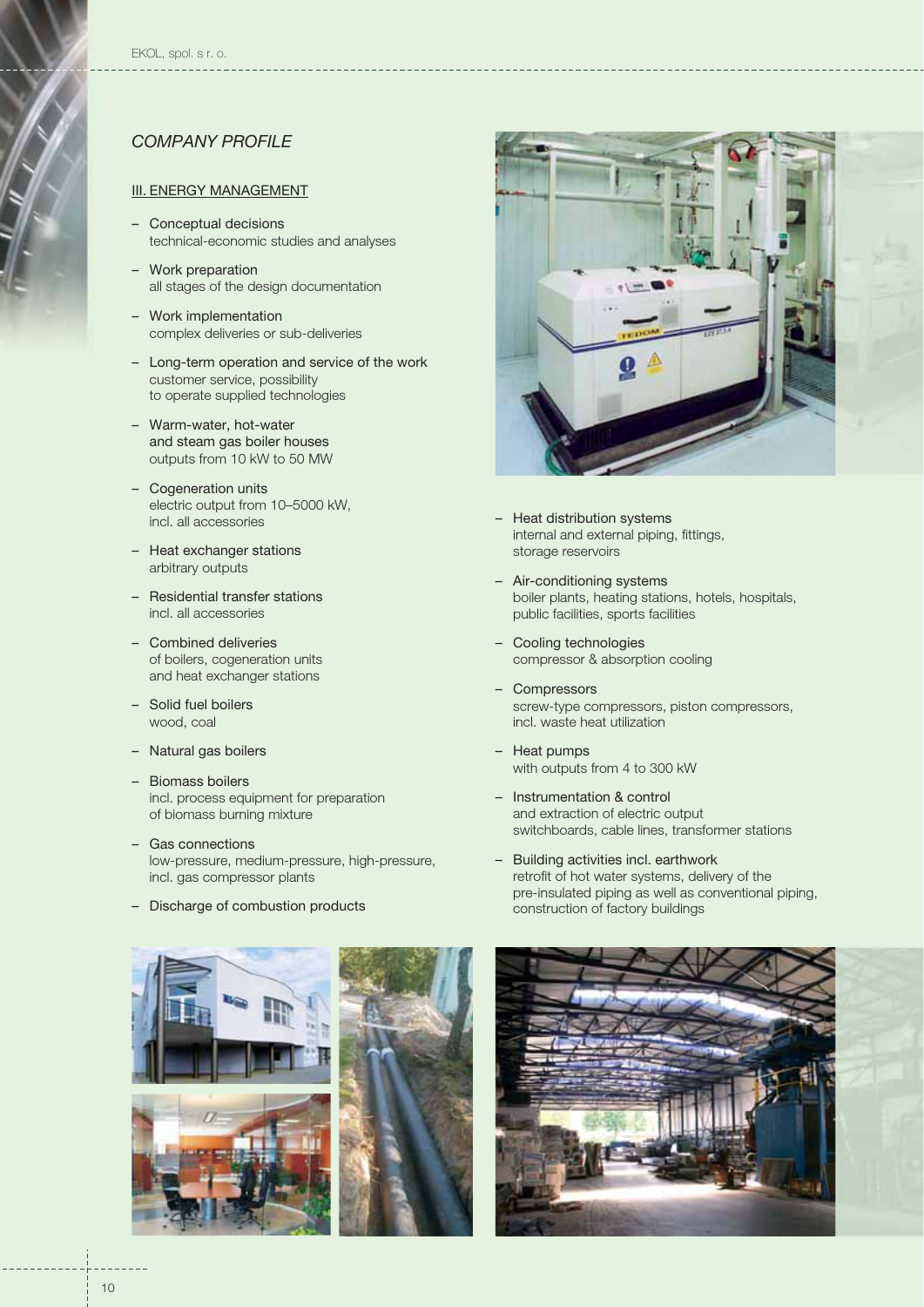#### IV. DIAGNOSTICS OF MACHINES

The VIBROSERVIS division offers following services:

- Broadband vibration measurements.
- Frequency analyses of mechanical vibrations.
- Analyses of vibrations depending on machine speed and examination of transfer functions using various resonance zone determination methods.
- In-situ balancing of rigid and flexible rotors without dismantling the machine.
- Alignment of couplings with laser. –
- Measurement of state of bearings. –



Periodical diagnostic measurements with a data collector to obtain a permanent survey of the vibration conditions of the large on-site machinery. Long-term data archiving on PC, creating of trends, monitoring changes of state after repairs, etc.

Parallel "on-line" monitoring up to 16 measuring channels for a detailed analysis of behavior of complex units, mainly steam and gas turbines.

Based on the results obtained we offer the following services:

- Assessment of the state of the machine in conformity with valid standards.
- Identification of reason for the deteriorated or unsatisfactory state of vibration of the machine. The following reasons are usually ascertained: –
	- Unbalance of rotating parts;
	- Incorrect alignment of coupling;
	- Fault in machine seating (e.g. releasing or damage of bed plate, loosening of connections, etc.);
	- Damaged bearings;
	- Worn gears; –
	- Incorrect design (e.g. operation in resonance regions, insufficient rigidity of seating, etc.).
- Recommendation of corrective measures according to specific situation.
- Necessary measures at site in collaboration with the operator and subsequent check of its effect.

If more complex measures are required, repeated measurements are to be made to ascertain the state after the implementation of the measures.

### V. MACHINING OF MACHINE COMPONENTS

We manufacture machine components on CNC machines, especially on lathes, vertical lathes, milling machines, grinding machines and the boring machine.



#### VI. EKOL ENERGO s.r.o.

The year 2008 was an important milestone in the short history of the company. Many preparatory, designing, building, personnel and organizational measures aimed at an independent economical activity starting right at the beginning of 2008 have taken place since 2006. The year 2008 was the year of the company consolidation, especially in the field of human resources, verification of the ability to master a complex manufacturing technology,proving the ability of independent economic existence, the ability to manufacture, erect and commission complex power generating sources with electric output up to 70 MW. The company is able to ensure 80% of such power generating sources in the newly built production hall.

In 2008, the company dispatched 8 new condensing and back-pressure steam turbines, skid-mounted, including gearbox. The most important projects of 2008 are the following: the retrofit of a steam turbine for Thailand with the increase in output from 20 to 40 MW; the supply of 3 turbines for Egyptian sugar factories; the supply of 2 turbines for Poland and 2 turbines 12 MW and 20 MW for Czech customers. Turbines are supplied to the end customer via the parent company EKOL, spol. s r.o. Brno.

In addition to these final products, the company also provides service and manufacture of turbine spare parts. Service encompasses periodic preventive inspections and subsequent repairs, medium-sized repairs and overhauls and/or retrofits of older turbine types.

In the second half of 2008 two-shift and three-shift operation began on the unique and CNC machine tools. Some vacant capacities were offered to the leading manufacturers of power generation equipment and machine tools. The leading partners of the company are ŠKODA Power Plzeň, TES Vsetín, TOS Varnsdorf, TOS Kuřim, TOS Hulín, GTK Brno, MPPM Šumperk, Cotring Brno, etc.

We can say that the consolidation of all activities associated with the effective operation of the company was successful. Positive economic results bear testimony to it.

The impact of the worldwide economic recession can be expected in 2009 also in the company economy of EKOL energo, s.r.o.. The company will cooperate especially with external organizations and offer vacant capacities in machining.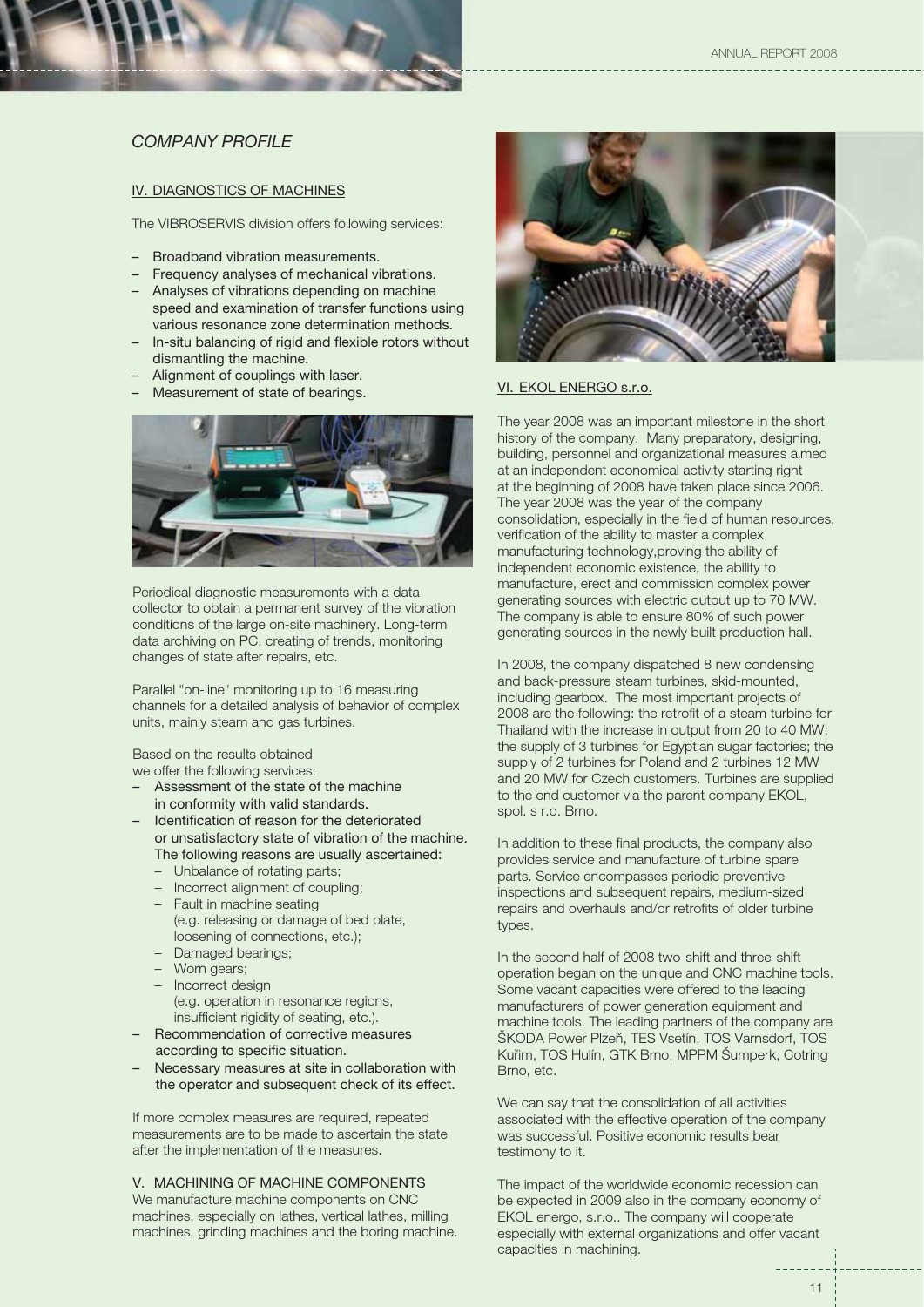## *IMPORTANT CONTRACTS 2008*

#### STEAM TURBINES

#### ACTHERM a.s. CHOMUTOV

Supply of a 20 MW controlled-extraction condensing steam turbine. Supply of a turbine hall including planning and design.

#### ZRE Katowice

Completion of supply of a 10 MW back-pressure steam turbine including generator, heat exchanger and accessories for a biomass project

#### P.E.C. Suwalki

Completion of supply of a 7 MW back-pressure steam turbine including generator, heat exchanger and accessories for the town of Suwalki

Hiang Seng Fibre Container Co. Ltd. Thailand Completion of retrofit of a 36MW back-pressure steam turbine

#### GAS TURBINES

#### GAZPROM, Russian Federation

- Supply of spare parts
- for GT 6,5-A1 gas turbines
- Repair of GT 6,6-A1 gas turbine parts

#### RWE Transgas Net, a.s., Czech Republic

- Supplies and replacements of inlet hood liners for GT 750-6 turbines
- Supply and installation of bellows
- Supply and erection of refurbished
- central bearing pedestals of gas turbines – Exchange of oil filters

#### SPP, a.s. Slovakia

- Supply of spare parts for GT 750-6 gas turbines
- Supply and installation of low-emission burners for GT750-6 turbines
- Supply and installation of electronic control systems for GT750-6 turbines

#### UKRTRANSGAZ, Ukraine

Supply of spare parts for GT 750-6 gas turbines

Lovochemie, a.s., Czech Republic Repair of ST 1CH gas turbine parts

#### Verbundnetz Gas AG, Germany

Erection of a super ultra-low emission combustion chamber for a GT 750-6 gas turbine



## NILE SUGAR Co. Egypt

Supply of two 8 MW back-pressure steam turbines including generators and accessories & two 80/65 t/h boilers for a sugar refinery

DOTEC ENERGO Int. Kolín, Czech Republic Supply of a 5,6 MW back-pressure steam turbine and the turbine hall including design. A biomass project



Synthesia, a.s., Czech Republic Repair of an ST 1CH turbo compressor

S.C.Confort S.R.L., Romania CAF retechnologization at CET Timisoara

S.I.I.C., Egypt Supply of a biomass boiler 100 t/h for Armant sugar refinery

S.I.I.C., Egypt Supply of boiler drums and distributors

KAZIMPEX, Kazakhstan Supply of spare parts for GT 750-6 gas turbines

#### POWER ENGINEERING

Jitka Otín, Czech Republic Construction of a frontage according to an atypical design of the employer

and supporting static structures for technologies, especially the turbine bedplate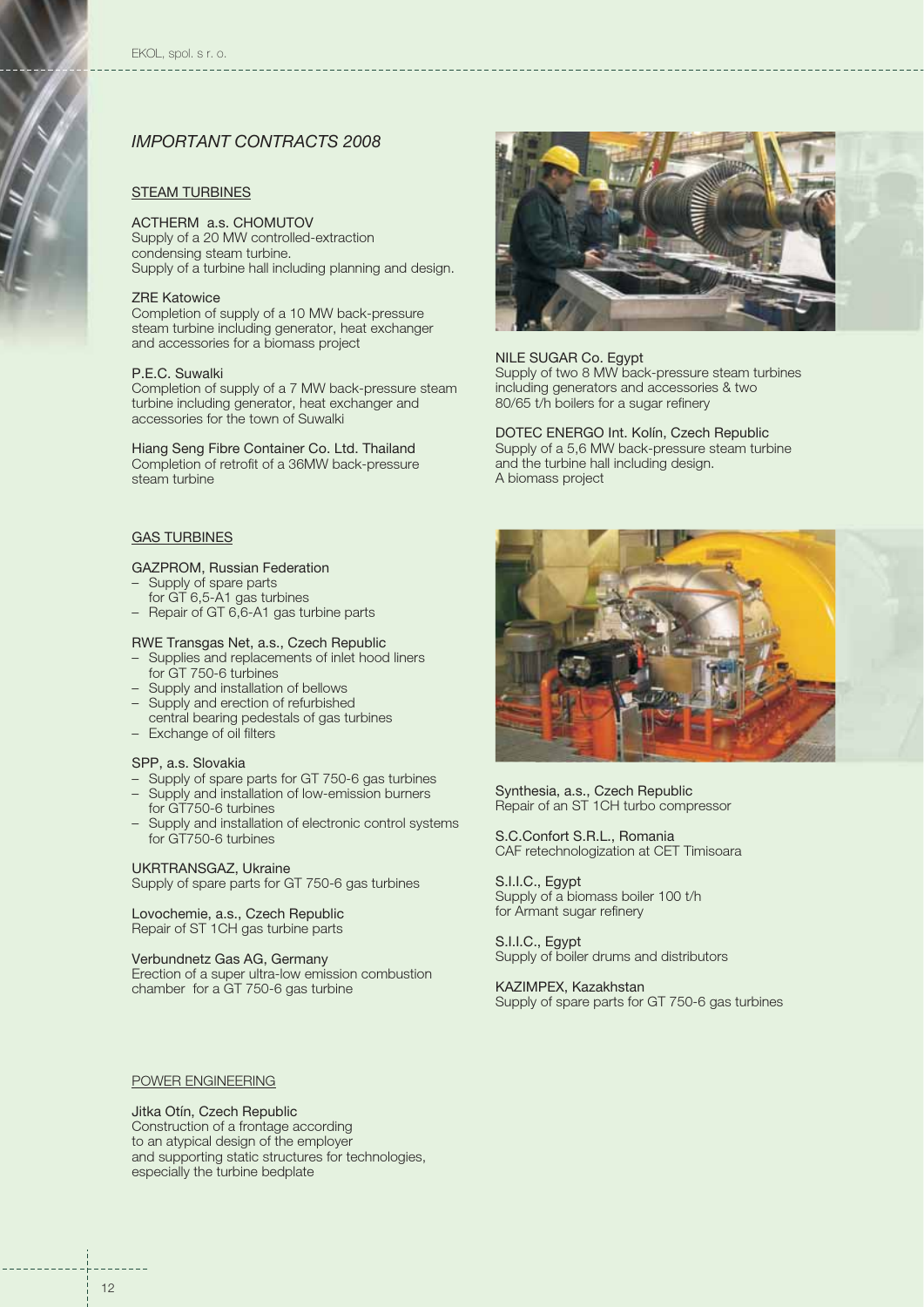## *IMPORTANT CONTRACTS 2009*

#### **STEAM TURBINES**

#### Dalkia Kolín, Czech Republic

Commencement of supply of a 0,6 MW back-pressure steam turbine.

Supply of design and implementation of a turbine hall using parameters of a low-pressure steam generator.

#### Teplárna České Budějovice – G-Team a.s.

- Supply of a 12 MW condensing steam turbine. The project uses steam from the existing back-pressure turbines.
- Turbine hall rehabilitation, complete civil part and cooling circuit including condensing system.

#### ŽĎAS a.s., Czech Republic

6 MW back-pressure steam turbine retrofit and supply. Supply including rehabilitation of the turbine hall and all accessories.

#### ENEZA s.r.o.

Steam turbine retrofit for a location in Turkey.

## GAS TURBINES

#### RWE Transgas Net, a.s., Czech Republic

- Supplies and replacement of inlet branch liners for GT 750-6 gas turbines
- Supply and installation of expansion joints
- Supply and installation of retrofitted central bearing pedestals for gas turbines
- Oil filter exchange
- Supply and installation of expansion joints and flue gas duct supporting structures

#### Eustream, a.s., Slovakia

- Supplies of spare parts for GT 750-6 gas turbines
- Supply and erection of low-emission burners for GT 750-6 gas turbines
- Supply and installation of electronic control system for GT 750-6 turbines

#### THOMAS, Czech Republic

Supplies of spare parts for GT 750-6 gas turbines to Uzbekistan

#### UKRTRANSGAZ, Ukraine

Supplies of spare parts for GT 750-6 gas turbines

Lovochemie, a.s., Czech Republic Repair of parts for ST 1CH gas turbine

#### Hnojiva Duslo, spo.s.r.o. Slovakia ST 1CH gas turbine overhaul

S.I.I.C. Egypt Supply of boiler burners

S.I.I.C., Egypt Supply of boiler drums and distributors

#### ZKMK, Kazakhstan

Supplies of spare parts for GT 750-6 gas turbines



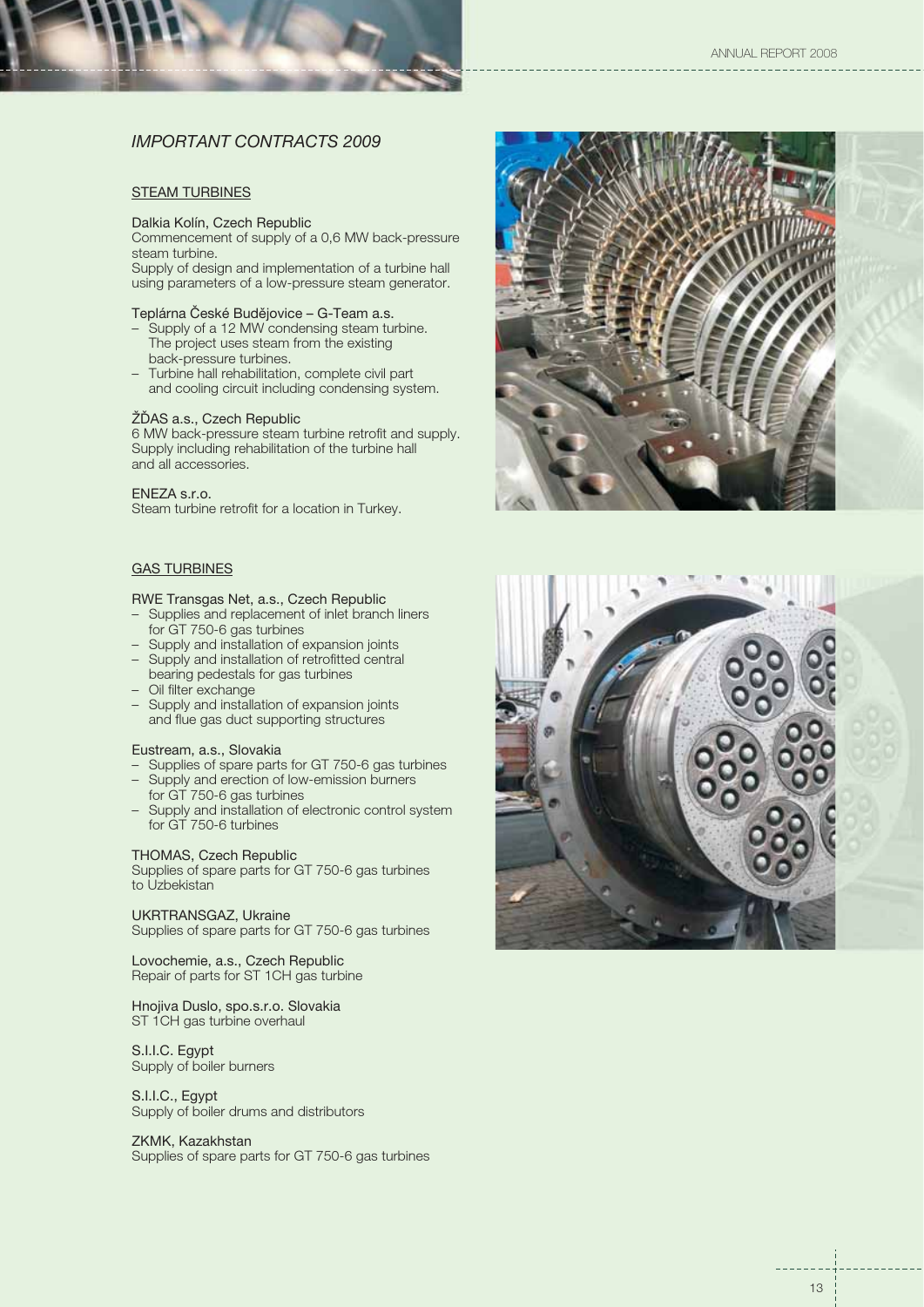

# *Traditional triathlon partner*

*Back in 1997 EKOL, spol. s r.o. became involved in one of the most progressive sports – the triathlon.*

> *EKOL, spol. s r.o. is the titular partner of the elite European triathlon EKOL TEAM.*

*In 2008 EKOL, spol. s r.o. became again the general promotional partner of the Czech Triathlon Union!*

*The EKOL SUPERPRESTIGE race held in Brno has always been part of the elite category of triathlon events. It was three times included in the Triathlon championship Series and four times in the European Cup race.*



## **FILIP OSPALÝ The only European Triathlon champion from the Czech Republic**

- *European Triathlon champion*
- *Two-times European Triathlon runner-up –*
- *Three-times World Cup winner –*
- *Three-times University World Champion –*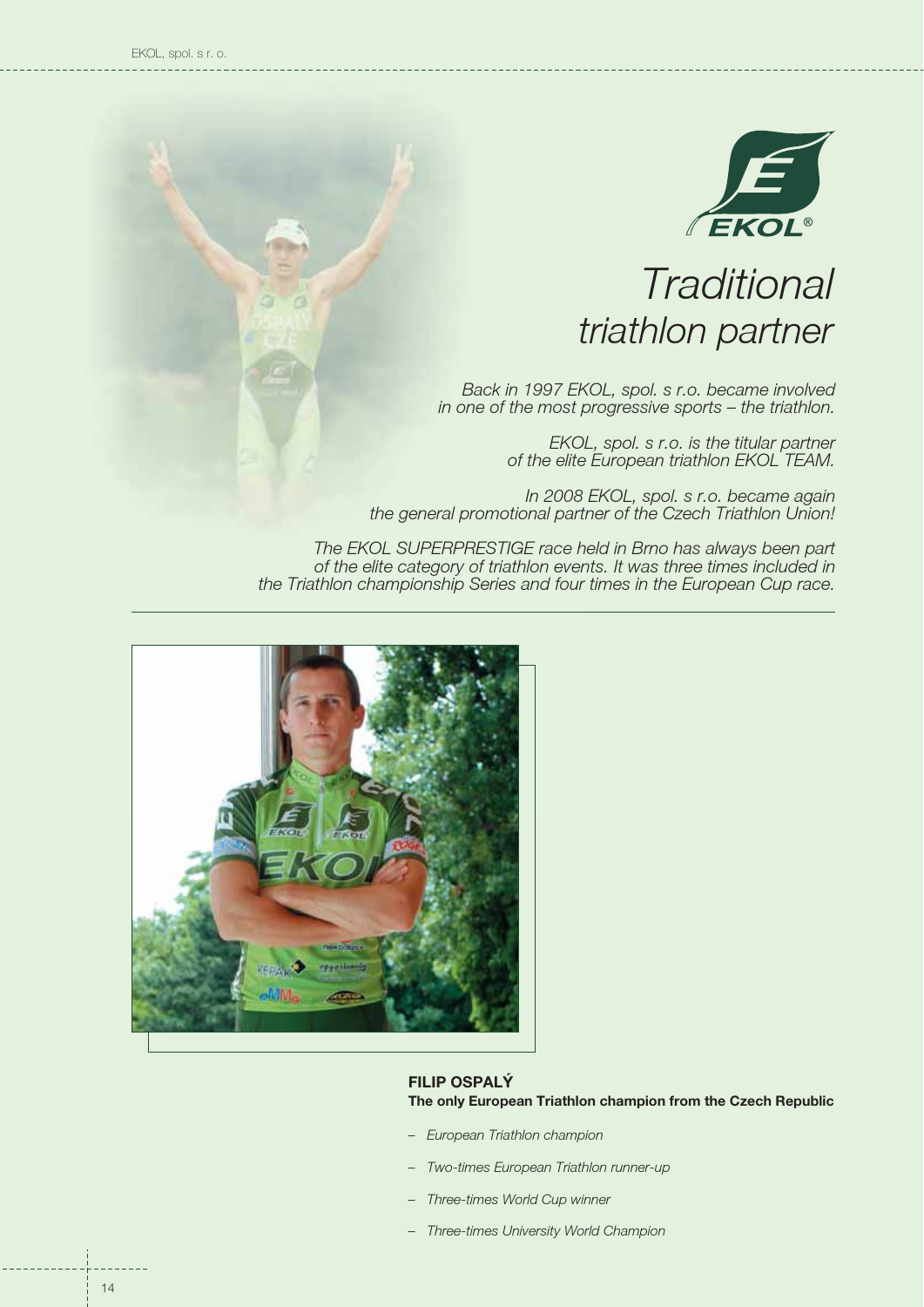

## **MARTIN KRŇÁVEK The first World Cup race winner from the Czech Republic**

- *Three-times World Cup winner*
- *Two-times bronze medalist and once fourth place from European Championship –*
- *Two fifth places from the World Championship –*



## **VENDULA FRINTOVÁ The only U-23 European Champion from the Czech Republic**

- *U23 European Champion*
- *Two-times silver medalist from U23 World Championship –*
- *Two-times bronze medalist from a World Cup event –*



## **RADKA VODIČKOVÁ 2008 European Rookie of the year**

- *Sixth place from 2008 European Championship*
- *2008 European Duathlon Champion*
- *Absolute winner of the 2008 European Cup series*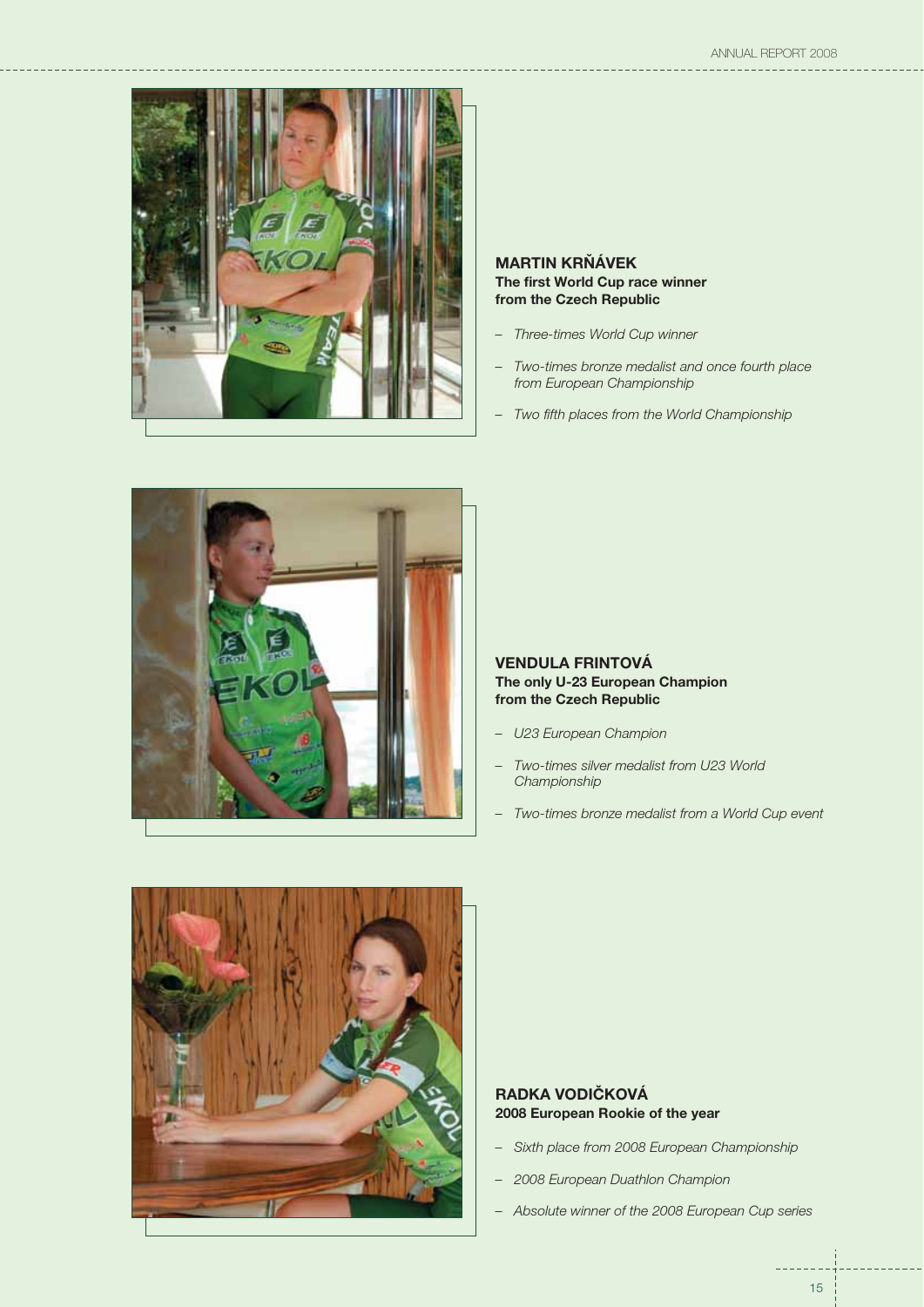EKOL, spol. s r. o.



**Certificate** OHSAS 18001:1999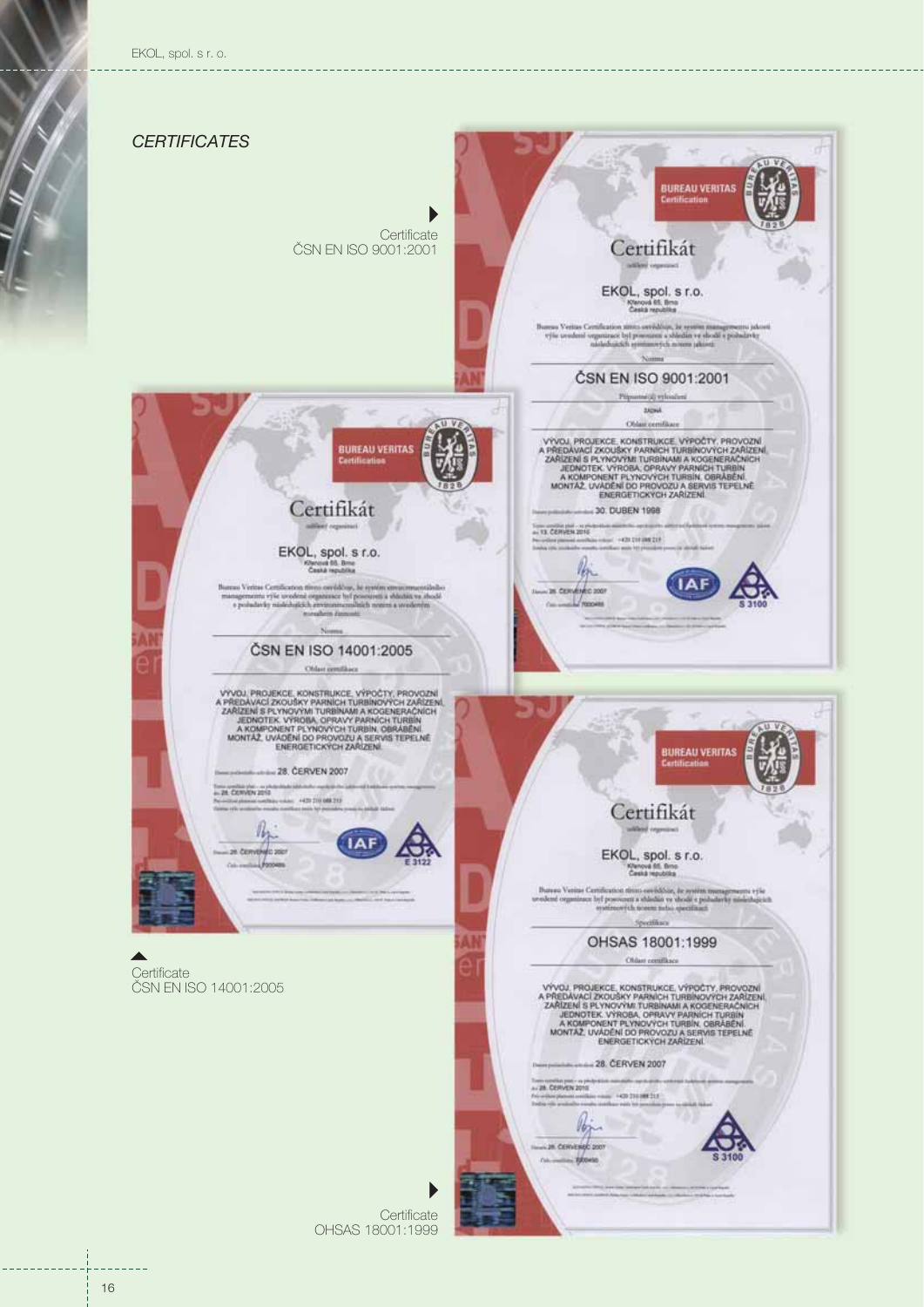## *AUDIT OF FINANCIAL STATEMENT AT 31. 12. 2008*



BDO Prima CA s. r. o. Auditorská, účetní a poradenská firma Marie Steyskalové 14, Brno, 616 00 Tel.: +420 541 235 273 Fax: +420 541 235 745 E-mail: bdoca@bdoca.cz

## **External Auditor's Report**

### **Attention of EKOL, spol. s r.o. shareholders**

We have audited the financial statements of EKOL, spol. s r. o., i.e. the balance sheet at 31. 12. 2008, the profit and loss statement, the survey of changes of equity and the cash flow survey for the period from 1.1.2008 till 31.12.2008 and the appendix to this financial statement including the description of the applied significant accounting methods.

#### **Responsibility of the statutory body of the accounting entity for the financial statements**

The preparation and the true representation of the financial statement in compliance with the Czech legislation is the responsibility of the statutory body of EKOL, spol. s r.o.. A part of the said responsibility is to propose, introduce and implement internal audit of the preparation and true representation of the financial statements in order to ensure that no material inaccuracies caused by fraud or mistake are included, to select and exercise appropriate accounting methods and to carry out reasonable accounting estimates.

#### **Auditor's responsibility**

Our task is to give an opinion on the present financial statements based on the performed audit. We have performed the audit in compliance with the Act on Auditors, the International Auditing Standards and related implementation clauses of the Chamber ofAuditors of the Czech Republic. According to the said legislation, we are obliged to abide by ethical standards and to plan the audit in order to acquire reasonable certainty that the financial statement does not contain material inaccuracies.

The audit includes the performance of auditing processes, the purpose of which is to acquire evidence with respect to the amounts and facts stated in the financial statement. The selection of the auditing processes depends on the discretion of the auditor, including the assessment of risks that the financial statement contains material inaccuracies caused by fraud or mistake. During the assessment of such risks the auditor takes into account internal audits relevant for the preparation and true representation of the financial statement. The objective of the assessment of internal audits is to suggest appropriate auditing methods, not to comment on the effectiveness of the internal audit. The audit also includes the assessment of the appropriateness of applied accounting methods, the adequacy of accounting estimates carried out by the management and also the assessment of the overall presentation of the financial statement. We believe that the acquired evidence constitutes a satisfactory and adequate basis for expressing our opinion.

In our opinion, the financial statement presents a true and fair image of assets, liability, equity and financial situation of EKOL, spol. s r.o. at 31. 12. 2008 and its costs, revenues and results of its business and cash flows in 2008 in compliance with the Czech accounting legislation.

Brno, July 31, 2009

BDO Prima CA s. r. o. Represented by:

Ing. Jiří Kadlec Auditor, Certificate No.1246

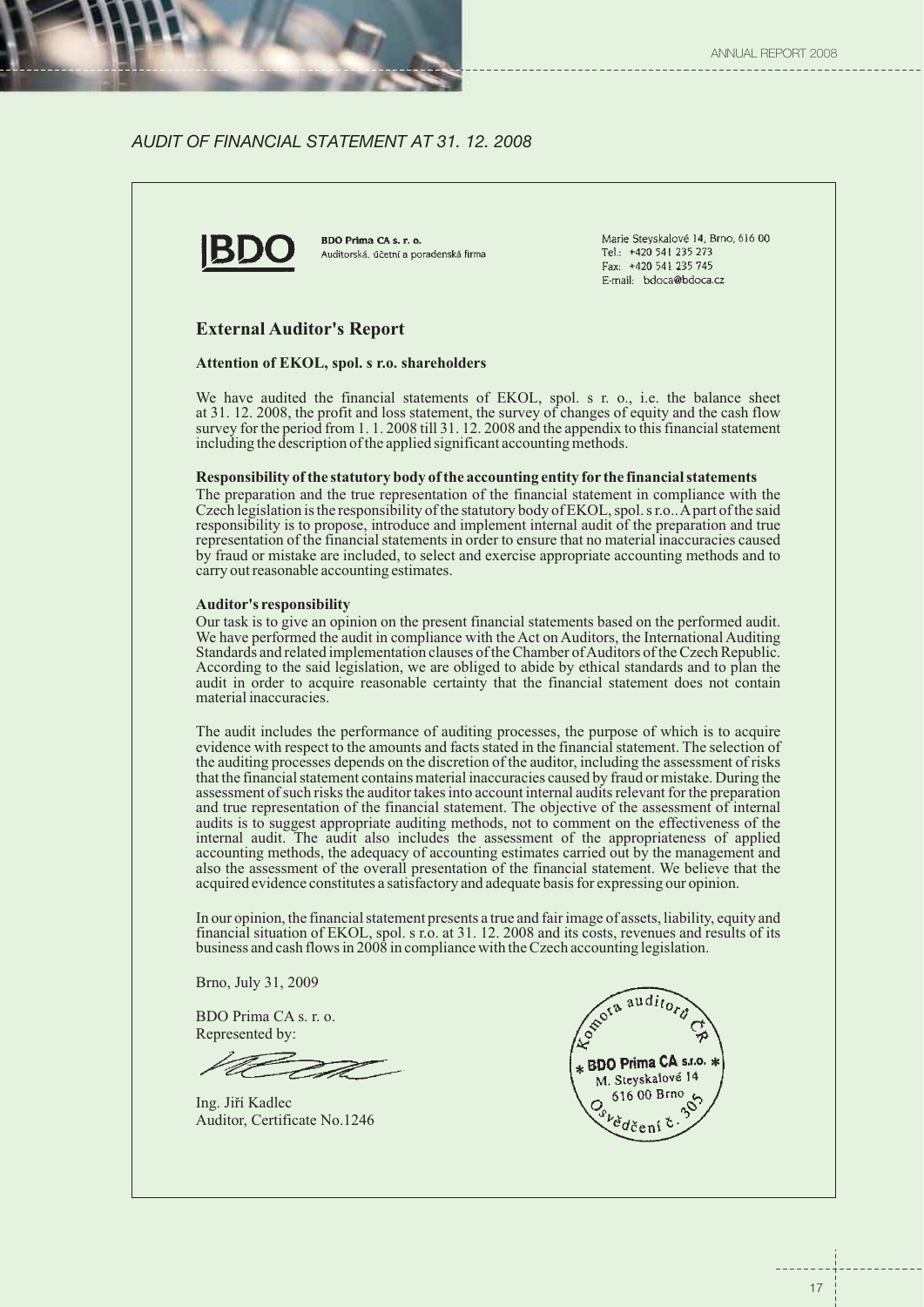## *AUDIT OF CONSOLIDATED FINANCIAL STATEMENT AT 31. 12. 2008*



BDO Prima CA s. r. o. Auditorská, účetní a poradenská firma

Marie Stevskalové 14, Brno, 616 00 Tel.: +420 541 235 273 Fax: +420 541 235 745 E-mail: bdoca@bdoca.cz

#### **External Auditor's Report**

**on auditing the consolidated financial statements of the group of EKOL companies at 31.12.2009**

| Name of company       | Registered office |
|-----------------------|-------------------|
| EKOL, spol. s r.o.    | Brno, Křenová 65  |
| EKOL energo s.r.o.    | Brno, Křenová 65  |
| Strejček spol. s r.o. | Brno, Křenová 65  |
| EKOL TURBO a.s.       | Brno, Křenová 65  |
| TENERGO Brno. a.s.    | Brno, Křenová 65  |
|                       |                   |

Audited period: 1.1.2008 – 31.12.2008

#### **Objective of audit, its scope and specification of responsibility:**

We have audited the attached consolidated financial statements of EKOL, spol. s r.o., i.e. the consolidated balance at 31.12.2008, the consolidated profit and loss statement for the period from 1.1.2008 till 31.12.2008 and the appendix to this financial statement including the description of applied significant accounting methods. The data on the group of EKOL companies are given in the appendix to this financial statement. The consolidating entity of the group of EKOL companies consisted of the following trading companies at 31.12.2009:

| Parent company:    | EKOL, spol. s r.o.    |
|--------------------|-----------------------|
| Subsidiary:        | EKOL energo s.r.o.    |
|                    | Strejček spol. s r.o. |
|                    | EKOL TURBO a.s.       |
| Affiliate company: | TENERGO Brno, a.s.    |

#### **Responsibility of the statutory body of the accounting entity for the financial statements**

The preparation and the true representation of the consolidated financial statements in compliance with the Czech legislation is the responsibility of the statutory body of EKOL, spol. s r.o.. A part of the said responsibility is to propose, introduce and implement internal audit of the preparation and true representation of the consolidated financial statements in order to ensure that no material inaccuracies caused by fraud or mistake are included, to select and exercise appropriate accounting methods and to carry out reasonable accounting estimates.

#### **Auditor's responsibility**

Our task is to give an opinion on the present consolidated financial statements based on the performed audit. We have performed the audit in compliance with the Act on Auditors, the International Auditing Standards and related implementation clauses of the Chamber of Auditors of the Czech Republic. According to said legislation, we are obliged to abide by ethical standards and to plan the audit in order to acquire reasonable certainty that the consolidated financial statements do not contain material inaccuracies.

The audit includes the performance of auditing processes, the purpose of which is to acquire evidence with respect to the amounts and facts stated in the consolidated financial statements. The selection of the auditing processes depends on the discretion of the auditor, including the assessment of risks that the financial statement contains material inaccuracies caused by fraud or mistake. During the assessment of such risks the auditor takes into account internal audits relevant for the preparation and true representation of the consolidated financial statements. The objective of the assessment of internal audits is to suggest appropriate auditing methods, not to comment on the effectiveness of the internal audit.

The audit also includes the assessment of the appropriateness of applied accounting methods, the adequacy of accounting estimates carried out by the management and also the assessment of the overall presentation of the consolidated financial statements.

We are convinced that the acquired evidence constitutes a satisfactory and adequate basis for expressing our opinion.

#### **Auditor's opinion**

In our opinion, the consolidated financial statements present in all material respects a true and fair image of assets, liability, equity and financial situation of EKOL, spol. s r.o. at 31.12.2008 and its costs, revenues and results of its business and cash flows in 2008 in compliance with the Czech accounting legislation.

#### Brno, August 31, 2009

Audit performed by BDO Prima CA s.r.o., auditing company  $\sqrt{\frac{806}{a} \frac{1}{a}}$  auditing Chamber of Auditors of the Czech Republic No. 305 Chamber of Auditors of the Czech Republic No. 305 Marie Steyskalové 14 616 00 Brno

\* BDO Prima CA s.r.o. \* M. Steyskalové 14 Ing. Jiří Kadlec

Auditor, Certificate No.1246 of the Chamber of Auditors of the Czech Republic

୍ଦୁ

 $61600 B$ Fno<br> $36$ 

<sup>b</sup>ědčení č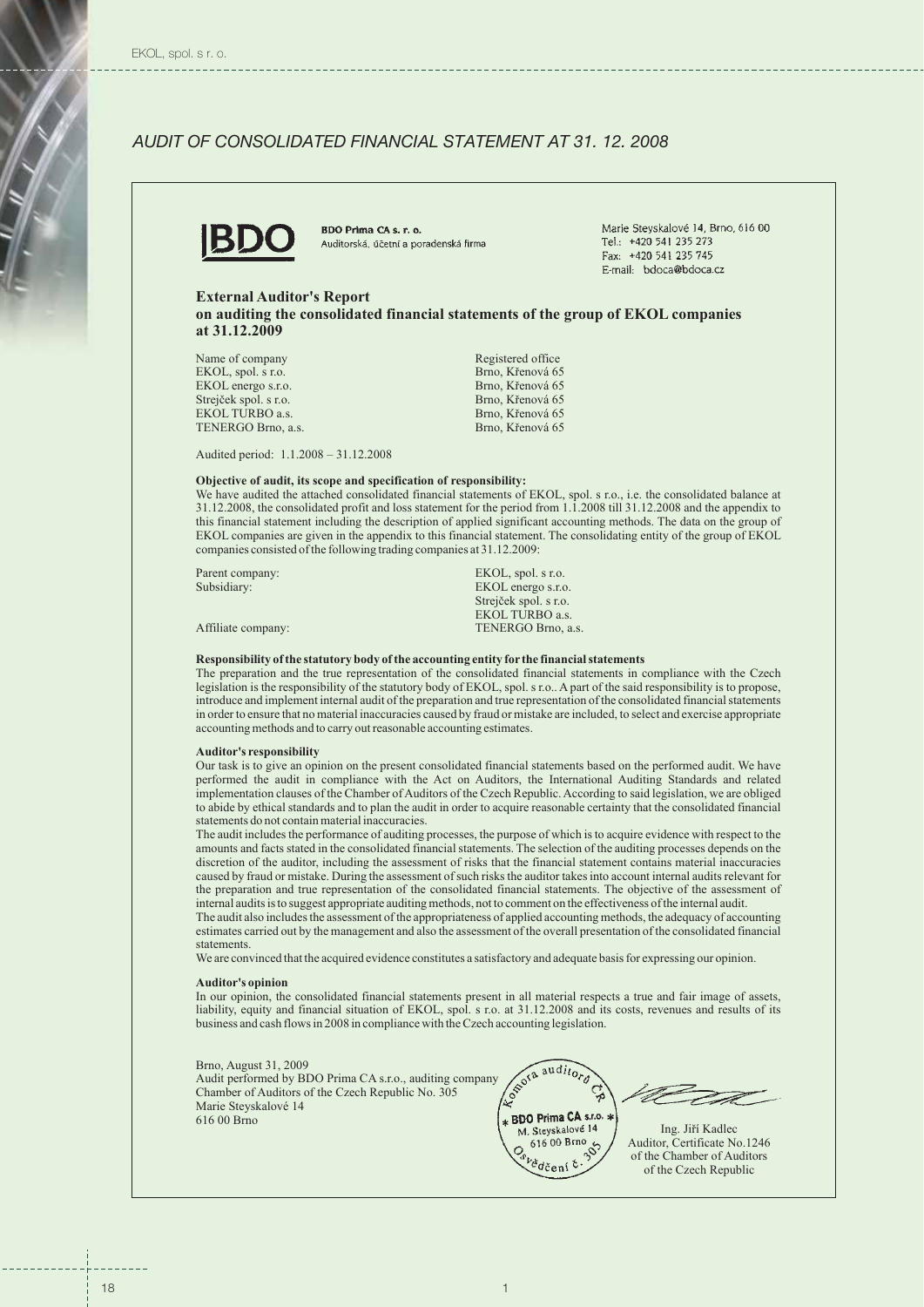## FINANCIAL STATEMENTS



ANNEX TO FINANCIAL STATEMENT 2 0 0 8 ANNEX TO CONSOLIDATED FINANCIAL STATEMENT2008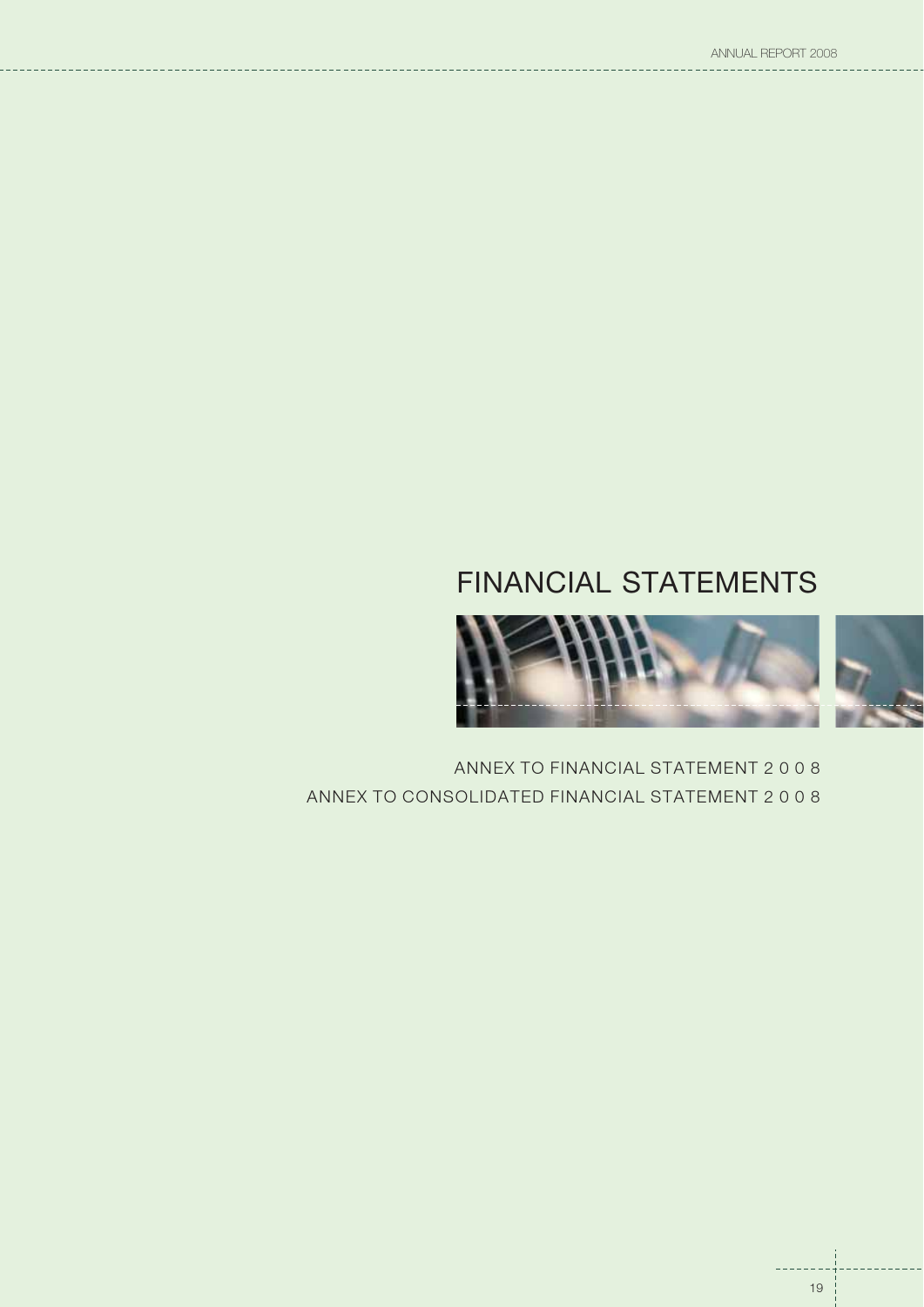$- - - -$ 

**CONTRACTOR** 

## *BALANCE SHEET at 31. 12. 2008 – Assets*

| correction<br>net<br>net<br>gross<br><b>TOTAL ASSETS</b><br>1 035 361<br>$-92034$<br>943 327<br>829 883<br><b>LONG-TERM ASSETS</b><br>268 289<br>$-89212$<br>179 077<br>181 644<br>В.<br>B.I.<br>Long-term intangible assets<br>31 005<br>$-23682$<br>7 3 2 3<br>6840<br><b>B.I.2</b><br>Research and development<br>$\overline{O}$<br>$\overline{0}$<br>$\overline{O}$<br>$\overline{0}$<br>B.I.3.<br>$-14629$<br>5833<br>Software<br>20 462<br>4 3 8 7<br>10 543<br>2 4 5 3<br>B.I.4.<br>Valuable rights<br>$-9053$<br>1 4 9 0<br>Intangible long-term assets under construction<br>$\overline{O}$<br>$\overline{0}$<br>$\overline{O}$<br>$\overline{0}$<br>B.I.7.<br>$-65530$<br>157 589<br>B.II.<br>119 126<br>53 596<br>Long-term tangible assets<br>15 5 17<br>B.II.1. Land<br>244<br>$\Omega$<br>244<br>33 943<br>B.II.2. Buildings, halls and structures<br>53 357<br>$-19414$<br>117 347<br>65 0 29<br>$-46116$<br>18913<br>23 24 3<br>B.II.3. Machinery, equipment, vehicles, furniture, fixtures<br>1 4 8 2<br>B.II.7. Long-term tangible assets under construction<br>496<br>496<br>0<br>118 158<br>B.III.<br>Long-term financial assets<br>118 158<br>17 215<br>0<br>B.III.1. Shares and ownership interests in enterprises<br>with controlling & governing influence<br>113 066<br>113 066<br>11 660<br>0<br>B.III.2. Shares and ownership interests<br>5 0 9 2<br>$\circ$<br>5 0 9 2<br>5 5 5 5 5<br>in enterprises with substantial influence<br>C.<br><b>CURRENT ASSETS</b><br>765 992<br>$-2822$<br>763 170<br>646 312<br>216 149<br>103 011<br>C.I.<br>216 149<br>214 972<br>Inventory<br>$\Omega$<br>C.I.1.<br><b>Materials</b><br>51719<br>0<br>51719<br>37 092<br>C.I.2.<br>Work-in-progress and semi-finished products<br>160 679<br>160 679<br>177 878<br>0<br>C.III.<br>415 698<br>Short-term receivables<br>418 520<br>$-2822$<br>361 043<br>C.III.1. Trade receivables<br>208 131<br>$-2822$<br>205 309<br>200 622<br>C.III.2. Receivables - from enterprises<br>with controlling & governing influence<br>54 094<br>88 381<br>54 094<br>0<br>C.III.3. Receivables from enterprises<br>with substantial influence<br>0<br>$\circ$<br>$\circ$<br>3 800<br>C.III.4. Receivables from partners<br>and participants in an association<br>1 1 1 5<br>1 1 1 5<br>0<br>0<br>16 16 6<br>16 16 6<br>C.III.6. Due from state - tax receivables<br>0<br>18512<br>C.III.7 Short-term provided advances<br>129 640<br>129 640<br>47 419<br>0<br>C.III.8. Estimated accrued revenues<br>2 3 4 6<br>0<br>2 3 4 6<br>0<br>C.III.9. Other receivables<br>7 0 28<br>2 3 0 9<br>7 0 28<br>0<br>C.IV.<br>Short-term financial assets<br>131 323<br>131 323<br>70 297<br>0 | (in thousands CZK) |     | 2008 |     | 2007 | 2006     |
|----------------------------------------------------------------------------------------------------------------------------------------------------------------------------------------------------------------------------------------------------------------------------------------------------------------------------------------------------------------------------------------------------------------------------------------------------------------------------------------------------------------------------------------------------------------------------------------------------------------------------------------------------------------------------------------------------------------------------------------------------------------------------------------------------------------------------------------------------------------------------------------------------------------------------------------------------------------------------------------------------------------------------------------------------------------------------------------------------------------------------------------------------------------------------------------------------------------------------------------------------------------------------------------------------------------------------------------------------------------------------------------------------------------------------------------------------------------------------------------------------------------------------------------------------------------------------------------------------------------------------------------------------------------------------------------------------------------------------------------------------------------------------------------------------------------------------------------------------------------------------------------------------------------------------------------------------------------------------------------------------------------------------------------------------------------------------------------------------------------------------------------------------------------------------------------------------------------------------------------------------------------------------------------------------------------------------------------------------------------------------------------------------------------------------------------------------------------------------------------------------------------------------------------------------------------------------------------------------------------------------------------------------------------------------------|--------------------|-----|------|-----|------|----------|
|                                                                                                                                                                                                                                                                                                                                                                                                                                                                                                                                                                                                                                                                                                                                                                                                                                                                                                                                                                                                                                                                                                                                                                                                                                                                                                                                                                                                                                                                                                                                                                                                                                                                                                                                                                                                                                                                                                                                                                                                                                                                                                                                                                                                                                                                                                                                                                                                                                                                                                                                                                                                                                                                                  |                    |     |      |     |      | net      |
|                                                                                                                                                                                                                                                                                                                                                                                                                                                                                                                                                                                                                                                                                                                                                                                                                                                                                                                                                                                                                                                                                                                                                                                                                                                                                                                                                                                                                                                                                                                                                                                                                                                                                                                                                                                                                                                                                                                                                                                                                                                                                                                                                                                                                                                                                                                                                                                                                                                                                                                                                                                                                                                                                  |                    |     |      |     |      | 654 277  |
|                                                                                                                                                                                                                                                                                                                                                                                                                                                                                                                                                                                                                                                                                                                                                                                                                                                                                                                                                                                                                                                                                                                                                                                                                                                                                                                                                                                                                                                                                                                                                                                                                                                                                                                                                                                                                                                                                                                                                                                                                                                                                                                                                                                                                                                                                                                                                                                                                                                                                                                                                                                                                                                                                  |                    |     |      |     |      | 116 613  |
|                                                                                                                                                                                                                                                                                                                                                                                                                                                                                                                                                                                                                                                                                                                                                                                                                                                                                                                                                                                                                                                                                                                                                                                                                                                                                                                                                                                                                                                                                                                                                                                                                                                                                                                                                                                                                                                                                                                                                                                                                                                                                                                                                                                                                                                                                                                                                                                                                                                                                                                                                                                                                                                                                  |                    |     |      |     |      | 7419     |
|                                                                                                                                                                                                                                                                                                                                                                                                                                                                                                                                                                                                                                                                                                                                                                                                                                                                                                                                                                                                                                                                                                                                                                                                                                                                                                                                                                                                                                                                                                                                                                                                                                                                                                                                                                                                                                                                                                                                                                                                                                                                                                                                                                                                                                                                                                                                                                                                                                                                                                                                                                                                                                                                                  |                    |     |      |     |      | $\circ$  |
|                                                                                                                                                                                                                                                                                                                                                                                                                                                                                                                                                                                                                                                                                                                                                                                                                                                                                                                                                                                                                                                                                                                                                                                                                                                                                                                                                                                                                                                                                                                                                                                                                                                                                                                                                                                                                                                                                                                                                                                                                                                                                                                                                                                                                                                                                                                                                                                                                                                                                                                                                                                                                                                                                  |                    |     |      |     |      | 3 9 6 7  |
|                                                                                                                                                                                                                                                                                                                                                                                                                                                                                                                                                                                                                                                                                                                                                                                                                                                                                                                                                                                                                                                                                                                                                                                                                                                                                                                                                                                                                                                                                                                                                                                                                                                                                                                                                                                                                                                                                                                                                                                                                                                                                                                                                                                                                                                                                                                                                                                                                                                                                                                                                                                                                                                                                  |                    |     |      |     |      | 3 4 5 2  |
|                                                                                                                                                                                                                                                                                                                                                                                                                                                                                                                                                                                                                                                                                                                                                                                                                                                                                                                                                                                                                                                                                                                                                                                                                                                                                                                                                                                                                                                                                                                                                                                                                                                                                                                                                                                                                                                                                                                                                                                                                                                                                                                                                                                                                                                                                                                                                                                                                                                                                                                                                                                                                                                                                  |                    |     |      |     |      | $\Omega$ |
|                                                                                                                                                                                                                                                                                                                                                                                                                                                                                                                                                                                                                                                                                                                                                                                                                                                                                                                                                                                                                                                                                                                                                                                                                                                                                                                                                                                                                                                                                                                                                                                                                                                                                                                                                                                                                                                                                                                                                                                                                                                                                                                                                                                                                                                                                                                                                                                                                                                                                                                                                                                                                                                                                  |                    |     |      |     |      | 91 979   |
|                                                                                                                                                                                                                                                                                                                                                                                                                                                                                                                                                                                                                                                                                                                                                                                                                                                                                                                                                                                                                                                                                                                                                                                                                                                                                                                                                                                                                                                                                                                                                                                                                                                                                                                                                                                                                                                                                                                                                                                                                                                                                                                                                                                                                                                                                                                                                                                                                                                                                                                                                                                                                                                                                  |                    |     |      |     |      | 14 8 80  |
|                                                                                                                                                                                                                                                                                                                                                                                                                                                                                                                                                                                                                                                                                                                                                                                                                                                                                                                                                                                                                                                                                                                                                                                                                                                                                                                                                                                                                                                                                                                                                                                                                                                                                                                                                                                                                                                                                                                                                                                                                                                                                                                                                                                                                                                                                                                                                                                                                                                                                                                                                                                                                                                                                  |                    |     |      |     |      | 37 180   |
|                                                                                                                                                                                                                                                                                                                                                                                                                                                                                                                                                                                                                                                                                                                                                                                                                                                                                                                                                                                                                                                                                                                                                                                                                                                                                                                                                                                                                                                                                                                                                                                                                                                                                                                                                                                                                                                                                                                                                                                                                                                                                                                                                                                                                                                                                                                                                                                                                                                                                                                                                                                                                                                                                  |                    |     |      |     |      | 24 100   |
|                                                                                                                                                                                                                                                                                                                                                                                                                                                                                                                                                                                                                                                                                                                                                                                                                                                                                                                                                                                                                                                                                                                                                                                                                                                                                                                                                                                                                                                                                                                                                                                                                                                                                                                                                                                                                                                                                                                                                                                                                                                                                                                                                                                                                                                                                                                                                                                                                                                                                                                                                                                                                                                                                  |                    |     |      |     |      | 15819    |
|                                                                                                                                                                                                                                                                                                                                                                                                                                                                                                                                                                                                                                                                                                                                                                                                                                                                                                                                                                                                                                                                                                                                                                                                                                                                                                                                                                                                                                                                                                                                                                                                                                                                                                                                                                                                                                                                                                                                                                                                                                                                                                                                                                                                                                                                                                                                                                                                                                                                                                                                                                                                                                                                                  |                    |     |      |     |      | 17 215   |
|                                                                                                                                                                                                                                                                                                                                                                                                                                                                                                                                                                                                                                                                                                                                                                                                                                                                                                                                                                                                                                                                                                                                                                                                                                                                                                                                                                                                                                                                                                                                                                                                                                                                                                                                                                                                                                                                                                                                                                                                                                                                                                                                                                                                                                                                                                                                                                                                                                                                                                                                                                                                                                                                                  |                    |     |      |     |      |          |
|                                                                                                                                                                                                                                                                                                                                                                                                                                                                                                                                                                                                                                                                                                                                                                                                                                                                                                                                                                                                                                                                                                                                                                                                                                                                                                                                                                                                                                                                                                                                                                                                                                                                                                                                                                                                                                                                                                                                                                                                                                                                                                                                                                                                                                                                                                                                                                                                                                                                                                                                                                                                                                                                                  |                    |     |      |     |      | 11 660   |
|                                                                                                                                                                                                                                                                                                                                                                                                                                                                                                                                                                                                                                                                                                                                                                                                                                                                                                                                                                                                                                                                                                                                                                                                                                                                                                                                                                                                                                                                                                                                                                                                                                                                                                                                                                                                                                                                                                                                                                                                                                                                                                                                                                                                                                                                                                                                                                                                                                                                                                                                                                                                                                                                                  |                    |     |      |     |      |          |
|                                                                                                                                                                                                                                                                                                                                                                                                                                                                                                                                                                                                                                                                                                                                                                                                                                                                                                                                                                                                                                                                                                                                                                                                                                                                                                                                                                                                                                                                                                                                                                                                                                                                                                                                                                                                                                                                                                                                                                                                                                                                                                                                                                                                                                                                                                                                                                                                                                                                                                                                                                                                                                                                                  |                    |     |      |     |      | 5 5 5 5  |
|                                                                                                                                                                                                                                                                                                                                                                                                                                                                                                                                                                                                                                                                                                                                                                                                                                                                                                                                                                                                                                                                                                                                                                                                                                                                                                                                                                                                                                                                                                                                                                                                                                                                                                                                                                                                                                                                                                                                                                                                                                                                                                                                                                                                                                                                                                                                                                                                                                                                                                                                                                                                                                                                                  |                    |     |      |     |      | 536 304  |
|                                                                                                                                                                                                                                                                                                                                                                                                                                                                                                                                                                                                                                                                                                                                                                                                                                                                                                                                                                                                                                                                                                                                                                                                                                                                                                                                                                                                                                                                                                                                                                                                                                                                                                                                                                                                                                                                                                                                                                                                                                                                                                                                                                                                                                                                                                                                                                                                                                                                                                                                                                                                                                                                                  |                    |     |      |     |      |          |
|                                                                                                                                                                                                                                                                                                                                                                                                                                                                                                                                                                                                                                                                                                                                                                                                                                                                                                                                                                                                                                                                                                                                                                                                                                                                                                                                                                                                                                                                                                                                                                                                                                                                                                                                                                                                                                                                                                                                                                                                                                                                                                                                                                                                                                                                                                                                                                                                                                                                                                                                                                                                                                                                                  |                    |     |      |     |      | 37 349   |
|                                                                                                                                                                                                                                                                                                                                                                                                                                                                                                                                                                                                                                                                                                                                                                                                                                                                                                                                                                                                                                                                                                                                                                                                                                                                                                                                                                                                                                                                                                                                                                                                                                                                                                                                                                                                                                                                                                                                                                                                                                                                                                                                                                                                                                                                                                                                                                                                                                                                                                                                                                                                                                                                                  |                    |     |      |     |      | 65 662   |
|                                                                                                                                                                                                                                                                                                                                                                                                                                                                                                                                                                                                                                                                                                                                                                                                                                                                                                                                                                                                                                                                                                                                                                                                                                                                                                                                                                                                                                                                                                                                                                                                                                                                                                                                                                                                                                                                                                                                                                                                                                                                                                                                                                                                                                                                                                                                                                                                                                                                                                                                                                                                                                                                                  |                    |     |      |     |      | 192 770  |
|                                                                                                                                                                                                                                                                                                                                                                                                                                                                                                                                                                                                                                                                                                                                                                                                                                                                                                                                                                                                                                                                                                                                                                                                                                                                                                                                                                                                                                                                                                                                                                                                                                                                                                                                                                                                                                                                                                                                                                                                                                                                                                                                                                                                                                                                                                                                                                                                                                                                                                                                                                                                                                                                                  |                    |     |      |     |      | 82 900   |
|                                                                                                                                                                                                                                                                                                                                                                                                                                                                                                                                                                                                                                                                                                                                                                                                                                                                                                                                                                                                                                                                                                                                                                                                                                                                                                                                                                                                                                                                                                                                                                                                                                                                                                                                                                                                                                                                                                                                                                                                                                                                                                                                                                                                                                                                                                                                                                                                                                                                                                                                                                                                                                                                                  |                    |     |      |     |      |          |
|                                                                                                                                                                                                                                                                                                                                                                                                                                                                                                                                                                                                                                                                                                                                                                                                                                                                                                                                                                                                                                                                                                                                                                                                                                                                                                                                                                                                                                                                                                                                                                                                                                                                                                                                                                                                                                                                                                                                                                                                                                                                                                                                                                                                                                                                                                                                                                                                                                                                                                                                                                                                                                                                                  |                    |     |      |     |      | 89 372   |
|                                                                                                                                                                                                                                                                                                                                                                                                                                                                                                                                                                                                                                                                                                                                                                                                                                                                                                                                                                                                                                                                                                                                                                                                                                                                                                                                                                                                                                                                                                                                                                                                                                                                                                                                                                                                                                                                                                                                                                                                                                                                                                                                                                                                                                                                                                                                                                                                                                                                                                                                                                                                                                                                                  |                    |     |      |     |      |          |
|                                                                                                                                                                                                                                                                                                                                                                                                                                                                                                                                                                                                                                                                                                                                                                                                                                                                                                                                                                                                                                                                                                                                                                                                                                                                                                                                                                                                                                                                                                                                                                                                                                                                                                                                                                                                                                                                                                                                                                                                                                                                                                                                                                                                                                                                                                                                                                                                                                                                                                                                                                                                                                                                                  |                    |     |      |     |      | 3800     |
|                                                                                                                                                                                                                                                                                                                                                                                                                                                                                                                                                                                                                                                                                                                                                                                                                                                                                                                                                                                                                                                                                                                                                                                                                                                                                                                                                                                                                                                                                                                                                                                                                                                                                                                                                                                                                                                                                                                                                                                                                                                                                                                                                                                                                                                                                                                                                                                                                                                                                                                                                                                                                                                                                  |                    |     |      |     |      |          |
|                                                                                                                                                                                                                                                                                                                                                                                                                                                                                                                                                                                                                                                                                                                                                                                                                                                                                                                                                                                                                                                                                                                                                                                                                                                                                                                                                                                                                                                                                                                                                                                                                                                                                                                                                                                                                                                                                                                                                                                                                                                                                                                                                                                                                                                                                                                                                                                                                                                                                                                                                                                                                                                                                  |                    |     |      |     |      | 0        |
|                                                                                                                                                                                                                                                                                                                                                                                                                                                                                                                                                                                                                                                                                                                                                                                                                                                                                                                                                                                                                                                                                                                                                                                                                                                                                                                                                                                                                                                                                                                                                                                                                                                                                                                                                                                                                                                                                                                                                                                                                                                                                                                                                                                                                                                                                                                                                                                                                                                                                                                                                                                                                                                                                  |                    |     |      |     |      | 3889     |
|                                                                                                                                                                                                                                                                                                                                                                                                                                                                                                                                                                                                                                                                                                                                                                                                                                                                                                                                                                                                                                                                                                                                                                                                                                                                                                                                                                                                                                                                                                                                                                                                                                                                                                                                                                                                                                                                                                                                                                                                                                                                                                                                                                                                                                                                                                                                                                                                                                                                                                                                                                                                                                                                                  |                    |     |      |     |      | 3 9 3 1  |
|                                                                                                                                                                                                                                                                                                                                                                                                                                                                                                                                                                                                                                                                                                                                                                                                                                                                                                                                                                                                                                                                                                                                                                                                                                                                                                                                                                                                                                                                                                                                                                                                                                                                                                                                                                                                                                                                                                                                                                                                                                                                                                                                                                                                                                                                                                                                                                                                                                                                                                                                                                                                                                                                                  |                    |     |      |     |      | $\circ$  |
|                                                                                                                                                                                                                                                                                                                                                                                                                                                                                                                                                                                                                                                                                                                                                                                                                                                                                                                                                                                                                                                                                                                                                                                                                                                                                                                                                                                                                                                                                                                                                                                                                                                                                                                                                                                                                                                                                                                                                                                                                                                                                                                                                                                                                                                                                                                                                                                                                                                                                                                                                                                                                                                                                  |                    |     |      |     |      | 8878     |
|                                                                                                                                                                                                                                                                                                                                                                                                                                                                                                                                                                                                                                                                                                                                                                                                                                                                                                                                                                                                                                                                                                                                                                                                                                                                                                                                                                                                                                                                                                                                                                                                                                                                                                                                                                                                                                                                                                                                                                                                                                                                                                                                                                                                                                                                                                                                                                                                                                                                                                                                                                                                                                                                                  |                    |     |      |     |      | 240 523  |
| C.IV.1 Cash<br>0                                                                                                                                                                                                                                                                                                                                                                                                                                                                                                                                                                                                                                                                                                                                                                                                                                                                                                                                                                                                                                                                                                                                                                                                                                                                                                                                                                                                                                                                                                                                                                                                                                                                                                                                                                                                                                                                                                                                                                                                                                                                                                                                                                                                                                                                                                                                                                                                                                                                                                                                                                                                                                                                 |                    | 990 |      | 990 | 802  | 2 4 3 9  |
| C.IV.2. Bank accounts<br>130 333<br>$\overline{0}$<br>130 333<br>65 411                                                                                                                                                                                                                                                                                                                                                                                                                                                                                                                                                                                                                                                                                                                                                                                                                                                                                                                                                                                                                                                                                                                                                                                                                                                                                                                                                                                                                                                                                                                                                                                                                                                                                                                                                                                                                                                                                                                                                                                                                                                                                                                                                                                                                                                                                                                                                                                                                                                                                                                                                                                                          |                    |     |      |     |      | 226 654  |
| C.IV.3. Short-term financial assets<br>4 0 1 5<br>0<br>4 0 1 5<br>4 0 8 4                                                                                                                                                                                                                                                                                                                                                                                                                                                                                                                                                                                                                                                                                                                                                                                                                                                                                                                                                                                                                                                                                                                                                                                                                                                                                                                                                                                                                                                                                                                                                                                                                                                                                                                                                                                                                                                                                                                                                                                                                                                                                                                                                                                                                                                                                                                                                                                                                                                                                                                                                                                                        |                    |     |      |     |      | 11 430   |
| 1 0 8 0<br>D.I.<br><b>ACCRUALS</b><br>1 0 8 0<br>1 9 2 7<br>0                                                                                                                                                                                                                                                                                                                                                                                                                                                                                                                                                                                                                                                                                                                                                                                                                                                                                                                                                                                                                                                                                                                                                                                                                                                                                                                                                                                                                                                                                                                                                                                                                                                                                                                                                                                                                                                                                                                                                                                                                                                                                                                                                                                                                                                                                                                                                                                                                                                                                                                                                                                                                    |                    |     |      |     |      | 1 3 6 0  |
| 512<br>512<br>1914<br>D.I.1.<br>Deferred expenses<br>0                                                                                                                                                                                                                                                                                                                                                                                                                                                                                                                                                                                                                                                                                                                                                                                                                                                                                                                                                                                                                                                                                                                                                                                                                                                                                                                                                                                                                                                                                                                                                                                                                                                                                                                                                                                                                                                                                                                                                                                                                                                                                                                                                                                                                                                                                                                                                                                                                                                                                                                                                                                                                           |                    |     |      |     |      | 1 2 4 3  |
| Accrued revenues<br>568<br>568<br>D.I.2.<br>0<br>13                                                                                                                                                                                                                                                                                                                                                                                                                                                                                                                                                                                                                                                                                                                                                                                                                                                                                                                                                                                                                                                                                                                                                                                                                                                                                                                                                                                                                                                                                                                                                                                                                                                                                                                                                                                                                                                                                                                                                                                                                                                                                                                                                                                                                                                                                                                                                                                                                                                                                                                                                                                                                              |                    |     |      |     |      | 117      |

---------

--------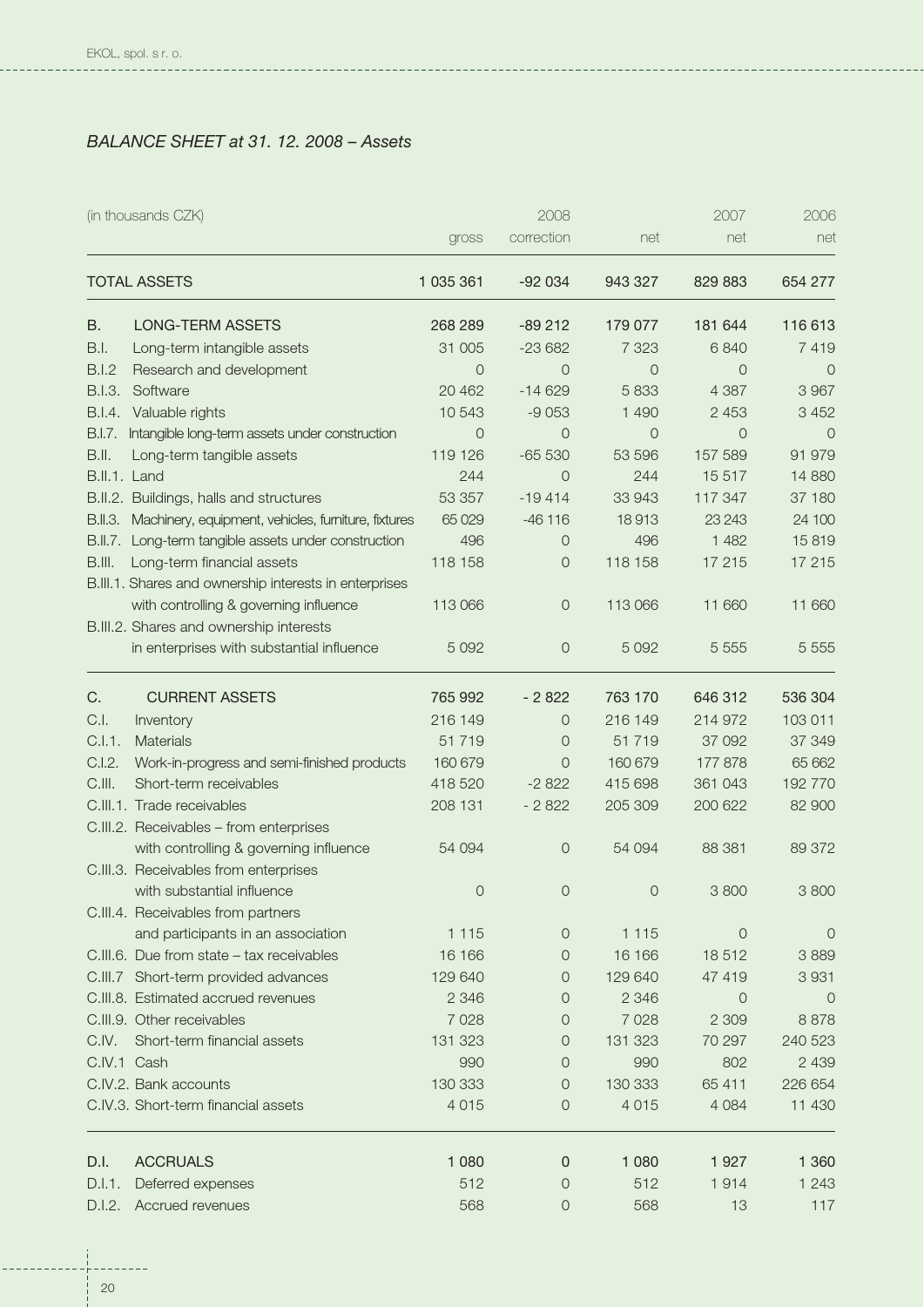## *BALANCE at 31. 12. 2008 – Liabilities*

|                 | (in thousands CZK)                                      | 2008           | 2007           | 2006     |
|-----------------|---------------------------------------------------------|----------------|----------------|----------|
|                 | <b>TOTAL LIABILITIES</b>                                | 943 327        | 829 883        | 654 277  |
| А.              | <b>EQUITY</b>                                           | 498 573        | 483 707        | 440 741  |
| A.I.            | Registered capital                                      | 5 0 0 0        | 5 0 0 0        | 5 0 0 0  |
| A.I.1.          | Registered capital                                      | 5 0 0 0        | 5 0 0 0        | 5 0 0 0  |
| A.II.           | Capital funds                                           | 7 1 7 0        | 7 1 7 0        | 7 1 7 0  |
| A.II.2.         | Other capital funds                                     | 7 1 7 0        | 7 1 7 0        | 7 1 7 0  |
| A.III.          | Reserve and other funds created from net profit         | 500            | 500            | 500      |
| A.III.1.        | Legal reserve fund                                      | 500            | 500            | 500      |
| A.III.2.        | Statutory and other funds                               | $\Omega$       | $\Omega$       | $\Omega$ |
| A.IV.           | Profit (loss) of previous years                         | 470 853        | 425 717        | 381 856  |
| A.IV.1.         | Retained earnings from previous years                   | 471 036        | 425 717        | 381 856  |
| A.IV.2.         | Accumulated losses from previous years                  | $-183$         | $\circ$        | $\circ$  |
| A.V.            | Profit (loss) $(+/-)$                                   | $+15050$       | $+45320$       | $+46215$ |
| B.              | <b>LIABILITIES</b>                                      | 440 019        | 341 409        | 208 501  |
| B.I.            | Reserves                                                | $\Omega$       | $\Omega$       | 9686     |
| B.I.1.          | Reserves - acc. to special legislative acts             | $\Omega$       | $\Omega$       | 9686     |
| <b>B.I.4</b>    | Other reserves                                          | $\Omega$       | $\Omega$       | $\Omega$ |
| B.II.           | Long-term payables                                      | 1 0 6 1        | 3079           | 3079     |
| <b>B.II.9</b>   | Other payables                                          | $\overline{4}$ | $\overline{2}$ | 2        |
| B.II.10.        | Due to state- deferred taxes                            | 1 0 5 7        | 3077           | 3077     |
| B.III.          | Short-term payables                                     | 438 958        | 338 330        | 195 736  |
| <b>B.III.1.</b> | Trade payables                                          | 163 322        | 163 596        | 91742    |
| <b>B.III.2.</b> | Payables to controlled and governed enterprises         | 80             | 86             | 8 3 1 7  |
| <b>B.III.4.</b> | Payables to partners and participants in an association | $\circ$        | 81             | 81       |
| B.III.5.        | Payables to employees                                   | 2 3 1 8        | 3 4 6 3        | 2811     |
| <b>B.III.6.</b> | Payables to social security                             | 1 2 6 4        | 2 0 8 2        | 1 6 5 3  |
| <b>B.III.7.</b> | Due to state - taxes and subsidies                      | 6314           | 694            | 6615     |
| B.III.8.        | Short-term received advances                            | 245 345        | 154 839        | 63 683   |
|                 | B.III.10. Estimated accrued expenses                    | 20 247         | 12 9 32        | 20 595   |
|                 | B.III.11. Other payables                                | 68             | 557            | 239      |
| B.IV.           | <b>Bank loans</b>                                       | $\Omega$       | $\Omega$       | $\circ$  |
| <b>B.IV.1.</b>  | Long-term bank loans                                    | $\circ$        | $\circ$        | $\circ$  |
| C.I.            | <b>ACCRUALS</b>                                         | 4 7 3 5        | 4767           | 5 0 3 5  |
| C.I.1.          | Accrual expenses                                        | 4735           | 4735           | 5 0 3 5  |
| C.I.2.          | Deferred revenues                                       | $\circ$        | 32             | $\circ$  |

 $- - - - - -$ 

-----

÷,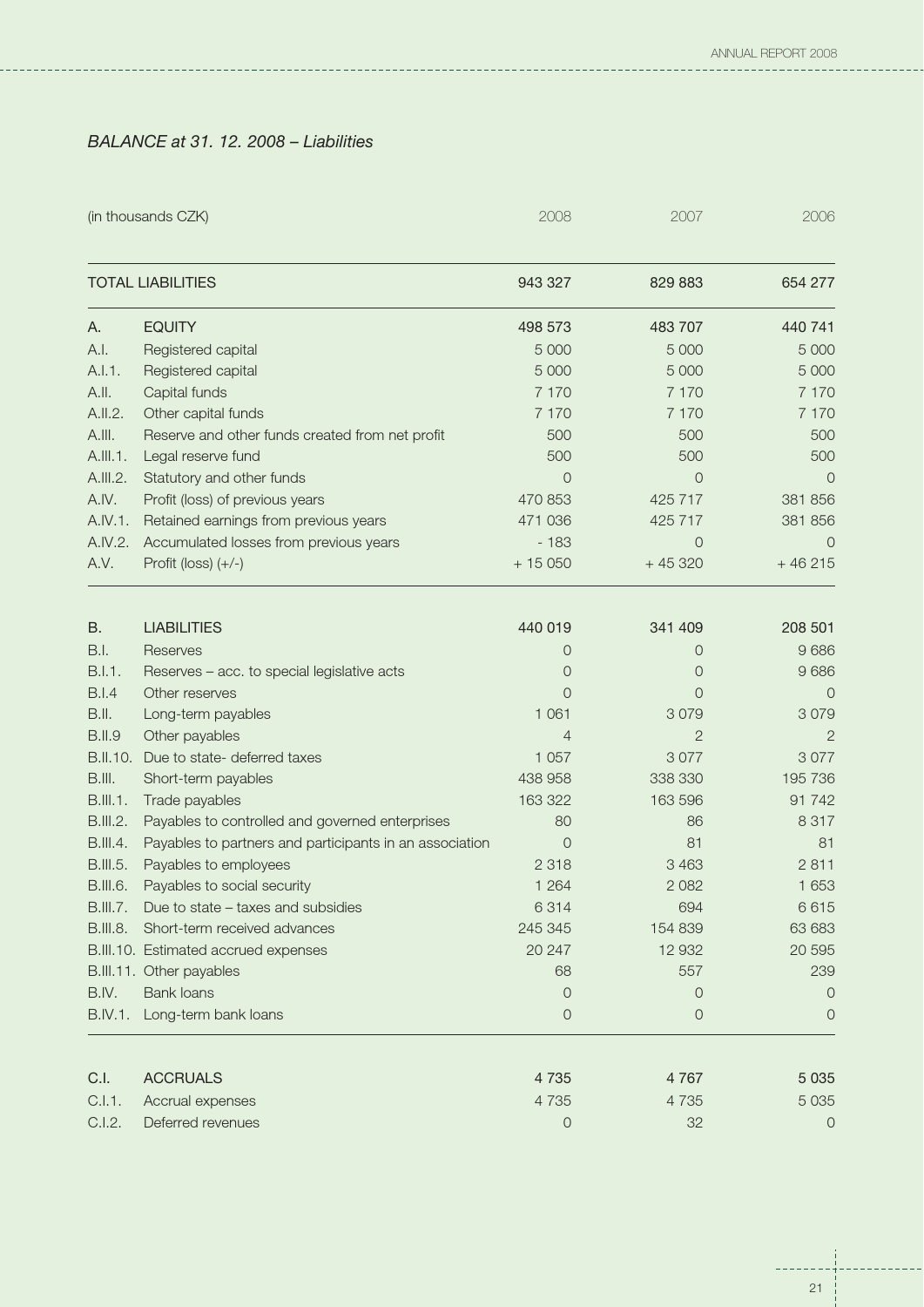**Contract Contract Contract Contract Contract Contract Contract Contract Contract Contract Contract Contract Co** 

## *PROFIT AND LOSS ACCOUNT at 31. 12. 2008*

|                 | (in thousands CZK)                                            | 2008       | 2007        | 2006             |
|-----------------|---------------------------------------------------------------|------------|-------------|------------------|
| Ш.              | Revenues from goods                                           | 22 5 65    | $\bigcirc$  | 33 090           |
| А.              | Cost of goods sold                                            | 19 320     | 0           | 24 014           |
| $^{+}$          | Sale margin                                                   | 3 2 4 5    | $\mathbf 0$ | 9076             |
| $\parallel.$    | Production                                                    | 805 975    | 697 444     | 758 279          |
| II.1            | Revenues from own products and services                       | 823 161    | 584 418     | 716 762          |
| II.2.           | Change in inventory of own production                         | $-17199$   | 112 341     | 27 259           |
| $\parallel .3.$ | Capitalization                                                | 13         | 685         | 14 258           |
| В.              | Capitalization                                                | 769 905    | 566 585     | 628 299          |
| B.1.            | Consumed material and utilities expenses                      | 454 173    | 319714      | 420 565          |
| B.2.            | Services                                                      | 315 732    | 246 871     | 207 734          |
| $^{+}$          | Added value                                                   | 39 315     | 130 859     | 139 056          |
| C.              | Personnel expenses                                            | 52 086     | 69 977      | 64 492           |
| $C.1$ .         | Wages and salaries                                            | 37 954     | 51 187      | 47 121           |
| C.2.            | Remuneration to board members                                 | $\bigcap$  | $\bigcirc$  | $\bigcirc$       |
| C.3.            | Social security expenses                                      | 13 100     | 17 688      | 16312            |
| C.4.            | Social security expenses                                      | 1 0 3 2    | 1 1 0 2     | 1 0 5 9          |
| $^{+}$          | Taxes and fees                                                | 438        | 4 102       | 318              |
| Ε.              | Depreciation of intangible and tangible fixed assets          | 13886      | 13 998      | 13 063           |
| Ⅲ.              | Revenues from disposals of long-term assets and materials     | 122 099    | 1580        | 5 3 7 2          |
| III.1.          | Revenues from disposals of long-term assets                   | 21 174     | 187         | 130              |
| III.2.          | Revenues from disposals of materials                          | 100 925    | 1 3 9 3     | 5 2 4 2          |
| F.              | Net book value of disposed long-term assets and material sold | 106 021    | 1718        | $\bigcirc$       |
| F.1.            | Net book value of disposed long-term assets                   | 5774       | 675         | $\left( \right)$ |
| F.2.            | Materials sold                                                | 100 247    | 1 0 4 3     | $\bigcirc$       |
| G.              | Change in reserves and adjustments in operating area          | $-44$      | $-61356$    | 3049             |
| IV.             | Other operating revenues                                      | 4 4 2 6    | 697         | 3 4 8 7          |
| Η.              | Other operating expenses                                      | 1 537      | 54 519      | 4711             |
| $\star$         | Operating profit (loss)                                       | $-8084$    | 50 178      | 62 277           |
| M.              | Change in reserves and adjustments in financial area          | $\circ$    | $\circ$     | $\bigcirc$       |
| Х.              | Interests received                                            | 4079       | 4610        | 4 3 2 5          |
| N.              | Interests paid                                                | 277        | $\circ$     | 8                |
| XI.             | Other financial revenues                                      | 1870997    | 497 791     | 436 696          |
| О.              | Other financial expenses                                      | 1849848    | 496 909     | 441 137          |
| $\star$         | Profit (loss) from financial operations                       | 24 951     | 5 4 9 2     | $-122$           |
| Q.              | Income tax on ordinary income                                 | 1882       | 16 215      | 15 976           |
| Q.1             | Due                                                           | 3 9 0 2    | 16 215      | 15 976           |
| Q.2.            | Deferred                                                      | $-2020$    | $\circ$     | $\circ$          |
| $\star\star$    | Ordinary income                                               | $+ 14985$  | $+39455$    | $+46179$         |
| $X   $ .        | Extraordinary revenues                                        | 97         | 5865        | 37               |
| R.              | Extraordinary expenses                                        | 32         |             |                  |
| S.              | Income tax on extraordinary income                            | $\bigcirc$ | $\bigcirc$  | $\left( \right)$ |
| S.1.            | Due                                                           | 0          | $\bigcirc$  | $\bigcirc$       |
| S.2.            | Deferred                                                      | 0          | $\bigcirc$  | $\bigcirc$       |
| $\star$         | Extraordinary income                                          | $+65$      | $+5865$     | $+36$            |
| $***$           | Profit (loss) of current accounting period (+/-)              | $+15050$   | $+45320$    | $+46215$         |
| $****$          | Profit (loss) before tax                                      | $+16932$   | $+61535$    | $+62191$         |

---------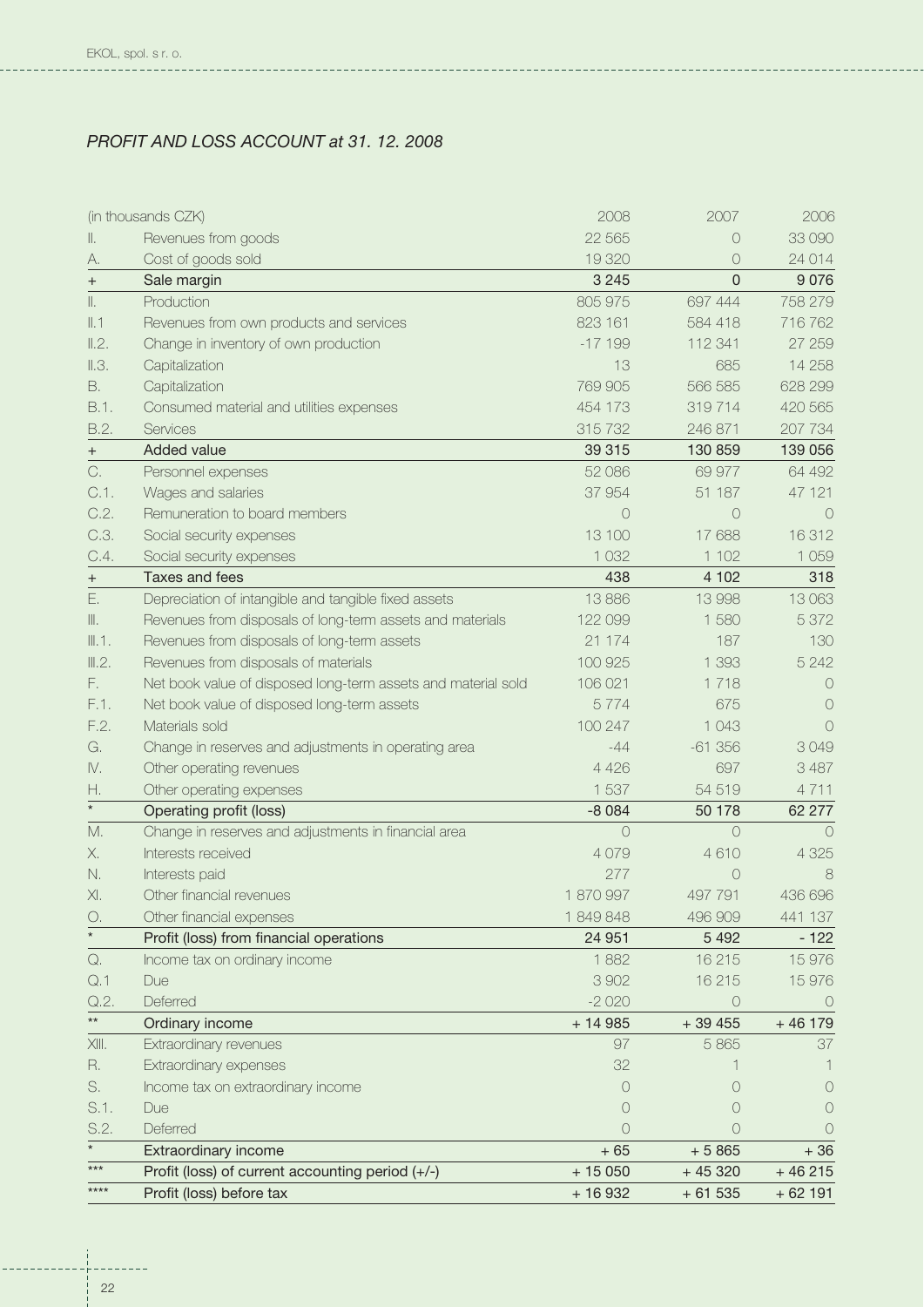## *ANNEX TO FINANCIAL STATEMENT 2008*

## 1. GENERAL DATA

The company is subject to audit in compliance with the Accountancy Act No. 563/91 Coll.

## EKOL, spol. s r.o., Brno, ID: 41600983

Brno, Křenová 65, Zip Code 602 00

A legal entity incorporated in the Commercial Register of the Regional Court Brno, section C, file 1070

Persons with more than 20% participation in the registered capital

| Prof. Ing. Stanislav Veselý, CSc.                          | 50.9%  |
|------------------------------------------------------------|--------|
| Ing. Gustav Poslušný                                       | 44.1 % |
| The shares of the afore-mentioned persons make up in total | 95%    |

The shares of the shareholders in the registered capital are fully paid up.

The company was awarded the ISO 9001:2000 certificate No. 154080.

The primary scope of business is defined as "construction of machines with mechanical drive, especially construction of power generation equipment", manufacture of steam turbines, supply and erection of power generation systems equipped with cogeneration units.

## 2. DESCRIPTION OF ORGANIZATIONAL STRUCTURE

The company is managed by:

Prof. Ing. Stanislav Veselý, CSc., General Manager – company executive Ing. Gustav Poslušný, Finance Manager – company executive Ing.Jaromír Kříž – company executive

## FURTHER STRUCTURING

| <b>Technical Department</b>                                      | Ing. Jan Saňka                  |
|------------------------------------------------------------------|---------------------------------|
| <b>Gas Turbine Division</b>                                      | Václav Janištin                 |
| <b>Steam Turbine Division</b>                                    | Ing. Jaromír Kříž               |
| Power Engineering Division                                       | Čestmír Stejný                  |
| <b>Technical Service Division</b>                                | Ing. Stanislav Parýzek          |
| <b>Technical Service Division</b>                                | Ing. Lubomír Doležal            |
|                                                                  |                                 |
| Permanent business premises were established in Slovakia in 1996 | EKOL, spol. s r.o., org. složka |

Hečkova 2, Martin 036 01, DIČ: 35676957. Jan Dolník – Manager

Permanent business premises were established in Kazakhstan in 2001 ATYRAU

Permanent business premises were established in Germany in 2002 SAYDA

Ing.Stanislav Parýzek – Manager

Ms. Anja Schuster – Manager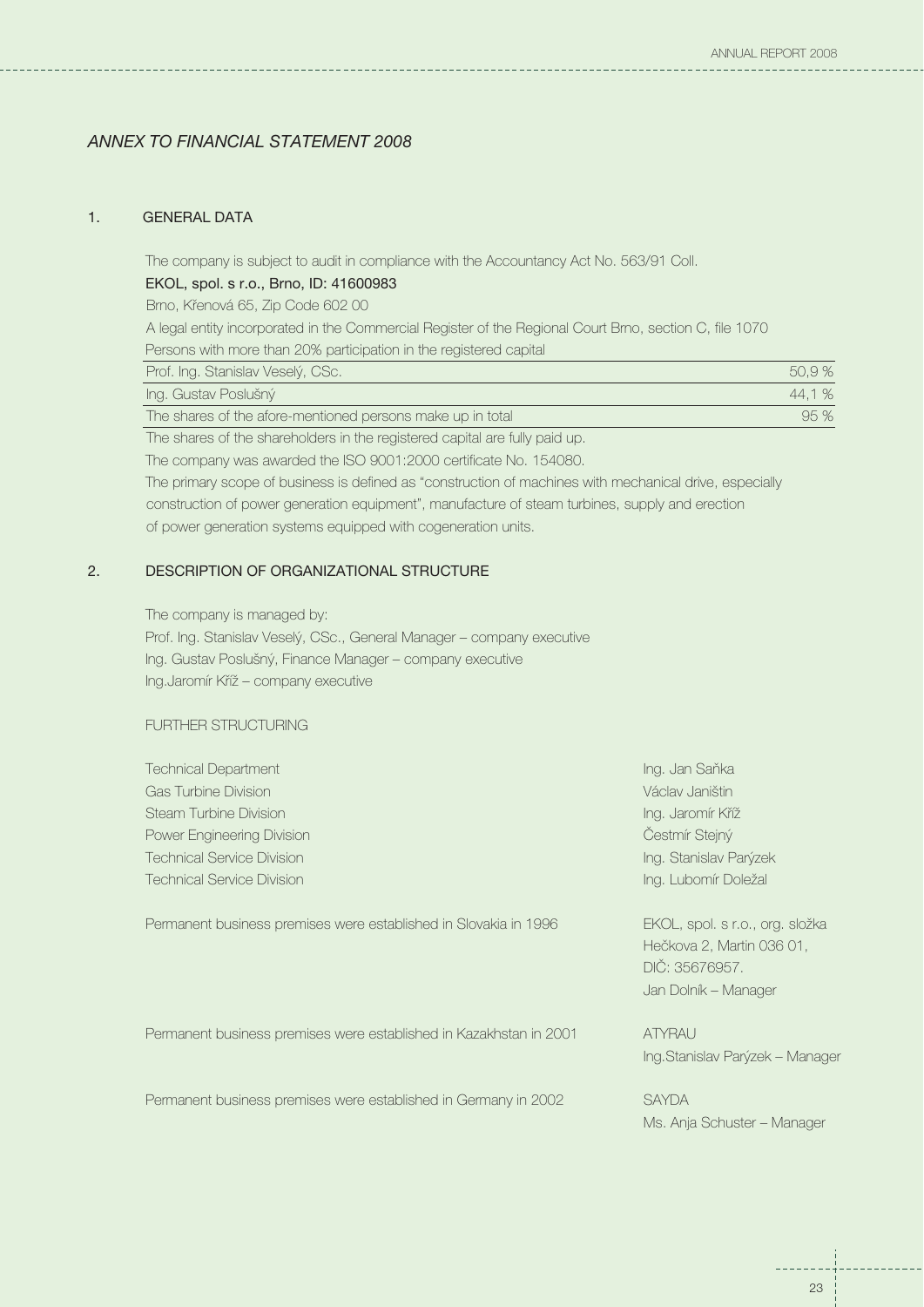## *ANNEX TO FINANCIAL STATEMENT 2008*

#### 3. The company participates in the registered capital in another company with a share of more than 20 %<br>Streight analysis of a stree up of 25246245  $\overline{\text{Strajček}}$  spol. s r.o. Brno, IČO 25346245

| Othelcen Spoil Siro. Drilo, ICO 20040240                                                                        | TUU 70             |
|-----------------------------------------------------------------------------------------------------------------|--------------------|
| Equity at 31. 12. 2008                                                                                          | 4 569 thousand CZK |
| Profit in 2008                                                                                                  | 530 thousand CZK   |
| Revenues in 2008                                                                                                | 7418 thousand CZK  |
| the contract of the contract of the contract of the contract of the contract of the contract of the contract of |                    |

The company runs a designing office business.

| TENERGO Brno, a.s. Brno | 50%                  |
|-------------------------|----------------------|
| Equity in 2008          | 40.054 thousand CZK  |
| Profit in 2008          | 4.471 thousand CZK   |
| Revenues in 2008        | 232.541 thousand CZK |
|                         |                      |

TENERGO is a holder of a license for heat generation and distribution in the territory of Devínská Nová Ves and in Snina.

| EKOL GmbH Energiesysteme, Aachen, BRD                                                                         | 70 %               |
|---------------------------------------------------------------------------------------------------------------|--------------------|
| $\pm$ oss in 2001                                                                                             | 7 685 thousand CZK |
| There were serious disadreements in the management of this German company and it was impossible to assert the |                    |

There were serious disagreements in the management of this German company and it was impossible to assert the influence as the majority partner. The 2001 financial statement was not approved by the general meeting. The 2002 to 2008 financial statements have not yet been submitted by this company. For this serious material reason, the provision of Act No. 563/91 Coll., Section 27 on real asset pricing cannot be fulfilled. In compliance with Art. 5 of this Section, the valuation by real value must be carried out for all subsidiary companies. Since basic documents of EKOL GmbH Berlin are missing, the task cannot be fulfilled.

| ETE OOO, S. Petersburg, Russian Federation | 33 % |
|--------------------------------------------|------|
| No business yet                            |      |

| EKOL TURBO, a.s. Brno       | 51%           |
|-----------------------------|---------------|
| Vlastní kapitál v roce 2008 | 1,907 tis. Kč |
| Zisk za rok 2008            | -73 tis, Kč   |
| Tržby za rok 2008           | 0 tis. Kč     |
| Dosud bez činnosti          |               |

| <b>EKOL Energo s.r.o. Brno</b> | 100%                |
|--------------------------------|---------------------|
| Equity in 2008                 | 1 907 thousand CZK" |
| <b>Profit in 2008</b>          | 73 thousand CZK     |
| Revenues in 2008               | 0 thousand CZK      |
| No business yet                |                     |

| 4. | Personnel and wages data            | 2007                 | 2008                 |
|----|-------------------------------------|----------------------|----------------------|
|    | Average number of employees         | 159                  | 105                  |
|    | Wages and salaries in thousands CZK | 49838                | 44 940               |
|    | Management                          | 10                   | 8                    |
|    | Wages and salaries in thousands CZK | 4686                 | 6 1 1 4              |
| 5. | <b>Receivables</b>                  | 2007                 | 2008                 |
|    | Total                               | 379 670 thousand CZK | 409 778 thousand CZK |
|    | Out of which trade receivables      | 203 489 thousand CZK | 205 027 thousand CZK |

Our company pays great attention to receivables after the maturity date. There are four customers in bankruptcy and legal proceedings whose receivables cannot endanger the financial stability of the company. According to the Reserve Act, adjustments amounting to the total sum of 2 822 thousand CZK (at Dec. 31, 2008) were created for these and further receivables. In the expense of 2008 the adjustment creation amounts to 0 thousand CZK.

According to the decision of the General Meeting of October 8, 2007, the receivables from the subsidiary company Ekol GmbH Energiesysteme Berlin in the total amount of 49 972 thousand CZK were written off to debit side of expenses together with the cancellation of adjustments from previous years.

They will be still kept separately in the off-balance sheet accounts of the company accountancy.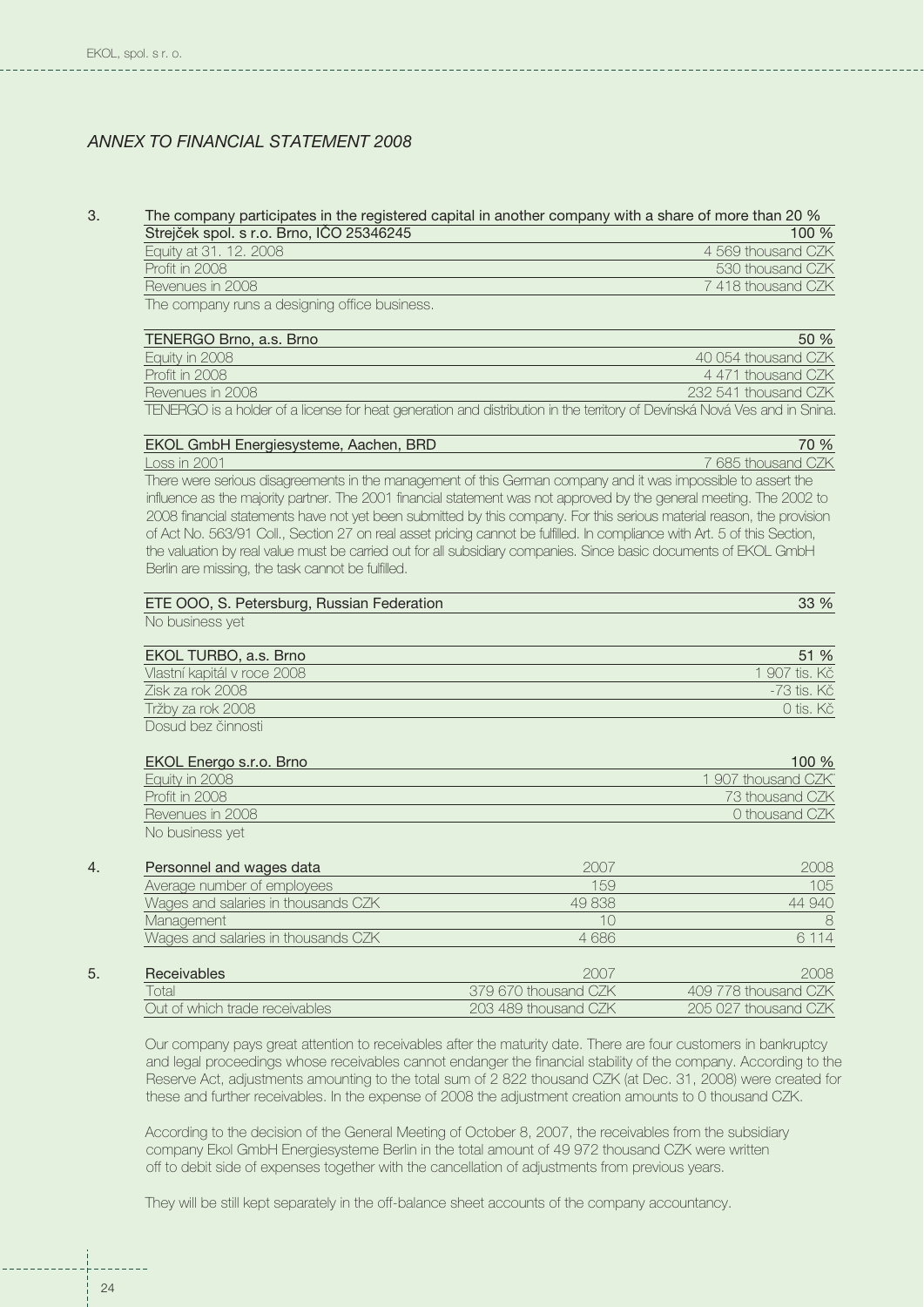## *ANNEX TO FINANCIAL STATEMENT 2008*

| 6. | Payables                    | 2007                 | 2008.                |
|----|-----------------------------|----------------------|----------------------|
|    | Total                       | 338 330 thousand CZK | 433 036 thousand CZK |
|    | Out of which trade payables | 139 483 thousand CZK | 147 138 thousand CZK |

The cause of the increase of payables consists in the increase of volume of job orders. Payables over 180 days and the contract of the contract of the contract of the contract of the contract of the contract of the contract of the contract of the contract of the contract of the contract of the contract of the

All payables are real.

Payables outside accounting – leasing – amount to 1,119 thousand CZK. There are no long-term payables except for the deferred tax payables.

## 7. Ordinary revenues

| Total                              | 845 726 thousand CZK |
|------------------------------------|----------------------|
| Czech Republic                     | 311 162 thousand CZK |
| Egypt                              | 314 718 thousand CZK |
| Slovakia incl. organizational unit | 12 927 thousand CZK  |
| Poland                             | 157 640 thousand CZK |
| Russia                             | 46 884 thousand CZK  |
| Romania                            | 2 395 thousand CZK   |

## 8. Changes in equity

| Changes in equity                        | State at 31,12,2007 | <b>Changes</b> | State at 31.12.2008 |
|------------------------------------------|---------------------|----------------|---------------------|
| Registered capital                       | 5 0 0 0             |                | 5 0 0 0             |
| Capital funds                            | 7 1 7 0             |                | 7 170               |
| Reserve fund                             | 500                 |                | 500                 |
| Other funds                              |                     |                | $\bigcap$           |
| Retained earnings from previous years    | 425 717             | $+45137$       | 471 036             |
| Accumulated losses from previous years - |                     |                |                     |
| deferred taxes from all previous years   |                     | $-183$         | $-183$              |
| Profit of the current year               | 45 320              | $-30270$       | 15 050              |
| Total                                    | 483 707             | 14867          | 498 573             |

## 9. Other information on the company

Research and development

The research and development work at 31. 12. 2008 were not activated.

Payables to health insurance companies, social welfare and state budget: All payables which arose in 2008 were paid within legal deadlines. The payables at 31. 12. 2008 were paid before 31. 1. 2009.

Environmental issues and safety at work: No penalties or sanctions were due in 2008. The illness rate and the accident rate do not deviate from usual average.

#### 10. Changes after the date of financial statement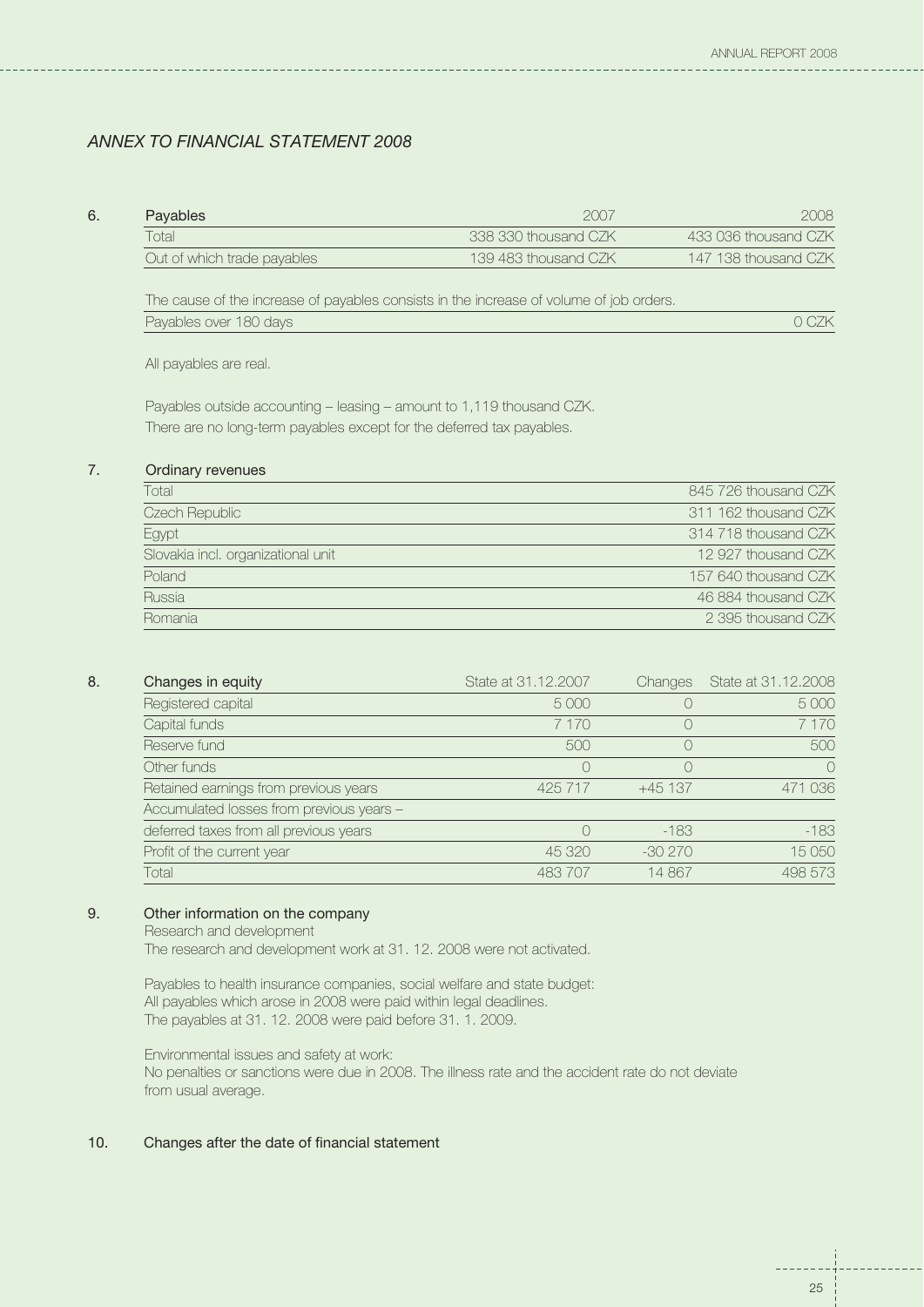| <b>ASSETS</b>    |                                                                          |          |                |                     |
|------------------|--------------------------------------------------------------------------|----------|----------------|---------------------|
|                  | (in thousands CZK)                                                       | line no. | 2008           | 2007                |
| А.               | RECEIVABLES FOR CAPITAL SUBSCRIPTION                                     | 001      | $\Omega$       |                     |
|                  |                                                                          |          |                |                     |
| В.               | <b>LONG-TERM ASSETS</b>                                                  | 002      | 349 577        | 277919              |
| B.I.             | Long-term intangible fixed assets                                        | 003      | 8 5 8 6        | 8686                |
| 1.               | Incorporation expense                                                    | 004      | 43             | 47                  |
| 2.               | Research and development                                                 | 005      | $\circ$        | $\Omega$            |
| 3.               | Software                                                                 | 006      | 7 0 5 3        | 6 1 8 6             |
|                  |                                                                          |          |                |                     |
| 4.               | Valuable rights                                                          | 007      | 1 4 9 0        | 2 4 5 3             |
| 5.               | Goodwill                                                                 | 008      | $\Omega$       | $\overline{0}$      |
| 6.               | Valuable rights                                                          | 009      | $\Omega$       | $\circ$             |
|                  |                                                                          |          |                |                     |
| 7.               | Long-term intangible assets under construction                           | 010      | $\overline{0}$ | $\overline{0}$      |
| 8.               | Advance payments for long-term intangible assets                         | 011      | $\Omega$       | $\Omega$            |
| B.II.            | Long-term tangible fixed assets                                          | 012      | 337 950        | 268 499             |
|                  |                                                                          |          |                |                     |
| 1.               | Land                                                                     | 013      | 18 487         | 15 5 5 2            |
| $\overline{2}$ . | Buildings, halls and structures                                          | 014      | 116 778        | 119 561             |
| 3.               | Machinery, equipment, vehicles furniture and fixtures                    | 015      | 186 947        | 123 034             |
| 4.               | Perennial crops                                                          | 016      | $\overline{0}$ | $\mathbf 0$         |
|                  |                                                                          |          |                |                     |
| 5.               | Breeding and draught animals                                             | 017      | $\overline{0}$ | $\circ$             |
| 6.               | Other tangible fixed assets                                              | 018      | $\Omega$       | $\circ$             |
| 7.               | Long-term tangible fixed assets under construction                       | 019      | 18 543         | 9551                |
|                  |                                                                          |          |                |                     |
| 8.               | Advance payments for tangible fixed assets                               | 020      | 120            | 801                 |
| 9.               | Difference in valuation to acquired assets                               | 021      | $\overline{0}$ | $\Omega$            |
| B.III.           | Long-term financial assets                                               | 022      | 736            | 734                 |
|                  |                                                                          |          |                |                     |
| 1.               | Shares and ownership interests in governed and controlled enterprises    | 023      | 640            | 640                 |
| 2.               | Shares and ownership interests in enterprises with substantial influence | 024      | 96             | 94                  |
| 3.               | Other long-term securities and shares                                    | 025      | $\circ$        | $\circ$             |
|                  |                                                                          |          | $\Omega$       |                     |
| 4.               | Bank loans - controlling & governing enterprise, substantial influence   | 026      |                | $\mathbf 0$         |
| 5.               | Other long-term financial assets                                         | 027      | $\circ$        | $\circ$             |
| 6.               | Acquisition of long-term financial assets                                | 028      | $\Omega$       | $\circ$             |
| 7.               | Advance payments for long-term financial assets                          | 029      | $\Omega$       | $\overline{O}$      |
|                  |                                                                          |          |                |                     |
| B.IV.            | POSITIVE CONSOLIDATION DIFFERENCE                                        | 030      | 2 3 0 5        | $\mathbf 0$         |
|                  | B.IV.(-) NEGATIVE CONSOLIDATION DIFFERENCE                               | 031      | $\mathbf 0$    | $\mathbf 0$         |
| B.V.             | SECURITIES AND SHARES IN EQUIVALENCE                                     | 032      | $\Omega$       | $\overline{0}$      |
|                  |                                                                          |          |                |                     |
| C.               | <b>CURRENT ASSETS</b>                                                    | 033      | 750 984        | 596 150             |
| C.I.             | Inventory                                                                | 034      | 300 893        | 217 181             |
| 1.               | Materials                                                                | 035      | $-51818$       | 39 29 6             |
|                  |                                                                          |          |                |                     |
| 2.               | Work-in-progress and semi-finished products                              | 036      | 348 931        | 177878              |
| З.               | Finished products                                                        | 037      | 28             | 0                   |
| 4.               | Animals                                                                  | 038      | $\overline{O}$ | $\circ$             |
| 5.               | Goods                                                                    | 039      | 3751           | $\overline{c}$      |
|                  |                                                                          |          |                |                     |
| 6.               | Advance payments for inventory                                           | 040      | $\overline{O}$ | 5                   |
| C.II.            | Long-term receivables                                                    | 041      | $\overline{0}$ | $\mathbf 0$         |
| 2.               | Receivables - from enterprises with controlling & governing influence    | 043      | $\circ$        | $\mathsf O$         |
|                  |                                                                          |          |                |                     |
| З.               | Receivables - from enterprises with substantial influence                | 044      | $\overline{O}$ | $\mathsf O$         |
| 4.               | Receivables - from partners and participants in an association           | 045      | $\overline{0}$ | $\circ$             |
| 5.               | Long-term advance payments                                               | 046      | $\overline{O}$ | $\circ$             |
|                  |                                                                          |          |                |                     |
| 6.               | Estimated accrued revenues                                               | 047      | 0              | 0                   |
| 7.               | Other receivables                                                        | 048      | $\overline{0}$ | $\mathbf 0$         |
| 8.               | Due from state – deferred taxes                                          | 049      | $\Omega$       | $\circ$             |
| C.III.           | Short-term receivables                                                   | 050      | 288 799        | 290 122             |
|                  |                                                                          |          |                |                     |
| 1.               | Trade receivables                                                        | 051      | 170 396        | 204 474             |
| $\overline{2}$ . | Receivables - from controlling & governing enterprises                   | 052      | 7 0 9 4        | $\circ$             |
| $\overline{3}$ . | Receivables – from enterprises with substantial influence                | 053      | $\overline{0}$ | $\overline{O}$      |
|                  |                                                                          |          |                |                     |
| 4.               | Receivables from partners and participants in an association             | 054      | 1 1 1 5        | $\mathsf{O}\xspace$ |
| 5.               | Social security and health insurance                                     | 055      | $\overline{O}$ | $\circ$             |
| 6.               | Due from state - tax receivables                                         | 056      | 16 284         | 18512               |
|                  |                                                                          |          |                |                     |
| 7.               | Short-term advance payments                                              | 057      | 84 491         | 64 817              |
| 8.               | Estimated accrued revenues                                               | 058      | 2 3 4 6        | 10                  |
| 9.               | Other receivables                                                        | 059      | 7 0 7 3        | 2 3 0 9             |
| C.IV.            | Short-term financial assets                                              | 060      | 161 292        | 88 847              |
|                  |                                                                          |          |                |                     |
| 1.               | Cash                                                                     | 061      | 1 6 5 6        | 1 3 5 8             |
| $\overline{2}$ . | <b>Bank accounts</b>                                                     | 062      | 159 636        | 87 489              |
| 3.               | Short-term securities and shares                                         | 063      | $\overline{O}$ | $\circ$             |
|                  |                                                                          |          |                |                     |
| $\overline{4}$ . | Short-term financial assets                                              | 064      | $\Omega$       | $\circ$             |
| D.I.             | <b>Accruals</b>                                                          | 065      | 7 9 0 6        | 4 9 0 0             |
| 1.               | Deferred expense                                                         | 066      | 5726           | 4 2 7 1             |
|                  |                                                                          |          |                |                     |
| 2.               | Complex deferred expense                                                 | 067      | $\circ$        | $\circ$             |
| 3.               | Accrued revenues                                                         | 068      | 2 181          | 629                 |
|                  | <b>TOTAL ASSETS (A+B+C)</b>                                              | 069      | 1 108 466      | 878 969             |

---------

-------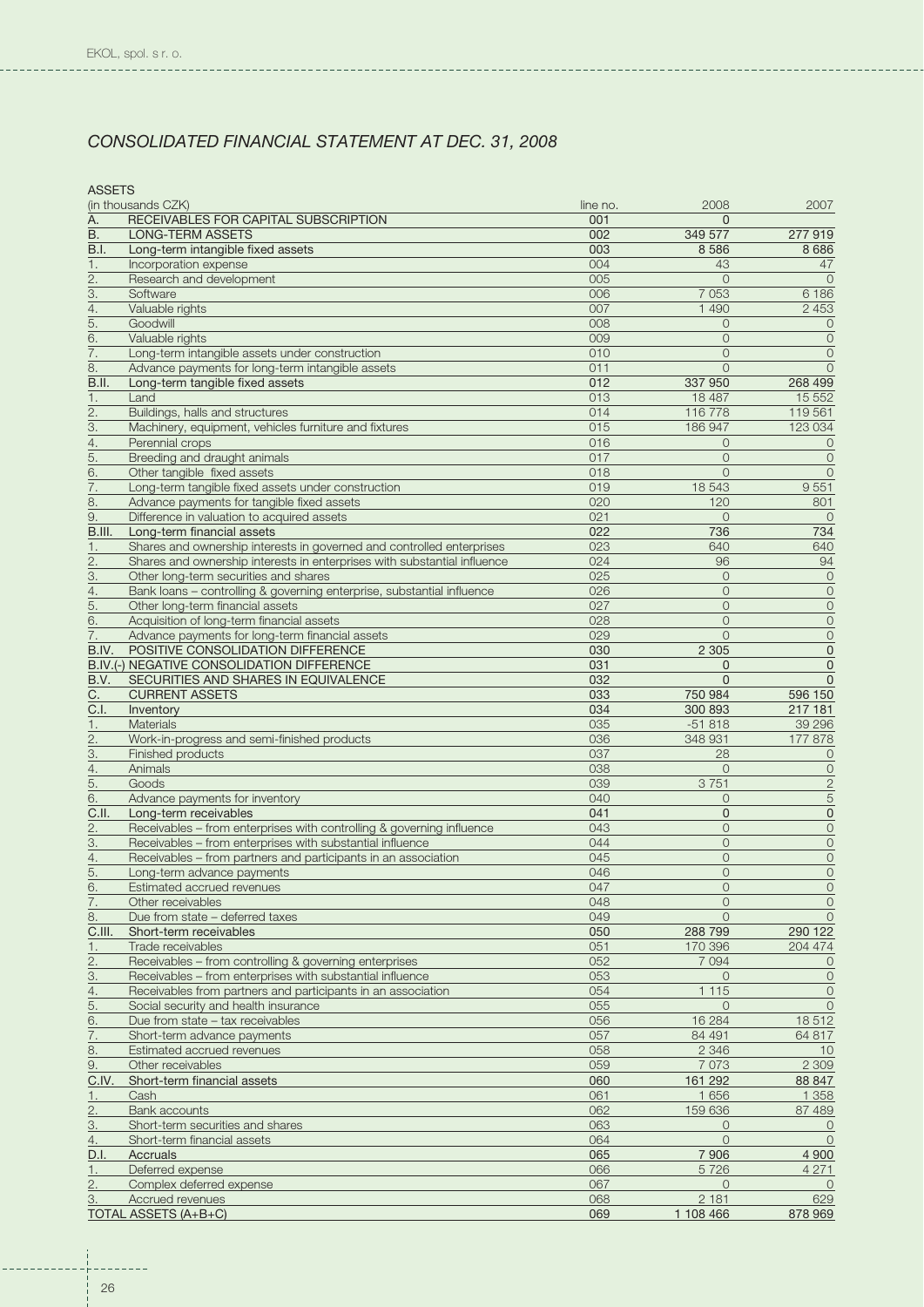----------------------------

**LIABILITIES** 

| <b>EQUITY</b><br>А.<br>070<br>519 160<br>488 827<br>Registered capital<br>071<br>5 0 0 0<br>A.I.<br>5 0 0 0<br>Registered capital<br>072<br>5 0 0 0<br>5 000<br>1.<br>2.<br>073<br>Own shares<br>$\overline{0}$<br>$\overline{0}$<br>З.<br>074<br>$\Omega$<br>Changes of equity<br>$\overline{O}$<br>075<br>Capital funds<br>7 1 7 0<br>7 1 7 0<br>A.II.<br>076<br>Share premium<br>$\Omega$<br>1.<br>$\Omega$<br>077<br>2.<br>Other capital funds<br>7 170<br>7 170<br>078<br>$\Omega$<br>3.<br>Gains or losses from revaluation of assets and payables<br>$\overline{O}$<br>079<br>Gains or losses from revaluation in changes<br>$\Omega$<br>4.<br>$\overline{O}$<br>GAINS AND LOSSES FROM CONSOLIDATED ADJUSTMENTS<br>080<br>$\overline{O}$<br>$\Omega$<br>081<br>Reserve funds, indivisible fund and other funds created from net profit<br>1 0 5 9<br>1 0 5 8<br>A.III.<br>082<br>1 0 5 9<br>1 0 5 8<br>1.<br>Legal reserve fund<br>2.<br>083<br>Statutory and other funds<br>$\Omega$<br>$\Omega$<br>A.IV.<br>Profit (loss) of previous years<br>084<br>475 356<br>436 649<br>085<br>475 550<br>436 649<br>Retained earnings from previous years<br>1.<br>086<br>2.<br>Accumulated losses from previous years<br>$-193$<br>$\Omega$<br>087<br>A.V.<br>Profit (loss) of current period<br>30 575<br>38 950<br>A.V.2. SHARE ON PROFIT (LOSS) OF CURRENT PERIOD<br>088<br>$\overline{0}$<br>$\Omega$<br>A.VI.<br><b>CONSOLIDATION RESERVE FUND</b><br>089<br>$\overline{0}$<br>$\Omega$<br>090<br>В.<br><b>LIABILITIES</b><br>516 859<br>372 856<br>091<br><b>B.I.</b><br>$\overline{0}$<br><b>Reserves</b><br>$\mathbf 0$<br>092<br>$\overline{0}$<br>$\circ$<br>1.<br>Reserves acc. To special legal regulations<br>093<br>$\overline{O}$<br>Reserve for pensions and other liabilities<br>$\circ$<br>2.<br>094<br>$\overline{O}$<br>$\circ$<br>3.<br>Reserve for income tax<br>095<br>$\Omega$<br>4.<br>Other reserves<br>$\overline{O}$<br>9 7 1 1<br>6 5 5 2<br>B.II.<br>Long-term payables<br>096<br>Trade payables<br>097<br>$\overline{O}$<br>$\overline{c}$<br>1.<br>098<br>Payables - from controlling & governing enterprises<br>$\overline{0}$<br>$\overline{0}$<br>2.<br>099<br>$\overline{O}$<br>3.<br>Receivables - from enterprises with substantial influence<br>$\mathbf 0$<br>Receivables from partners and participants in an association<br>100<br>$\overline{0}$<br>$\mathsf{O}\xspace$<br>4.<br>5.<br>101<br>$\overline{O}$<br>Long-term advance payments<br>$\circ$<br>102<br><b>Emitted bonds</b><br>$\overline{0}$<br>$\mathbf 0$<br>6.<br>103<br>$\overline{O}$<br>$\circ$<br>7.<br>Drafts at long sight<br>104<br>$\Omega$<br>8.<br>Estimated accrued expenses<br>$\circ$<br>9.<br>Other receivables<br>105<br>$\overline{4}$<br>$\mathbf{2}$<br>106<br>9707<br>6548<br>Due to state – deferred taxes<br>10.<br>107<br>B.III.<br>Short-term payables<br>459 311<br>330 599<br>108<br>168 839<br>Trade payables<br>177 648<br>1.<br>$\overline{2}$ .<br>109<br>$-17223$<br>Payables - from controlling & governing enterprises<br>$\overline{0}$<br>$\circ$<br>3.<br>Receivables - from enterprises with substantial influence<br>110<br>0<br>$111$<br>Receivables from partners and participants in an association<br>$\circ$<br>81<br>$\overline{4}$ .<br>112<br>4 9 8 4<br>4 1 7 5<br>5.<br>Payables to employees<br>6.<br>Payables to social security<br>113<br>2845<br>2576<br>114<br>7.<br>Due to state - taxes and subsidies<br>9 3 2 4<br>612<br>115<br>8.<br>Short-term advance payments received<br>239 381<br>156 077<br>116<br>9.<br><b>Emitted bonds</b><br>$\overline{O}$<br>$\circ$<br>20 886<br>Estimated accrued expenses<br>117<br>13 6 26<br>10.<br>Other payables<br>118<br>4 2 4 6<br>1836<br>11.<br>119<br>B.IV.<br><b>Bank loans</b><br>47 837<br>35 705<br>120<br>Long-term bank loans<br>33 936<br>30765<br>1.<br>2.<br>Short-term bank loans<br>121<br>13 901<br>4 9 4 0<br>122<br>Short-term financial assistance<br>$\overline{O}$<br>3.<br>$\circ$<br>123<br>71 514<br>17 28 6<br>Accruals<br>C.I.<br>Accrued expense<br>124<br>71 105<br>17 122<br>1.<br>2.<br>125<br>409<br>Deferred revenues<br>164<br>D.<br>MINORITY EQUITY CAPITAL<br>126<br>934<br>0<br>MINORITY REGISTERED CAPITAL<br>127<br>980<br>$\mathbf 0$<br>D.I.<br>128<br>MINORITY CAPITAL FUNDS<br>$\mathbf{0}$<br>$\mathbf 0$<br>D.II.<br>$-10$<br>MINORITY RETAINED EARNINGS INCL. RETAINED EARNINGS FROM PREV. YEARS<br>129<br>D.III.<br>$\mathbf 0$<br>D.IV.<br>PROFIT (LOSS) - CURRENT ACCOUNTING PERIOD<br>130<br>$-36$<br>$\mathbf{0}$<br>TOTAL LIABILITIES (A+B+C+D)<br>131<br>1 108 466<br>878 969 | (in thousands CZK) | line no. | 2008 | 2007 |
|-----------------------------------------------------------------------------------------------------------------------------------------------------------------------------------------------------------------------------------------------------------------------------------------------------------------------------------------------------------------------------------------------------------------------------------------------------------------------------------------------------------------------------------------------------------------------------------------------------------------------------------------------------------------------------------------------------------------------------------------------------------------------------------------------------------------------------------------------------------------------------------------------------------------------------------------------------------------------------------------------------------------------------------------------------------------------------------------------------------------------------------------------------------------------------------------------------------------------------------------------------------------------------------------------------------------------------------------------------------------------------------------------------------------------------------------------------------------------------------------------------------------------------------------------------------------------------------------------------------------------------------------------------------------------------------------------------------------------------------------------------------------------------------------------------------------------------------------------------------------------------------------------------------------------------------------------------------------------------------------------------------------------------------------------------------------------------------------------------------------------------------------------------------------------------------------------------------------------------------------------------------------------------------------------------------------------------------------------------------------------------------------------------------------------------------------------------------------------------------------------------------------------------------------------------------------------------------------------------------------------------------------------------------------------------------------------------------------------------------------------------------------------------------------------------------------------------------------------------------------------------------------------------------------------------------------------------------------------------------------------------------------------------------------------------------------------------------------------------------------------------------------------------------------------------------------------------------------------------------------------------------------------------------------------------------------------------------------------------------------------------------------------------------------------------------------------------------------------------------------------------------------------------------------------------------------------------------------------------------------------------------------------------------------------------------------------------------------------------------------------------------------------------------------------------------------------------------------------------------------------------------------------------------------------------------------------------------------------------------------------------------------------------------------------------------------------------------------------------------------------------------------------------------------------------------------------------------------------------------------------------------------------------------------------------------------------------------------------------------------------------------------------------------------------------------------------------------------------------------------------------------------------------------------------------------------------------------------------------------------------------------------|--------------------|----------|------|------|
|                                                                                                                                                                                                                                                                                                                                                                                                                                                                                                                                                                                                                                                                                                                                                                                                                                                                                                                                                                                                                                                                                                                                                                                                                                                                                                                                                                                                                                                                                                                                                                                                                                                                                                                                                                                                                                                                                                                                                                                                                                                                                                                                                                                                                                                                                                                                                                                                                                                                                                                                                                                                                                                                                                                                                                                                                                                                                                                                                                                                                                                                                                                                                                                                                                                                                                                                                                                                                                                                                                                                                                                                                                                                                                                                                                                                                                                                                                                                                                                                                                                                                                                                                                                                                                                                                                                                                                                                                                                                                                                                                                                                                                         |                    |          |      |      |
|                                                                                                                                                                                                                                                                                                                                                                                                                                                                                                                                                                                                                                                                                                                                                                                                                                                                                                                                                                                                                                                                                                                                                                                                                                                                                                                                                                                                                                                                                                                                                                                                                                                                                                                                                                                                                                                                                                                                                                                                                                                                                                                                                                                                                                                                                                                                                                                                                                                                                                                                                                                                                                                                                                                                                                                                                                                                                                                                                                                                                                                                                                                                                                                                                                                                                                                                                                                                                                                                                                                                                                                                                                                                                                                                                                                                                                                                                                                                                                                                                                                                                                                                                                                                                                                                                                                                                                                                                                                                                                                                                                                                                                         |                    |          |      |      |
|                                                                                                                                                                                                                                                                                                                                                                                                                                                                                                                                                                                                                                                                                                                                                                                                                                                                                                                                                                                                                                                                                                                                                                                                                                                                                                                                                                                                                                                                                                                                                                                                                                                                                                                                                                                                                                                                                                                                                                                                                                                                                                                                                                                                                                                                                                                                                                                                                                                                                                                                                                                                                                                                                                                                                                                                                                                                                                                                                                                                                                                                                                                                                                                                                                                                                                                                                                                                                                                                                                                                                                                                                                                                                                                                                                                                                                                                                                                                                                                                                                                                                                                                                                                                                                                                                                                                                                                                                                                                                                                                                                                                                                         |                    |          |      |      |
|                                                                                                                                                                                                                                                                                                                                                                                                                                                                                                                                                                                                                                                                                                                                                                                                                                                                                                                                                                                                                                                                                                                                                                                                                                                                                                                                                                                                                                                                                                                                                                                                                                                                                                                                                                                                                                                                                                                                                                                                                                                                                                                                                                                                                                                                                                                                                                                                                                                                                                                                                                                                                                                                                                                                                                                                                                                                                                                                                                                                                                                                                                                                                                                                                                                                                                                                                                                                                                                                                                                                                                                                                                                                                                                                                                                                                                                                                                                                                                                                                                                                                                                                                                                                                                                                                                                                                                                                                                                                                                                                                                                                                                         |                    |          |      |      |
|                                                                                                                                                                                                                                                                                                                                                                                                                                                                                                                                                                                                                                                                                                                                                                                                                                                                                                                                                                                                                                                                                                                                                                                                                                                                                                                                                                                                                                                                                                                                                                                                                                                                                                                                                                                                                                                                                                                                                                                                                                                                                                                                                                                                                                                                                                                                                                                                                                                                                                                                                                                                                                                                                                                                                                                                                                                                                                                                                                                                                                                                                                                                                                                                                                                                                                                                                                                                                                                                                                                                                                                                                                                                                                                                                                                                                                                                                                                                                                                                                                                                                                                                                                                                                                                                                                                                                                                                                                                                                                                                                                                                                                         |                    |          |      |      |
|                                                                                                                                                                                                                                                                                                                                                                                                                                                                                                                                                                                                                                                                                                                                                                                                                                                                                                                                                                                                                                                                                                                                                                                                                                                                                                                                                                                                                                                                                                                                                                                                                                                                                                                                                                                                                                                                                                                                                                                                                                                                                                                                                                                                                                                                                                                                                                                                                                                                                                                                                                                                                                                                                                                                                                                                                                                                                                                                                                                                                                                                                                                                                                                                                                                                                                                                                                                                                                                                                                                                                                                                                                                                                                                                                                                                                                                                                                                                                                                                                                                                                                                                                                                                                                                                                                                                                                                                                                                                                                                                                                                                                                         |                    |          |      |      |
|                                                                                                                                                                                                                                                                                                                                                                                                                                                                                                                                                                                                                                                                                                                                                                                                                                                                                                                                                                                                                                                                                                                                                                                                                                                                                                                                                                                                                                                                                                                                                                                                                                                                                                                                                                                                                                                                                                                                                                                                                                                                                                                                                                                                                                                                                                                                                                                                                                                                                                                                                                                                                                                                                                                                                                                                                                                                                                                                                                                                                                                                                                                                                                                                                                                                                                                                                                                                                                                                                                                                                                                                                                                                                                                                                                                                                                                                                                                                                                                                                                                                                                                                                                                                                                                                                                                                                                                                                                                                                                                                                                                                                                         |                    |          |      |      |
|                                                                                                                                                                                                                                                                                                                                                                                                                                                                                                                                                                                                                                                                                                                                                                                                                                                                                                                                                                                                                                                                                                                                                                                                                                                                                                                                                                                                                                                                                                                                                                                                                                                                                                                                                                                                                                                                                                                                                                                                                                                                                                                                                                                                                                                                                                                                                                                                                                                                                                                                                                                                                                                                                                                                                                                                                                                                                                                                                                                                                                                                                                                                                                                                                                                                                                                                                                                                                                                                                                                                                                                                                                                                                                                                                                                                                                                                                                                                                                                                                                                                                                                                                                                                                                                                                                                                                                                                                                                                                                                                                                                                                                         |                    |          |      |      |
|                                                                                                                                                                                                                                                                                                                                                                                                                                                                                                                                                                                                                                                                                                                                                                                                                                                                                                                                                                                                                                                                                                                                                                                                                                                                                                                                                                                                                                                                                                                                                                                                                                                                                                                                                                                                                                                                                                                                                                                                                                                                                                                                                                                                                                                                                                                                                                                                                                                                                                                                                                                                                                                                                                                                                                                                                                                                                                                                                                                                                                                                                                                                                                                                                                                                                                                                                                                                                                                                                                                                                                                                                                                                                                                                                                                                                                                                                                                                                                                                                                                                                                                                                                                                                                                                                                                                                                                                                                                                                                                                                                                                                                         |                    |          |      |      |
|                                                                                                                                                                                                                                                                                                                                                                                                                                                                                                                                                                                                                                                                                                                                                                                                                                                                                                                                                                                                                                                                                                                                                                                                                                                                                                                                                                                                                                                                                                                                                                                                                                                                                                                                                                                                                                                                                                                                                                                                                                                                                                                                                                                                                                                                                                                                                                                                                                                                                                                                                                                                                                                                                                                                                                                                                                                                                                                                                                                                                                                                                                                                                                                                                                                                                                                                                                                                                                                                                                                                                                                                                                                                                                                                                                                                                                                                                                                                                                                                                                                                                                                                                                                                                                                                                                                                                                                                                                                                                                                                                                                                                                         |                    |          |      |      |
|                                                                                                                                                                                                                                                                                                                                                                                                                                                                                                                                                                                                                                                                                                                                                                                                                                                                                                                                                                                                                                                                                                                                                                                                                                                                                                                                                                                                                                                                                                                                                                                                                                                                                                                                                                                                                                                                                                                                                                                                                                                                                                                                                                                                                                                                                                                                                                                                                                                                                                                                                                                                                                                                                                                                                                                                                                                                                                                                                                                                                                                                                                                                                                                                                                                                                                                                                                                                                                                                                                                                                                                                                                                                                                                                                                                                                                                                                                                                                                                                                                                                                                                                                                                                                                                                                                                                                                                                                                                                                                                                                                                                                                         |                    |          |      |      |
|                                                                                                                                                                                                                                                                                                                                                                                                                                                                                                                                                                                                                                                                                                                                                                                                                                                                                                                                                                                                                                                                                                                                                                                                                                                                                                                                                                                                                                                                                                                                                                                                                                                                                                                                                                                                                                                                                                                                                                                                                                                                                                                                                                                                                                                                                                                                                                                                                                                                                                                                                                                                                                                                                                                                                                                                                                                                                                                                                                                                                                                                                                                                                                                                                                                                                                                                                                                                                                                                                                                                                                                                                                                                                                                                                                                                                                                                                                                                                                                                                                                                                                                                                                                                                                                                                                                                                                                                                                                                                                                                                                                                                                         |                    |          |      |      |
|                                                                                                                                                                                                                                                                                                                                                                                                                                                                                                                                                                                                                                                                                                                                                                                                                                                                                                                                                                                                                                                                                                                                                                                                                                                                                                                                                                                                                                                                                                                                                                                                                                                                                                                                                                                                                                                                                                                                                                                                                                                                                                                                                                                                                                                                                                                                                                                                                                                                                                                                                                                                                                                                                                                                                                                                                                                                                                                                                                                                                                                                                                                                                                                                                                                                                                                                                                                                                                                                                                                                                                                                                                                                                                                                                                                                                                                                                                                                                                                                                                                                                                                                                                                                                                                                                                                                                                                                                                                                                                                                                                                                                                         |                    |          |      |      |
|                                                                                                                                                                                                                                                                                                                                                                                                                                                                                                                                                                                                                                                                                                                                                                                                                                                                                                                                                                                                                                                                                                                                                                                                                                                                                                                                                                                                                                                                                                                                                                                                                                                                                                                                                                                                                                                                                                                                                                                                                                                                                                                                                                                                                                                                                                                                                                                                                                                                                                                                                                                                                                                                                                                                                                                                                                                                                                                                                                                                                                                                                                                                                                                                                                                                                                                                                                                                                                                                                                                                                                                                                                                                                                                                                                                                                                                                                                                                                                                                                                                                                                                                                                                                                                                                                                                                                                                                                                                                                                                                                                                                                                         |                    |          |      |      |
|                                                                                                                                                                                                                                                                                                                                                                                                                                                                                                                                                                                                                                                                                                                                                                                                                                                                                                                                                                                                                                                                                                                                                                                                                                                                                                                                                                                                                                                                                                                                                                                                                                                                                                                                                                                                                                                                                                                                                                                                                                                                                                                                                                                                                                                                                                                                                                                                                                                                                                                                                                                                                                                                                                                                                                                                                                                                                                                                                                                                                                                                                                                                                                                                                                                                                                                                                                                                                                                                                                                                                                                                                                                                                                                                                                                                                                                                                                                                                                                                                                                                                                                                                                                                                                                                                                                                                                                                                                                                                                                                                                                                                                         |                    |          |      |      |
|                                                                                                                                                                                                                                                                                                                                                                                                                                                                                                                                                                                                                                                                                                                                                                                                                                                                                                                                                                                                                                                                                                                                                                                                                                                                                                                                                                                                                                                                                                                                                                                                                                                                                                                                                                                                                                                                                                                                                                                                                                                                                                                                                                                                                                                                                                                                                                                                                                                                                                                                                                                                                                                                                                                                                                                                                                                                                                                                                                                                                                                                                                                                                                                                                                                                                                                                                                                                                                                                                                                                                                                                                                                                                                                                                                                                                                                                                                                                                                                                                                                                                                                                                                                                                                                                                                                                                                                                                                                                                                                                                                                                                                         |                    |          |      |      |
|                                                                                                                                                                                                                                                                                                                                                                                                                                                                                                                                                                                                                                                                                                                                                                                                                                                                                                                                                                                                                                                                                                                                                                                                                                                                                                                                                                                                                                                                                                                                                                                                                                                                                                                                                                                                                                                                                                                                                                                                                                                                                                                                                                                                                                                                                                                                                                                                                                                                                                                                                                                                                                                                                                                                                                                                                                                                                                                                                                                                                                                                                                                                                                                                                                                                                                                                                                                                                                                                                                                                                                                                                                                                                                                                                                                                                                                                                                                                                                                                                                                                                                                                                                                                                                                                                                                                                                                                                                                                                                                                                                                                                                         |                    |          |      |      |
|                                                                                                                                                                                                                                                                                                                                                                                                                                                                                                                                                                                                                                                                                                                                                                                                                                                                                                                                                                                                                                                                                                                                                                                                                                                                                                                                                                                                                                                                                                                                                                                                                                                                                                                                                                                                                                                                                                                                                                                                                                                                                                                                                                                                                                                                                                                                                                                                                                                                                                                                                                                                                                                                                                                                                                                                                                                                                                                                                                                                                                                                                                                                                                                                                                                                                                                                                                                                                                                                                                                                                                                                                                                                                                                                                                                                                                                                                                                                                                                                                                                                                                                                                                                                                                                                                                                                                                                                                                                                                                                                                                                                                                         |                    |          |      |      |
|                                                                                                                                                                                                                                                                                                                                                                                                                                                                                                                                                                                                                                                                                                                                                                                                                                                                                                                                                                                                                                                                                                                                                                                                                                                                                                                                                                                                                                                                                                                                                                                                                                                                                                                                                                                                                                                                                                                                                                                                                                                                                                                                                                                                                                                                                                                                                                                                                                                                                                                                                                                                                                                                                                                                                                                                                                                                                                                                                                                                                                                                                                                                                                                                                                                                                                                                                                                                                                                                                                                                                                                                                                                                                                                                                                                                                                                                                                                                                                                                                                                                                                                                                                                                                                                                                                                                                                                                                                                                                                                                                                                                                                         |                    |          |      |      |
|                                                                                                                                                                                                                                                                                                                                                                                                                                                                                                                                                                                                                                                                                                                                                                                                                                                                                                                                                                                                                                                                                                                                                                                                                                                                                                                                                                                                                                                                                                                                                                                                                                                                                                                                                                                                                                                                                                                                                                                                                                                                                                                                                                                                                                                                                                                                                                                                                                                                                                                                                                                                                                                                                                                                                                                                                                                                                                                                                                                                                                                                                                                                                                                                                                                                                                                                                                                                                                                                                                                                                                                                                                                                                                                                                                                                                                                                                                                                                                                                                                                                                                                                                                                                                                                                                                                                                                                                                                                                                                                                                                                                                                         |                    |          |      |      |
|                                                                                                                                                                                                                                                                                                                                                                                                                                                                                                                                                                                                                                                                                                                                                                                                                                                                                                                                                                                                                                                                                                                                                                                                                                                                                                                                                                                                                                                                                                                                                                                                                                                                                                                                                                                                                                                                                                                                                                                                                                                                                                                                                                                                                                                                                                                                                                                                                                                                                                                                                                                                                                                                                                                                                                                                                                                                                                                                                                                                                                                                                                                                                                                                                                                                                                                                                                                                                                                                                                                                                                                                                                                                                                                                                                                                                                                                                                                                                                                                                                                                                                                                                                                                                                                                                                                                                                                                                                                                                                                                                                                                                                         |                    |          |      |      |
|                                                                                                                                                                                                                                                                                                                                                                                                                                                                                                                                                                                                                                                                                                                                                                                                                                                                                                                                                                                                                                                                                                                                                                                                                                                                                                                                                                                                                                                                                                                                                                                                                                                                                                                                                                                                                                                                                                                                                                                                                                                                                                                                                                                                                                                                                                                                                                                                                                                                                                                                                                                                                                                                                                                                                                                                                                                                                                                                                                                                                                                                                                                                                                                                                                                                                                                                                                                                                                                                                                                                                                                                                                                                                                                                                                                                                                                                                                                                                                                                                                                                                                                                                                                                                                                                                                                                                                                                                                                                                                                                                                                                                                         |                    |          |      |      |
|                                                                                                                                                                                                                                                                                                                                                                                                                                                                                                                                                                                                                                                                                                                                                                                                                                                                                                                                                                                                                                                                                                                                                                                                                                                                                                                                                                                                                                                                                                                                                                                                                                                                                                                                                                                                                                                                                                                                                                                                                                                                                                                                                                                                                                                                                                                                                                                                                                                                                                                                                                                                                                                                                                                                                                                                                                                                                                                                                                                                                                                                                                                                                                                                                                                                                                                                                                                                                                                                                                                                                                                                                                                                                                                                                                                                                                                                                                                                                                                                                                                                                                                                                                                                                                                                                                                                                                                                                                                                                                                                                                                                                                         |                    |          |      |      |
|                                                                                                                                                                                                                                                                                                                                                                                                                                                                                                                                                                                                                                                                                                                                                                                                                                                                                                                                                                                                                                                                                                                                                                                                                                                                                                                                                                                                                                                                                                                                                                                                                                                                                                                                                                                                                                                                                                                                                                                                                                                                                                                                                                                                                                                                                                                                                                                                                                                                                                                                                                                                                                                                                                                                                                                                                                                                                                                                                                                                                                                                                                                                                                                                                                                                                                                                                                                                                                                                                                                                                                                                                                                                                                                                                                                                                                                                                                                                                                                                                                                                                                                                                                                                                                                                                                                                                                                                                                                                                                                                                                                                                                         |                    |          |      |      |
|                                                                                                                                                                                                                                                                                                                                                                                                                                                                                                                                                                                                                                                                                                                                                                                                                                                                                                                                                                                                                                                                                                                                                                                                                                                                                                                                                                                                                                                                                                                                                                                                                                                                                                                                                                                                                                                                                                                                                                                                                                                                                                                                                                                                                                                                                                                                                                                                                                                                                                                                                                                                                                                                                                                                                                                                                                                                                                                                                                                                                                                                                                                                                                                                                                                                                                                                                                                                                                                                                                                                                                                                                                                                                                                                                                                                                                                                                                                                                                                                                                                                                                                                                                                                                                                                                                                                                                                                                                                                                                                                                                                                                                         |                    |          |      |      |
|                                                                                                                                                                                                                                                                                                                                                                                                                                                                                                                                                                                                                                                                                                                                                                                                                                                                                                                                                                                                                                                                                                                                                                                                                                                                                                                                                                                                                                                                                                                                                                                                                                                                                                                                                                                                                                                                                                                                                                                                                                                                                                                                                                                                                                                                                                                                                                                                                                                                                                                                                                                                                                                                                                                                                                                                                                                                                                                                                                                                                                                                                                                                                                                                                                                                                                                                                                                                                                                                                                                                                                                                                                                                                                                                                                                                                                                                                                                                                                                                                                                                                                                                                                                                                                                                                                                                                                                                                                                                                                                                                                                                                                         |                    |          |      |      |
|                                                                                                                                                                                                                                                                                                                                                                                                                                                                                                                                                                                                                                                                                                                                                                                                                                                                                                                                                                                                                                                                                                                                                                                                                                                                                                                                                                                                                                                                                                                                                                                                                                                                                                                                                                                                                                                                                                                                                                                                                                                                                                                                                                                                                                                                                                                                                                                                                                                                                                                                                                                                                                                                                                                                                                                                                                                                                                                                                                                                                                                                                                                                                                                                                                                                                                                                                                                                                                                                                                                                                                                                                                                                                                                                                                                                                                                                                                                                                                                                                                                                                                                                                                                                                                                                                                                                                                                                                                                                                                                                                                                                                                         |                    |          |      |      |
|                                                                                                                                                                                                                                                                                                                                                                                                                                                                                                                                                                                                                                                                                                                                                                                                                                                                                                                                                                                                                                                                                                                                                                                                                                                                                                                                                                                                                                                                                                                                                                                                                                                                                                                                                                                                                                                                                                                                                                                                                                                                                                                                                                                                                                                                                                                                                                                                                                                                                                                                                                                                                                                                                                                                                                                                                                                                                                                                                                                                                                                                                                                                                                                                                                                                                                                                                                                                                                                                                                                                                                                                                                                                                                                                                                                                                                                                                                                                                                                                                                                                                                                                                                                                                                                                                                                                                                                                                                                                                                                                                                                                                                         |                    |          |      |      |
|                                                                                                                                                                                                                                                                                                                                                                                                                                                                                                                                                                                                                                                                                                                                                                                                                                                                                                                                                                                                                                                                                                                                                                                                                                                                                                                                                                                                                                                                                                                                                                                                                                                                                                                                                                                                                                                                                                                                                                                                                                                                                                                                                                                                                                                                                                                                                                                                                                                                                                                                                                                                                                                                                                                                                                                                                                                                                                                                                                                                                                                                                                                                                                                                                                                                                                                                                                                                                                                                                                                                                                                                                                                                                                                                                                                                                                                                                                                                                                                                                                                                                                                                                                                                                                                                                                                                                                                                                                                                                                                                                                                                                                         |                    |          |      |      |
|                                                                                                                                                                                                                                                                                                                                                                                                                                                                                                                                                                                                                                                                                                                                                                                                                                                                                                                                                                                                                                                                                                                                                                                                                                                                                                                                                                                                                                                                                                                                                                                                                                                                                                                                                                                                                                                                                                                                                                                                                                                                                                                                                                                                                                                                                                                                                                                                                                                                                                                                                                                                                                                                                                                                                                                                                                                                                                                                                                                                                                                                                                                                                                                                                                                                                                                                                                                                                                                                                                                                                                                                                                                                                                                                                                                                                                                                                                                                                                                                                                                                                                                                                                                                                                                                                                                                                                                                                                                                                                                                                                                                                                         |                    |          |      |      |
|                                                                                                                                                                                                                                                                                                                                                                                                                                                                                                                                                                                                                                                                                                                                                                                                                                                                                                                                                                                                                                                                                                                                                                                                                                                                                                                                                                                                                                                                                                                                                                                                                                                                                                                                                                                                                                                                                                                                                                                                                                                                                                                                                                                                                                                                                                                                                                                                                                                                                                                                                                                                                                                                                                                                                                                                                                                                                                                                                                                                                                                                                                                                                                                                                                                                                                                                                                                                                                                                                                                                                                                                                                                                                                                                                                                                                                                                                                                                                                                                                                                                                                                                                                                                                                                                                                                                                                                                                                                                                                                                                                                                                                         |                    |          |      |      |
|                                                                                                                                                                                                                                                                                                                                                                                                                                                                                                                                                                                                                                                                                                                                                                                                                                                                                                                                                                                                                                                                                                                                                                                                                                                                                                                                                                                                                                                                                                                                                                                                                                                                                                                                                                                                                                                                                                                                                                                                                                                                                                                                                                                                                                                                                                                                                                                                                                                                                                                                                                                                                                                                                                                                                                                                                                                                                                                                                                                                                                                                                                                                                                                                                                                                                                                                                                                                                                                                                                                                                                                                                                                                                                                                                                                                                                                                                                                                                                                                                                                                                                                                                                                                                                                                                                                                                                                                                                                                                                                                                                                                                                         |                    |          |      |      |
|                                                                                                                                                                                                                                                                                                                                                                                                                                                                                                                                                                                                                                                                                                                                                                                                                                                                                                                                                                                                                                                                                                                                                                                                                                                                                                                                                                                                                                                                                                                                                                                                                                                                                                                                                                                                                                                                                                                                                                                                                                                                                                                                                                                                                                                                                                                                                                                                                                                                                                                                                                                                                                                                                                                                                                                                                                                                                                                                                                                                                                                                                                                                                                                                                                                                                                                                                                                                                                                                                                                                                                                                                                                                                                                                                                                                                                                                                                                                                                                                                                                                                                                                                                                                                                                                                                                                                                                                                                                                                                                                                                                                                                         |                    |          |      |      |
|                                                                                                                                                                                                                                                                                                                                                                                                                                                                                                                                                                                                                                                                                                                                                                                                                                                                                                                                                                                                                                                                                                                                                                                                                                                                                                                                                                                                                                                                                                                                                                                                                                                                                                                                                                                                                                                                                                                                                                                                                                                                                                                                                                                                                                                                                                                                                                                                                                                                                                                                                                                                                                                                                                                                                                                                                                                                                                                                                                                                                                                                                                                                                                                                                                                                                                                                                                                                                                                                                                                                                                                                                                                                                                                                                                                                                                                                                                                                                                                                                                                                                                                                                                                                                                                                                                                                                                                                                                                                                                                                                                                                                                         |                    |          |      |      |
|                                                                                                                                                                                                                                                                                                                                                                                                                                                                                                                                                                                                                                                                                                                                                                                                                                                                                                                                                                                                                                                                                                                                                                                                                                                                                                                                                                                                                                                                                                                                                                                                                                                                                                                                                                                                                                                                                                                                                                                                                                                                                                                                                                                                                                                                                                                                                                                                                                                                                                                                                                                                                                                                                                                                                                                                                                                                                                                                                                                                                                                                                                                                                                                                                                                                                                                                                                                                                                                                                                                                                                                                                                                                                                                                                                                                                                                                                                                                                                                                                                                                                                                                                                                                                                                                                                                                                                                                                                                                                                                                                                                                                                         |                    |          |      |      |
|                                                                                                                                                                                                                                                                                                                                                                                                                                                                                                                                                                                                                                                                                                                                                                                                                                                                                                                                                                                                                                                                                                                                                                                                                                                                                                                                                                                                                                                                                                                                                                                                                                                                                                                                                                                                                                                                                                                                                                                                                                                                                                                                                                                                                                                                                                                                                                                                                                                                                                                                                                                                                                                                                                                                                                                                                                                                                                                                                                                                                                                                                                                                                                                                                                                                                                                                                                                                                                                                                                                                                                                                                                                                                                                                                                                                                                                                                                                                                                                                                                                                                                                                                                                                                                                                                                                                                                                                                                                                                                                                                                                                                                         |                    |          |      |      |
|                                                                                                                                                                                                                                                                                                                                                                                                                                                                                                                                                                                                                                                                                                                                                                                                                                                                                                                                                                                                                                                                                                                                                                                                                                                                                                                                                                                                                                                                                                                                                                                                                                                                                                                                                                                                                                                                                                                                                                                                                                                                                                                                                                                                                                                                                                                                                                                                                                                                                                                                                                                                                                                                                                                                                                                                                                                                                                                                                                                                                                                                                                                                                                                                                                                                                                                                                                                                                                                                                                                                                                                                                                                                                                                                                                                                                                                                                                                                                                                                                                                                                                                                                                                                                                                                                                                                                                                                                                                                                                                                                                                                                                         |                    |          |      |      |
|                                                                                                                                                                                                                                                                                                                                                                                                                                                                                                                                                                                                                                                                                                                                                                                                                                                                                                                                                                                                                                                                                                                                                                                                                                                                                                                                                                                                                                                                                                                                                                                                                                                                                                                                                                                                                                                                                                                                                                                                                                                                                                                                                                                                                                                                                                                                                                                                                                                                                                                                                                                                                                                                                                                                                                                                                                                                                                                                                                                                                                                                                                                                                                                                                                                                                                                                                                                                                                                                                                                                                                                                                                                                                                                                                                                                                                                                                                                                                                                                                                                                                                                                                                                                                                                                                                                                                                                                                                                                                                                                                                                                                                         |                    |          |      |      |
|                                                                                                                                                                                                                                                                                                                                                                                                                                                                                                                                                                                                                                                                                                                                                                                                                                                                                                                                                                                                                                                                                                                                                                                                                                                                                                                                                                                                                                                                                                                                                                                                                                                                                                                                                                                                                                                                                                                                                                                                                                                                                                                                                                                                                                                                                                                                                                                                                                                                                                                                                                                                                                                                                                                                                                                                                                                                                                                                                                                                                                                                                                                                                                                                                                                                                                                                                                                                                                                                                                                                                                                                                                                                                                                                                                                                                                                                                                                                                                                                                                                                                                                                                                                                                                                                                                                                                                                                                                                                                                                                                                                                                                         |                    |          |      |      |
|                                                                                                                                                                                                                                                                                                                                                                                                                                                                                                                                                                                                                                                                                                                                                                                                                                                                                                                                                                                                                                                                                                                                                                                                                                                                                                                                                                                                                                                                                                                                                                                                                                                                                                                                                                                                                                                                                                                                                                                                                                                                                                                                                                                                                                                                                                                                                                                                                                                                                                                                                                                                                                                                                                                                                                                                                                                                                                                                                                                                                                                                                                                                                                                                                                                                                                                                                                                                                                                                                                                                                                                                                                                                                                                                                                                                                                                                                                                                                                                                                                                                                                                                                                                                                                                                                                                                                                                                                                                                                                                                                                                                                                         |                    |          |      |      |
|                                                                                                                                                                                                                                                                                                                                                                                                                                                                                                                                                                                                                                                                                                                                                                                                                                                                                                                                                                                                                                                                                                                                                                                                                                                                                                                                                                                                                                                                                                                                                                                                                                                                                                                                                                                                                                                                                                                                                                                                                                                                                                                                                                                                                                                                                                                                                                                                                                                                                                                                                                                                                                                                                                                                                                                                                                                                                                                                                                                                                                                                                                                                                                                                                                                                                                                                                                                                                                                                                                                                                                                                                                                                                                                                                                                                                                                                                                                                                                                                                                                                                                                                                                                                                                                                                                                                                                                                                                                                                                                                                                                                                                         |                    |          |      |      |
|                                                                                                                                                                                                                                                                                                                                                                                                                                                                                                                                                                                                                                                                                                                                                                                                                                                                                                                                                                                                                                                                                                                                                                                                                                                                                                                                                                                                                                                                                                                                                                                                                                                                                                                                                                                                                                                                                                                                                                                                                                                                                                                                                                                                                                                                                                                                                                                                                                                                                                                                                                                                                                                                                                                                                                                                                                                                                                                                                                                                                                                                                                                                                                                                                                                                                                                                                                                                                                                                                                                                                                                                                                                                                                                                                                                                                                                                                                                                                                                                                                                                                                                                                                                                                                                                                                                                                                                                                                                                                                                                                                                                                                         |                    |          |      |      |
|                                                                                                                                                                                                                                                                                                                                                                                                                                                                                                                                                                                                                                                                                                                                                                                                                                                                                                                                                                                                                                                                                                                                                                                                                                                                                                                                                                                                                                                                                                                                                                                                                                                                                                                                                                                                                                                                                                                                                                                                                                                                                                                                                                                                                                                                                                                                                                                                                                                                                                                                                                                                                                                                                                                                                                                                                                                                                                                                                                                                                                                                                                                                                                                                                                                                                                                                                                                                                                                                                                                                                                                                                                                                                                                                                                                                                                                                                                                                                                                                                                                                                                                                                                                                                                                                                                                                                                                                                                                                                                                                                                                                                                         |                    |          |      |      |
|                                                                                                                                                                                                                                                                                                                                                                                                                                                                                                                                                                                                                                                                                                                                                                                                                                                                                                                                                                                                                                                                                                                                                                                                                                                                                                                                                                                                                                                                                                                                                                                                                                                                                                                                                                                                                                                                                                                                                                                                                                                                                                                                                                                                                                                                                                                                                                                                                                                                                                                                                                                                                                                                                                                                                                                                                                                                                                                                                                                                                                                                                                                                                                                                                                                                                                                                                                                                                                                                                                                                                                                                                                                                                                                                                                                                                                                                                                                                                                                                                                                                                                                                                                                                                                                                                                                                                                                                                                                                                                                                                                                                                                         |                    |          |      |      |
|                                                                                                                                                                                                                                                                                                                                                                                                                                                                                                                                                                                                                                                                                                                                                                                                                                                                                                                                                                                                                                                                                                                                                                                                                                                                                                                                                                                                                                                                                                                                                                                                                                                                                                                                                                                                                                                                                                                                                                                                                                                                                                                                                                                                                                                                                                                                                                                                                                                                                                                                                                                                                                                                                                                                                                                                                                                                                                                                                                                                                                                                                                                                                                                                                                                                                                                                                                                                                                                                                                                                                                                                                                                                                                                                                                                                                                                                                                                                                                                                                                                                                                                                                                                                                                                                                                                                                                                                                                                                                                                                                                                                                                         |                    |          |      |      |
|                                                                                                                                                                                                                                                                                                                                                                                                                                                                                                                                                                                                                                                                                                                                                                                                                                                                                                                                                                                                                                                                                                                                                                                                                                                                                                                                                                                                                                                                                                                                                                                                                                                                                                                                                                                                                                                                                                                                                                                                                                                                                                                                                                                                                                                                                                                                                                                                                                                                                                                                                                                                                                                                                                                                                                                                                                                                                                                                                                                                                                                                                                                                                                                                                                                                                                                                                                                                                                                                                                                                                                                                                                                                                                                                                                                                                                                                                                                                                                                                                                                                                                                                                                                                                                                                                                                                                                                                                                                                                                                                                                                                                                         |                    |          |      |      |
|                                                                                                                                                                                                                                                                                                                                                                                                                                                                                                                                                                                                                                                                                                                                                                                                                                                                                                                                                                                                                                                                                                                                                                                                                                                                                                                                                                                                                                                                                                                                                                                                                                                                                                                                                                                                                                                                                                                                                                                                                                                                                                                                                                                                                                                                                                                                                                                                                                                                                                                                                                                                                                                                                                                                                                                                                                                                                                                                                                                                                                                                                                                                                                                                                                                                                                                                                                                                                                                                                                                                                                                                                                                                                                                                                                                                                                                                                                                                                                                                                                                                                                                                                                                                                                                                                                                                                                                                                                                                                                                                                                                                                                         |                    |          |      |      |
|                                                                                                                                                                                                                                                                                                                                                                                                                                                                                                                                                                                                                                                                                                                                                                                                                                                                                                                                                                                                                                                                                                                                                                                                                                                                                                                                                                                                                                                                                                                                                                                                                                                                                                                                                                                                                                                                                                                                                                                                                                                                                                                                                                                                                                                                                                                                                                                                                                                                                                                                                                                                                                                                                                                                                                                                                                                                                                                                                                                                                                                                                                                                                                                                                                                                                                                                                                                                                                                                                                                                                                                                                                                                                                                                                                                                                                                                                                                                                                                                                                                                                                                                                                                                                                                                                                                                                                                                                                                                                                                                                                                                                                         |                    |          |      |      |
|                                                                                                                                                                                                                                                                                                                                                                                                                                                                                                                                                                                                                                                                                                                                                                                                                                                                                                                                                                                                                                                                                                                                                                                                                                                                                                                                                                                                                                                                                                                                                                                                                                                                                                                                                                                                                                                                                                                                                                                                                                                                                                                                                                                                                                                                                                                                                                                                                                                                                                                                                                                                                                                                                                                                                                                                                                                                                                                                                                                                                                                                                                                                                                                                                                                                                                                                                                                                                                                                                                                                                                                                                                                                                                                                                                                                                                                                                                                                                                                                                                                                                                                                                                                                                                                                                                                                                                                                                                                                                                                                                                                                                                         |                    |          |      |      |
|                                                                                                                                                                                                                                                                                                                                                                                                                                                                                                                                                                                                                                                                                                                                                                                                                                                                                                                                                                                                                                                                                                                                                                                                                                                                                                                                                                                                                                                                                                                                                                                                                                                                                                                                                                                                                                                                                                                                                                                                                                                                                                                                                                                                                                                                                                                                                                                                                                                                                                                                                                                                                                                                                                                                                                                                                                                                                                                                                                                                                                                                                                                                                                                                                                                                                                                                                                                                                                                                                                                                                                                                                                                                                                                                                                                                                                                                                                                                                                                                                                                                                                                                                                                                                                                                                                                                                                                                                                                                                                                                                                                                                                         |                    |          |      |      |
|                                                                                                                                                                                                                                                                                                                                                                                                                                                                                                                                                                                                                                                                                                                                                                                                                                                                                                                                                                                                                                                                                                                                                                                                                                                                                                                                                                                                                                                                                                                                                                                                                                                                                                                                                                                                                                                                                                                                                                                                                                                                                                                                                                                                                                                                                                                                                                                                                                                                                                                                                                                                                                                                                                                                                                                                                                                                                                                                                                                                                                                                                                                                                                                                                                                                                                                                                                                                                                                                                                                                                                                                                                                                                                                                                                                                                                                                                                                                                                                                                                                                                                                                                                                                                                                                                                                                                                                                                                                                                                                                                                                                                                         |                    |          |      |      |
|                                                                                                                                                                                                                                                                                                                                                                                                                                                                                                                                                                                                                                                                                                                                                                                                                                                                                                                                                                                                                                                                                                                                                                                                                                                                                                                                                                                                                                                                                                                                                                                                                                                                                                                                                                                                                                                                                                                                                                                                                                                                                                                                                                                                                                                                                                                                                                                                                                                                                                                                                                                                                                                                                                                                                                                                                                                                                                                                                                                                                                                                                                                                                                                                                                                                                                                                                                                                                                                                                                                                                                                                                                                                                                                                                                                                                                                                                                                                                                                                                                                                                                                                                                                                                                                                                                                                                                                                                                                                                                                                                                                                                                         |                    |          |      |      |
|                                                                                                                                                                                                                                                                                                                                                                                                                                                                                                                                                                                                                                                                                                                                                                                                                                                                                                                                                                                                                                                                                                                                                                                                                                                                                                                                                                                                                                                                                                                                                                                                                                                                                                                                                                                                                                                                                                                                                                                                                                                                                                                                                                                                                                                                                                                                                                                                                                                                                                                                                                                                                                                                                                                                                                                                                                                                                                                                                                                                                                                                                                                                                                                                                                                                                                                                                                                                                                                                                                                                                                                                                                                                                                                                                                                                                                                                                                                                                                                                                                                                                                                                                                                                                                                                                                                                                                                                                                                                                                                                                                                                                                         |                    |          |      |      |
|                                                                                                                                                                                                                                                                                                                                                                                                                                                                                                                                                                                                                                                                                                                                                                                                                                                                                                                                                                                                                                                                                                                                                                                                                                                                                                                                                                                                                                                                                                                                                                                                                                                                                                                                                                                                                                                                                                                                                                                                                                                                                                                                                                                                                                                                                                                                                                                                                                                                                                                                                                                                                                                                                                                                                                                                                                                                                                                                                                                                                                                                                                                                                                                                                                                                                                                                                                                                                                                                                                                                                                                                                                                                                                                                                                                                                                                                                                                                                                                                                                                                                                                                                                                                                                                                                                                                                                                                                                                                                                                                                                                                                                         |                    |          |      |      |
|                                                                                                                                                                                                                                                                                                                                                                                                                                                                                                                                                                                                                                                                                                                                                                                                                                                                                                                                                                                                                                                                                                                                                                                                                                                                                                                                                                                                                                                                                                                                                                                                                                                                                                                                                                                                                                                                                                                                                                                                                                                                                                                                                                                                                                                                                                                                                                                                                                                                                                                                                                                                                                                                                                                                                                                                                                                                                                                                                                                                                                                                                                                                                                                                                                                                                                                                                                                                                                                                                                                                                                                                                                                                                                                                                                                                                                                                                                                                                                                                                                                                                                                                                                                                                                                                                                                                                                                                                                                                                                                                                                                                                                         |                    |          |      |      |
|                                                                                                                                                                                                                                                                                                                                                                                                                                                                                                                                                                                                                                                                                                                                                                                                                                                                                                                                                                                                                                                                                                                                                                                                                                                                                                                                                                                                                                                                                                                                                                                                                                                                                                                                                                                                                                                                                                                                                                                                                                                                                                                                                                                                                                                                                                                                                                                                                                                                                                                                                                                                                                                                                                                                                                                                                                                                                                                                                                                                                                                                                                                                                                                                                                                                                                                                                                                                                                                                                                                                                                                                                                                                                                                                                                                                                                                                                                                                                                                                                                                                                                                                                                                                                                                                                                                                                                                                                                                                                                                                                                                                                                         |                    |          |      |      |
|                                                                                                                                                                                                                                                                                                                                                                                                                                                                                                                                                                                                                                                                                                                                                                                                                                                                                                                                                                                                                                                                                                                                                                                                                                                                                                                                                                                                                                                                                                                                                                                                                                                                                                                                                                                                                                                                                                                                                                                                                                                                                                                                                                                                                                                                                                                                                                                                                                                                                                                                                                                                                                                                                                                                                                                                                                                                                                                                                                                                                                                                                                                                                                                                                                                                                                                                                                                                                                                                                                                                                                                                                                                                                                                                                                                                                                                                                                                                                                                                                                                                                                                                                                                                                                                                                                                                                                                                                                                                                                                                                                                                                                         |                    |          |      |      |
|                                                                                                                                                                                                                                                                                                                                                                                                                                                                                                                                                                                                                                                                                                                                                                                                                                                                                                                                                                                                                                                                                                                                                                                                                                                                                                                                                                                                                                                                                                                                                                                                                                                                                                                                                                                                                                                                                                                                                                                                                                                                                                                                                                                                                                                                                                                                                                                                                                                                                                                                                                                                                                                                                                                                                                                                                                                                                                                                                                                                                                                                                                                                                                                                                                                                                                                                                                                                                                                                                                                                                                                                                                                                                                                                                                                                                                                                                                                                                                                                                                                                                                                                                                                                                                                                                                                                                                                                                                                                                                                                                                                                                                         |                    |          |      |      |
|                                                                                                                                                                                                                                                                                                                                                                                                                                                                                                                                                                                                                                                                                                                                                                                                                                                                                                                                                                                                                                                                                                                                                                                                                                                                                                                                                                                                                                                                                                                                                                                                                                                                                                                                                                                                                                                                                                                                                                                                                                                                                                                                                                                                                                                                                                                                                                                                                                                                                                                                                                                                                                                                                                                                                                                                                                                                                                                                                                                                                                                                                                                                                                                                                                                                                                                                                                                                                                                                                                                                                                                                                                                                                                                                                                                                                                                                                                                                                                                                                                                                                                                                                                                                                                                                                                                                                                                                                                                                                                                                                                                                                                         |                    |          |      |      |
|                                                                                                                                                                                                                                                                                                                                                                                                                                                                                                                                                                                                                                                                                                                                                                                                                                                                                                                                                                                                                                                                                                                                                                                                                                                                                                                                                                                                                                                                                                                                                                                                                                                                                                                                                                                                                                                                                                                                                                                                                                                                                                                                                                                                                                                                                                                                                                                                                                                                                                                                                                                                                                                                                                                                                                                                                                                                                                                                                                                                                                                                                                                                                                                                                                                                                                                                                                                                                                                                                                                                                                                                                                                                                                                                                                                                                                                                                                                                                                                                                                                                                                                                                                                                                                                                                                                                                                                                                                                                                                                                                                                                                                         |                    |          |      |      |
|                                                                                                                                                                                                                                                                                                                                                                                                                                                                                                                                                                                                                                                                                                                                                                                                                                                                                                                                                                                                                                                                                                                                                                                                                                                                                                                                                                                                                                                                                                                                                                                                                                                                                                                                                                                                                                                                                                                                                                                                                                                                                                                                                                                                                                                                                                                                                                                                                                                                                                                                                                                                                                                                                                                                                                                                                                                                                                                                                                                                                                                                                                                                                                                                                                                                                                                                                                                                                                                                                                                                                                                                                                                                                                                                                                                                                                                                                                                                                                                                                                                                                                                                                                                                                                                                                                                                                                                                                                                                                                                                                                                                                                         |                    |          |      |      |
|                                                                                                                                                                                                                                                                                                                                                                                                                                                                                                                                                                                                                                                                                                                                                                                                                                                                                                                                                                                                                                                                                                                                                                                                                                                                                                                                                                                                                                                                                                                                                                                                                                                                                                                                                                                                                                                                                                                                                                                                                                                                                                                                                                                                                                                                                                                                                                                                                                                                                                                                                                                                                                                                                                                                                                                                                                                                                                                                                                                                                                                                                                                                                                                                                                                                                                                                                                                                                                                                                                                                                                                                                                                                                                                                                                                                                                                                                                                                                                                                                                                                                                                                                                                                                                                                                                                                                                                                                                                                                                                                                                                                                                         |                    |          |      |      |

-----

 $\frac{1}{2}$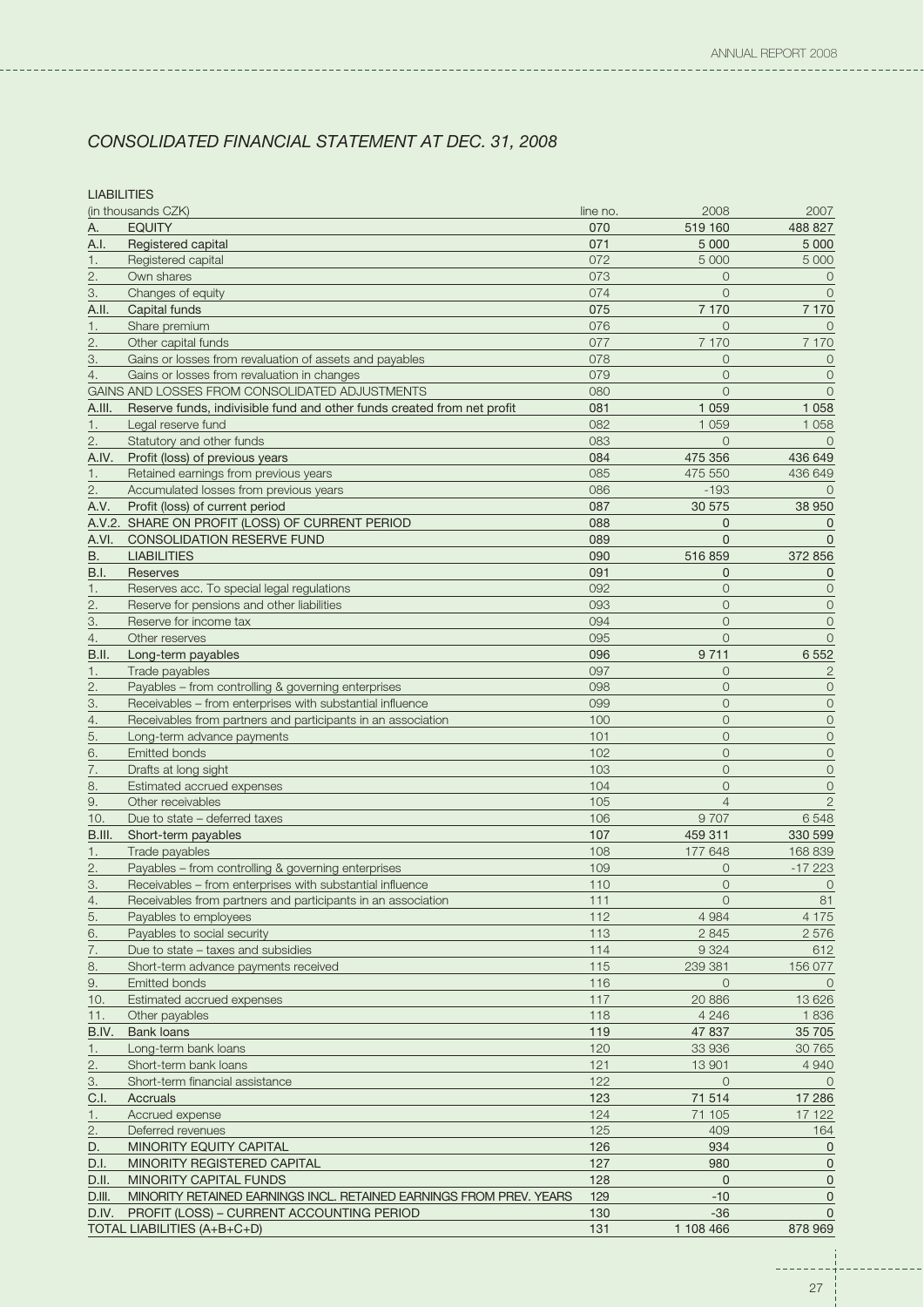## PROFIT AND LOSS ACCOUNT

|                   | (in thousands CZK)                                                                | line no.       | 2008           | 2007           |
|-------------------|-----------------------------------------------------------------------------------|----------------|----------------|----------------|
|                   | Revenues from goods (+)                                                           | O <sub>1</sub> | 12 898         | 11             |
| А.                | Cost of goods sold (-)                                                            | 02             | 10 957         | $\mathbf 0$    |
|                   | + Sale margin                                                                     | 03             | 1942           | 11             |
| II.               | Production                                                                        | 04             | 1 063 427      | 789 944        |
| 1.                | Revenues from own products and services (+)                                       | 05             | 881 299        | 676 675        |
| 2.                | Change in inventory of own production and services                                | 06             | 181 999        | 112 341        |
| $\underline{3}$ . | Capitalization (+)                                                                | 07             | 129            | 928            |
| B.                | Production consumption                                                            | 08             | 898 888        | 634 693        |
| 1.                | Consumed material and utilities expense                                           | 09             | 608 855        | 382 489        |
|                   |                                                                                   |                |                |                |
| 2.                | Services                                                                          | 10             | 290 032        | 252 204        |
|                   | + Added value                                                                     | 11             | 166 481        | 155 262        |
| $\overline{C}$ .  | Personnel expense                                                                 | 12             | 111 415        | 82 4 26        |
| 1.                | Wages and salaries                                                                | 13             | 81 413         | 60 097         |
| 2.                | Remuneration to board members                                                     | 14             | $\Omega$       | 88             |
| $\overline{3}$ .  | Social security expense                                                           | 15             | 27 950         | 20762          |
| $\overline{4}$ .  | Social security expense                                                           | 16             | 2 0 5 2        | 1 4 7 9        |
| D.                | Taxes and fees                                                                    | 17             | 661            | 4 2 2 0        |
|                   |                                                                                   |                |                |                |
| E.                | Depreciation of intangible and tangible fixed assets                              | 18             | 35 0 24        | 25 247         |
|                   | ACCOUNTING (DEPRECIATION) FOR OPERATING PROFIT                                    | 19             | $-121$         | $\Omega$       |
| III.              | Revenues from disposals of fixed assets and materials                             | 20             | 11 983         | 1 601          |
| 1.                | Revenues from disposals of fixed assets                                           | 21             | 9 4 6 3        | 200            |
| $\overline{2}$    | Revenues from disposals of materials                                              | 22             | 2 5 2 0        | 1401           |
| <u>F.</u>         | Net book value of disposed fixed assets and materials sold                        | 23             | 13 8 88        | 1736           |
| 1.                | Net book value of disposed fixed assets sold                                      | 24             | 11 580         | 685            |
|                   | Sold material                                                                     | 25             | 2 3 0 8        | 1 0 5 1        |
| 2.                |                                                                                   |                |                |                |
| G.                | Change in reserves and adjustments in operating area and deferred complex expense | 26             | $-34$          | $-61123$       |
| IV.               | Other operating revenues                                                          | 27             | 8 6 0 4        | 728            |
| Η.                | Other operating expenses                                                          | 28             | 2 3 0 9        | 54 671         |
| V.                | Transfer of operating revenues                                                    | 29             | $\Omega$       | 0              |
|                   | Transfer of operating expense                                                     | 30             | $\Omega$       | $\mathbf{0}$   |
|                   | Operating profit (loss)                                                           | 31             | 23 805         | 50 414         |
|                   | CONSOLIDATED OPERATING PROFIT (LOSS)                                              | 32             | 23 684         | 50 414         |
|                   |                                                                                   |                |                |                |
| VI.               | Revenues from sales of securities and shares                                      | 33             | $\overline{O}$ | $\overline{O}$ |
| J.                | Securities and shares sold                                                        | 34             | $\mathbf{0}$   | $\mathbf 0$    |
| VII.              | Revenues from long-term financial assets                                          | 35             | $\Omega$       | $\overline{0}$ |
| 1.                | Revenues from shares in controlled and governed enterprises                       |                |                |                |
|                   | and accounting entity under substantial influence                                 | 36             | $\circ$        | $\circ$        |
| $\overline{2}$ .  | Revenues from other long-term securities and shares                               | 37             | $\circ$        | $\mathbf 0$    |
| 3.                | Revenues from other long-term financial assets                                    | 38             | $\Omega$       | $\mathbf 0$    |
| VIII.             | Revenues from short-term financial assets                                         | 39             | $\Omega$       | $\mathsf{O}$   |
|                   |                                                                                   |                |                |                |
| <u>K.</u>         | Expense from financial assets                                                     | 40             | $\mathbf{0}$   | $\mathsf 0$    |
| IX.               | Revenues from revaluation of securities and derivatives                           | 41             | $\circ$        | $\mathbf 0$    |
| L.                | Expense for revaluation of securities and derivatives                             | 42             | $\Omega$       | $\mathsf 0$    |
| М.                | Change in reserves and adjustments in financial area                              | 43             | $\mathbf{0}$   | $\mathbf 0$    |
| <u>X.</u>         | Interest received                                                                 | 44             | 2 2 5 6        | 3 4 5 1        |
| N.                | Interest expense                                                                  | 45             | 5 8 3 6        | 2950           |
| XI.               | Other financial revenues                                                          | 46             | 1873998        | 499 201        |
| O.                | Other financial expense                                                           | 47             | 1856647        | 498 811        |
|                   |                                                                                   |                |                |                |
| XII.              | Transfer of financial revenues                                                    | 48             | $\circ$        | $\circ$        |
| Ρ.                | Transfer of financial expense                                                     | 49             | $\Omega$       | $\mathbf 0$    |
|                   | Transfer of financial expense                                                     | 50             | 13771          | 891            |
|                   | CONSOLIDATED PROFIT (LOSS) FROM FINANCIAL OPERATIONS                              | 51             | 13771          | 891            |
| Q.                | Income tax on ordinary income                                                     | 52             | 7947           | 18 2 20        |
| 1.                | due                                                                               | 53             | 4788           | 16901          |
| 2.                | deferred                                                                          | 54             | 3 1 5 9        | 1 3 1 9        |
|                   |                                                                                   | 55             | 29 6 29        | 33 085         |
|                   | Ordinary income                                                                   |                |                |                |
|                   | CONSOLIDATED ORDINARY INCOME                                                      | 56             | 29 508         | 33 0 85        |
| XIII.             | Extraordinary revenues                                                            | 57             | 1 0 6 3        | 5865           |
| <u>R.</u>         | <b>Extraordinary expense</b>                                                      | 58             | 32             | 0              |
| <u>S.</u>         | Income tax on extraordinary income                                                | 59             | $\mathbf{0}$   | $\pmb{0}$      |
| 1.                | due                                                                               | 60             | $\circ$        | $\mathbf 0$    |
| 2.                | deferred                                                                          | 61             | $\Omega$       | $\circ$        |
|                   | Extraordinary income                                                              | 62             | 1 0 3 1        | 5 8 6 5        |
|                   |                                                                                   |                | 1 0 3 1        |                |
|                   | CONSOLIDATED EXTRAORDINARY INCOME                                                 | 63             |                | 5865           |
| Т.                | Transfer of profit or loss to partners                                            | 64             | $\mathbf{0}$   | $\Omega$       |
|                   | Profit (loss) of current accounting period                                        | 65             | 30 660         | 38 950         |
|                   | KCONSOLIDATED PROT (LOSS) FOR ACCOUNTING PERIOD WITHOUT EQUIVALENCE RATIO         | 66             | 30 539         | 38 950         |
|                   | z toho: profit (loss) of current accounting period without minority shares        | 67             | 30 575         | 38 950         |
|                   | minority profit (loss) of current accounting period                               | 68             | $-36$          | 0              |
|                   | SHARE IN PROFIT (LOSS) IN EQUIVALENCE                                             | 69             | $\circ$        | $\overline{O}$ |
|                   | Profit (loss) before tax                                                          | 70             | 38 607         | 57 170         |
|                   |                                                                                   |                |                |                |
|                   | CONSOLIDATED PROFIT (LOSS) FOR ACCOUNTING PERIOD                                  | 71             | 30 539         | 38 950         |

 $- - - -$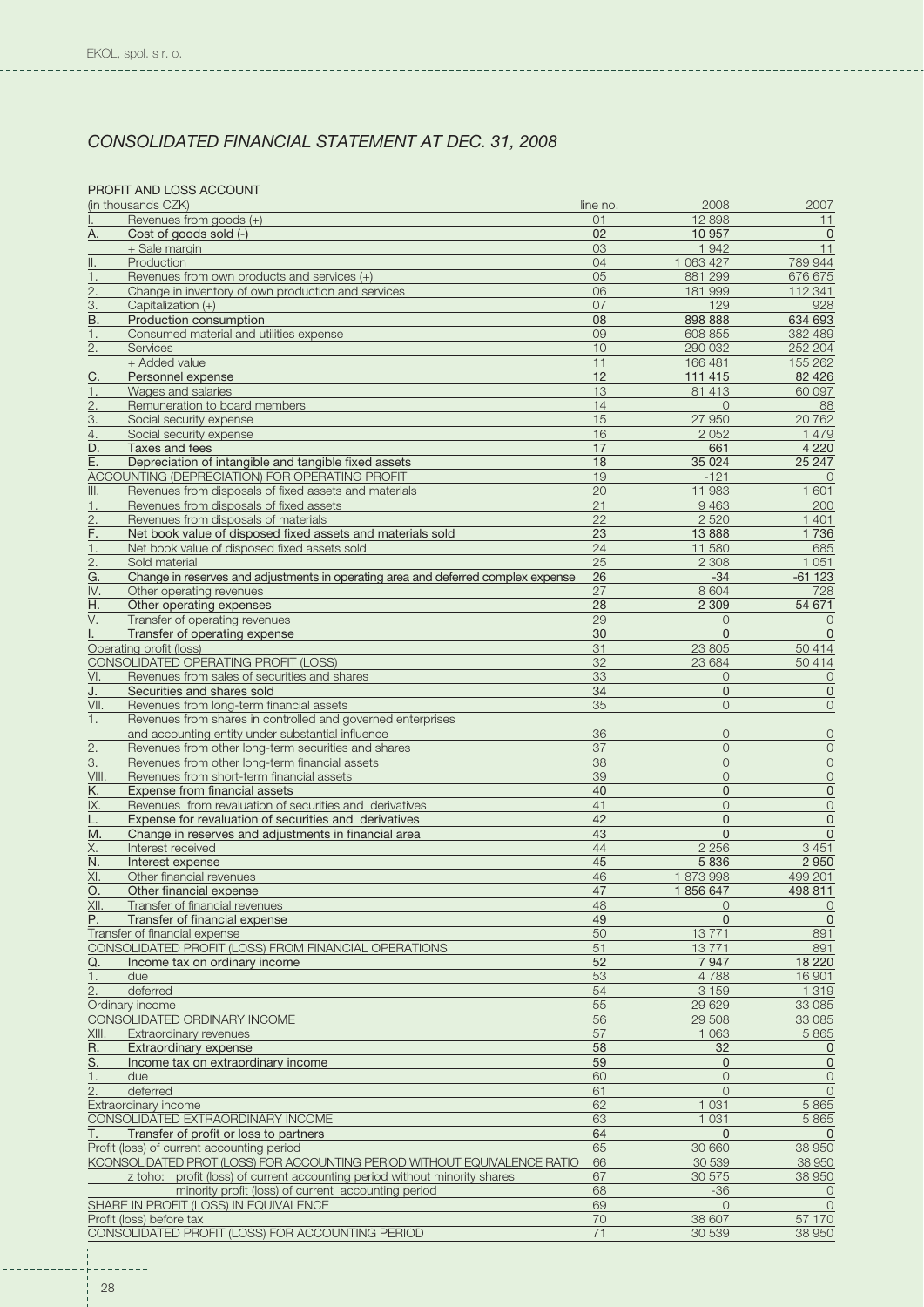## 1. DEFINITION OF CONSOLIDATION UNIT

1.1 a) Parent company EKOL, spol. s r.o.

| Name, registered address            | $\mathbb{C}^{\alpha}$ | subsidia | $\overline{\omega} \equiv \overline{\Xi}$ | $\omega$ | olidatio  |              |
|-------------------------------------|-----------------------|----------|-------------------------------------------|----------|-----------|--------------|
| EKOL energo s.r.o. Křenová 65, Brno | X                     |          | 100%                                      | 100%     | A         | 31, 12, 2008 |
| STREJČEK spol. s r.o.               | X                     |          | 100%                                      | 100%     | $\mapsto$ | 31, 12, 2008 |
| EKOL TURBO, a.s.Brno                |                       |          | 51%                                       | 51%      | Α         | 31, 12, 2008 |
| TENERGO Brno, a.s. Křenová 65, Brno |                       |          | 50.0%                                     | 50.0%    | B         | 31, 12, 2008 |

Note: Consolidation method: A – full consolidation method

B – proportional consolidation method

The financial statements of the above-mentioned companies were elaborated according to Czech regulations at 31. 12. 2008.

| Companies excluded from the consolidation duty<br>1.1 $b)$ |                                              |                                                                    |
|------------------------------------------------------------|----------------------------------------------|--------------------------------------------------------------------|
|                                                            | Reason for exemption from consolidation duty |                                                                    |
|                                                            | E. T. E. o. o. o. Russia – 33 %              | The company does not submit any information. Its share             |
|                                                            |                                              | in the turnover of the consolidation unit is negligible.           |
|                                                            | <b>EKOL GmbH Energsysteme</b>                | The company does not submit any information.                       |
|                                                            |                                              | There were disagreements concerning the management – the influence |
|                                                            |                                              | of the majority owner is unenforceable.                            |
|                                                            |                                              |                                                                    |

## 1.1 c) Consolidation system

Direct consolidation of all companies of the consolidation unit at the same time.

## 2 GENERAL INFORMATION

#### 2.1 Average number of employees

of the consolidation unit during the period of drawing up the consolidated financial statement:

|                                              | <b>Employees</b> |         | Out of this managing staffi |          |
|----------------------------------------------|------------------|---------|-----------------------------|----------|
|                                              | 2007             | 2008    | 2007                        | 2008     |
| Average number                               | 190              | 246     | 14                          | 12       |
| Staff costs                                  | 82 4 26          | 111 415 | 10516                       | 9013     |
| consisting of - wage costs                   | 60 097           | 81 413  | 7677                        | 6579     |
| - remunerations to members of company bodies | 88               |         | 88                          | $\Omega$ |
| - social and health insurance costs          | 20762            | 27 950  | 2629                        | 2253     |
| - social security expenses                   | 1479             | 2 0 5 2 | 189                         | 16261    |

2.2 The amount of remunerations, advance payments, loans and other receivables, liabilities and other performances, received or rendered guarantees and/or covenants to perform including pension scheme, both in monetary and natural form – for members of statutory, control and supervisory bodies including the former members of such bodies (including interest rate and main conditions): 415 Life insurance For shareholders 16 For members of statutory bodies 16

2.3 Survey of method of transformation of data from individual accounting to CFS (v thousand CZK)

- included in the CFS are the amounts from each item of the Balance sheet and the Profit and Loss Account in the above-mentioned share values from the allied companies
- excluded from CFS are share contributions to the full amount
- excluded from CFS are mutual links in cost and expense items from services amounting to 65 793 thousand CZK.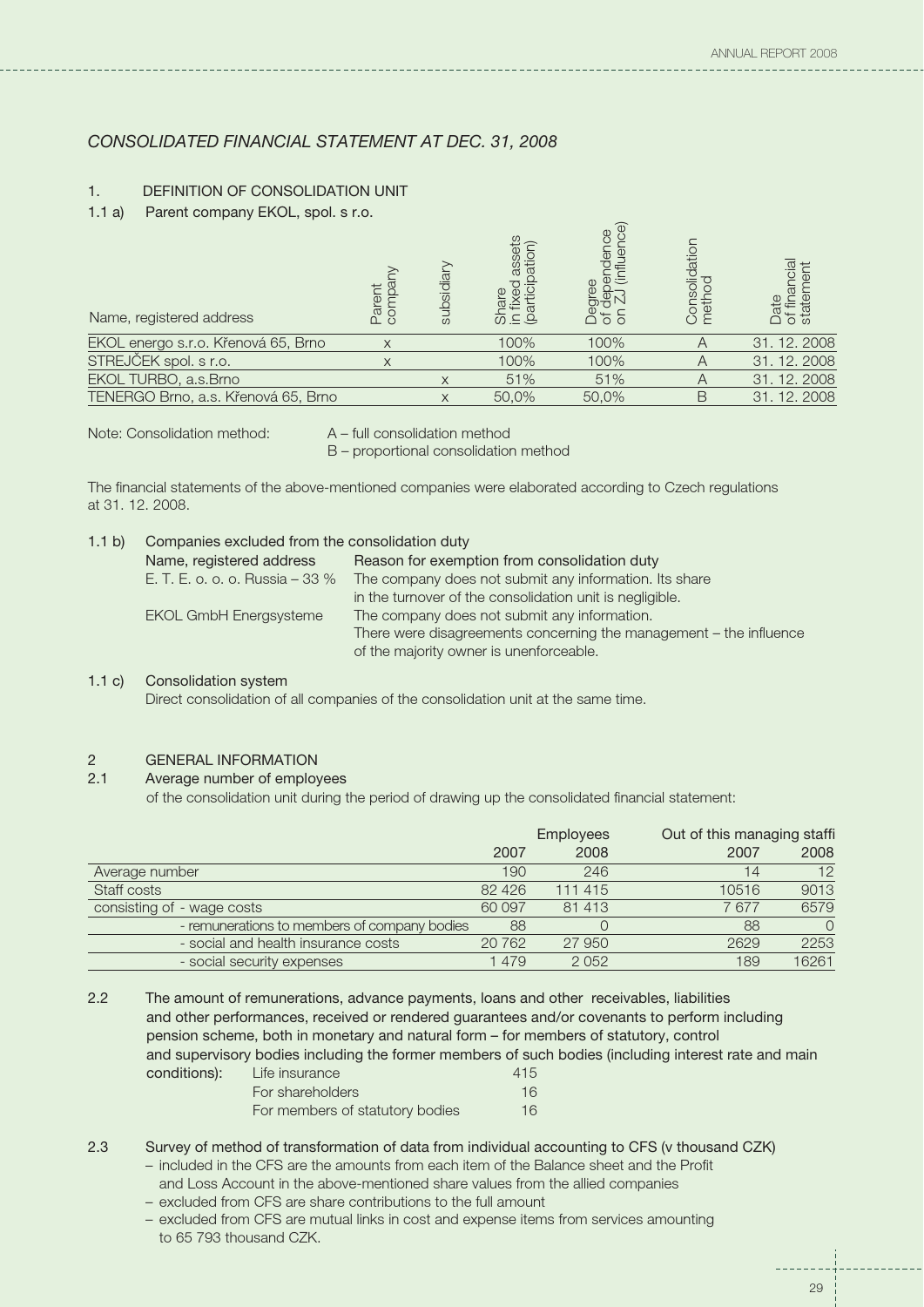| Data in thousands CZK | EKOL energo s.r.o. | STREJČEK spol. s r.o. | EKOL Turbo, a.s. | Tenergo a.s. |
|-----------------------|--------------------|-----------------------|------------------|--------------|
| Registered capital    | 105 000            | 926                   | 1 020            | 5 0 0 0      |
| <b>Shares</b>         | 106 443            | 4 9 6 3               | 1 020            | 5 0 0 0      |
|                       |                    |                       |                  |              |
| Excluded from CFS     |                    |                       |                  |              |
| Profit (loss) 2008    |                    |                       | -36              | 2 2 3 6      |

As share in profit of the other shareholder in the above-mentioned companies

– the amount of 141 174 thousand CZK as the balance of unpaid inter-company invoices is excluded on both sides from the sum of short-term receivables and short-term liabilities including loans.

## 2.4 Information on accounting methods and general accounting principles

- all accounting entities keep accounts in accordance with Czech regulations (transformation into the Czech accounting system is carried out for the organizational units abroad)
- charts of accounts and arrangement of items of statements are identical
- evaluation of property and liabilities is in conformity with the Accounting Act
- foreign currency is transferred to CZK with invoices received and issued by a fixed exchange rate fixed according to the CNB exchange rate at the first day of the month; at the end of the fiscal year, the conversion is done according to the CNB rate of exchange.
- the consolidation is carried out in conformity with the decree No. 500/02 Coll. and ČÚS No. 20

#### Changes as compared to the previous accounting periods:

|                                                                                                                                | a) changes in the method of evaluation (description, reason, amount):                                                                                                                                               | 0                                               |
|--------------------------------------------------------------------------------------------------------------------------------|---------------------------------------------------------------------------------------------------------------------------------------------------------------------------------------------------------------------|-------------------------------------------------|
|                                                                                                                                | b) changes in procedures of keeping accounts (description, reason, amount):                                                                                                                                         | $\Omega$                                        |
|                                                                                                                                | c) changes in methods of depreciation (description, reason, amount):                                                                                                                                                | $\Omega$                                        |
| d) change in arrangement and definition of contents of items                                                                   | of consolidated financial statement (description, reason, amount):                                                                                                                                                  | changes resulting from<br>Decree 500/2002 Coll. |
| e) changes in purchase and residual prices of long-term property<br>conversion of accounts of consolidated accounting entities | (as compared to previous period in connection with the exchange rate<br>with registered office abroad, which keep their accounts in foreign<br>currency, minimally according to individual kinds of such property): | $\Omega$                                        |
| e) share in profit (loss)<br>independently or jointly controlled or managed persons<br>and persons under substantial influence |                                                                                                                                                                                                                     | data given under 2.3.                           |
| f) profit and loss from sale of inventory and long-term property<br>between accounting entities of the consolidation unit      |                                                                                                                                                                                                                     |                                                 |
| Sale of inventory                                                                                                              |                                                                                                                                                                                                                     |                                                 |

| Seller                     | <b>Buver</b>            | Goods on stock          | Profit from sale |
|----------------------------|-------------------------|-------------------------|------------------|
| Ekol spol. s r.o. Brno     | EKOL energo s.r.o. Brno | 51 260                  | 1 0 2 5          |
| EKOL energo s.r.o. Brno    | Ekol spol. s r.o. Brno  | 90 000                  | 13 500           |
| Sale of long-term property |                         |                         |                  |
| Seller                     | <b>Buver</b>            | Property purchase price | Profit from sale |
| Ekol spol. s r.o. Brno     | EKOL energo s.r.o. Brno | 21 0 63                 | 16 980           |
| EKOL energo s.r.o. Brno    | Ekol spol. s r.o. Brno  | 1558                    | 73               |
|                            |                         |                         |                  |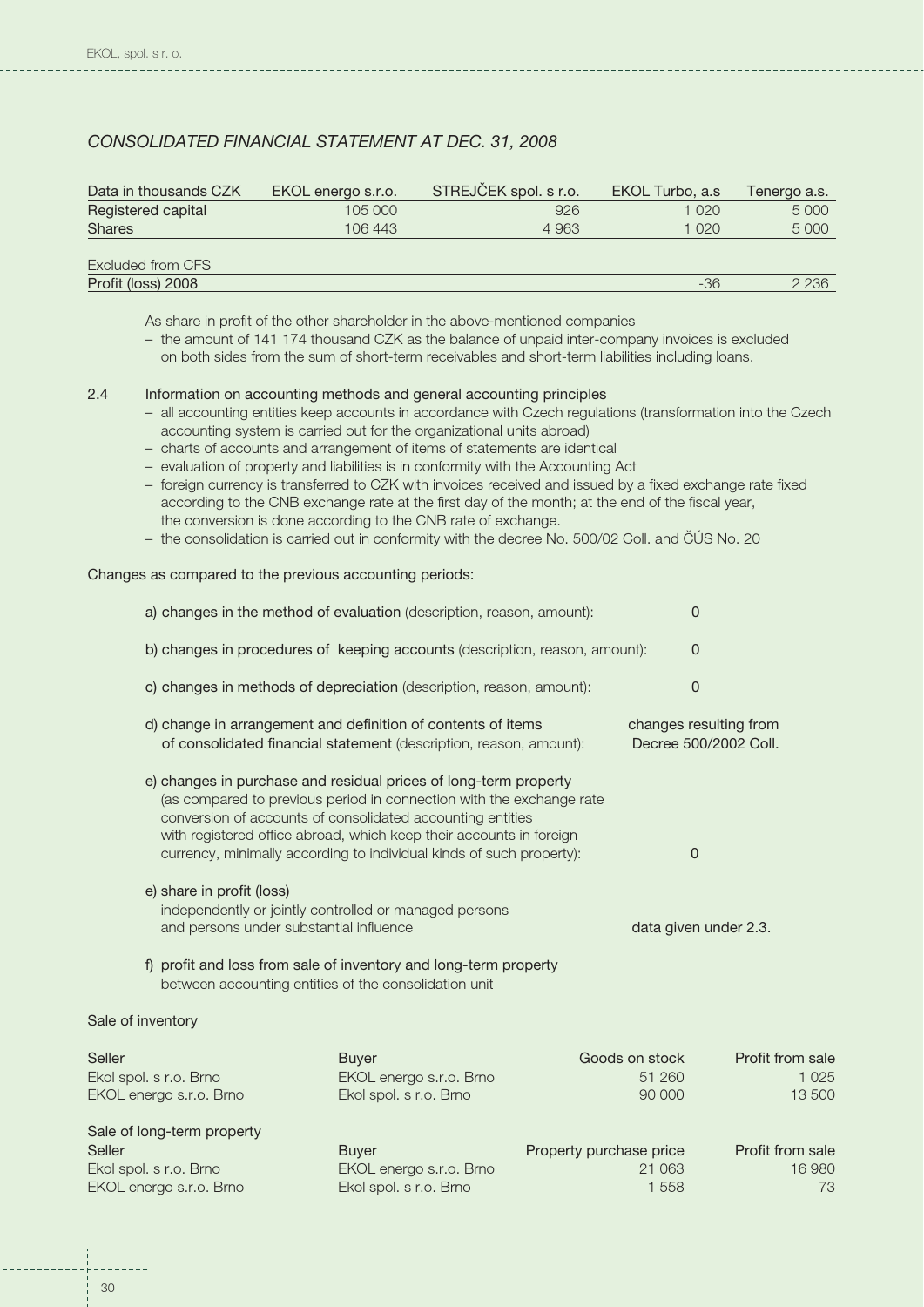## 3 COMPLEMENTARY INFORMATION TO BALANCE SHEET AND PROFIT AND LOSS ACCOUNT

### 3.1 Comments and grounds for change of equity of consolidated unit

between two consolidations, especially in case of change of scope of consolidation unit and settlement of securities and shares issued by the consolidating accounting entity held by the consolidated accounting entities. Between the consolidations of 2007 and 2008, the consolidation unit was expanded by the share of 50% in Strejček spol. s r.o.

The equity of the consolidated unit increased interannually from 488,827 thousand CZK to 519,160 thousand CZK, especially as a result of the achieved profit of the current accounting period amounting to 30,575 thousand CZK.

## 3.2 Comments to data on:

#### a) Overdue outstanding debts:

– They are especially receivables overdue by more than 180 days in EKOL Brno, to which an adjustment of 100% has been created.

|                   |      | Amount in thousands of CZK |  |  |
|-------------------|------|----------------------------|--|--|
| Time              | 2007 | 2008                       |  |  |
| 180 and more days | 2868 | 2822                       |  |  |

## b) Závazcích po lhůtě splatnosti

|                                                                                                               | Amount in thousands of CZK |           |
|---------------------------------------------------------------------------------------------------------------|----------------------------|-----------|
| Time                                                                                                          | 2007                       | 2008      |
| 180 and more days                                                                                             | O                          | $\bigcap$ |
| c) Receivables from accounting entities of the consolidation unit<br>with date of maturity more than 5 years: |                            |           |
| d) Payables to accounting entities of the consolidation unit<br>with date of maturity more than 5 years:      |                            |           |

3.3 Total amount of further payables, if any (3.3both non-monetary and monetary), which are not monitored in current accounting of individual enterprises of the consolidation unit and are not mentioned in the consolidated balance sheet:

– They are especially payables resulting from leasing agreements with the parent company, whose total amount is 1,119 thousand CZK at 31.12.2008 (2,286 thousand CZK – 2007).

## 3.4 Revenues from routine activity in the following breakdown – domestic, foreign countries:

| Main activity       |         | Domestic |                 | Foreign countries |                 | Total |
|---------------------|---------|----------|-----------------|-------------------|-----------------|-------|
| Revenues from goods | 2007    | 2008     | 2007            | 2008              | 2007            | 2008  |
| and services        | 295 049 | 346 735  | 383 966 534 564 |                   | 679 015 881 299 |       |
|                     |         |          |                 |                   |                 |       |

| 3.5 | Character and commercial purpose of operations of accounting entities         |
|-----|-------------------------------------------------------------------------------|
|     | of the consolidation unit, if the risks or benefits from these operations     |
|     | are significant and if the publication of such risks or benefits is necessary |
|     | to evaluate the financial situation of the accounting entity; information     |
|     | on the financial impact of such operations on the accounting entity.          |
|     |                                                                               |

3.6 Information on transactions made by the accounting entities of the 0 consolidation unit with an allied party, including the volume of such transactions, the nature of the relation to the allied party and other information on such transactions, which is necessary to understand the financial situation of the accounting entity, if such transactions are significant and have not been made under ordinary market conditions

## 3.7 Audit cost

The holding companies expended for the audit for the accounting period 150 thousand CZK

3.8 Significant events after the date of the financial statement.

 $\Omega$